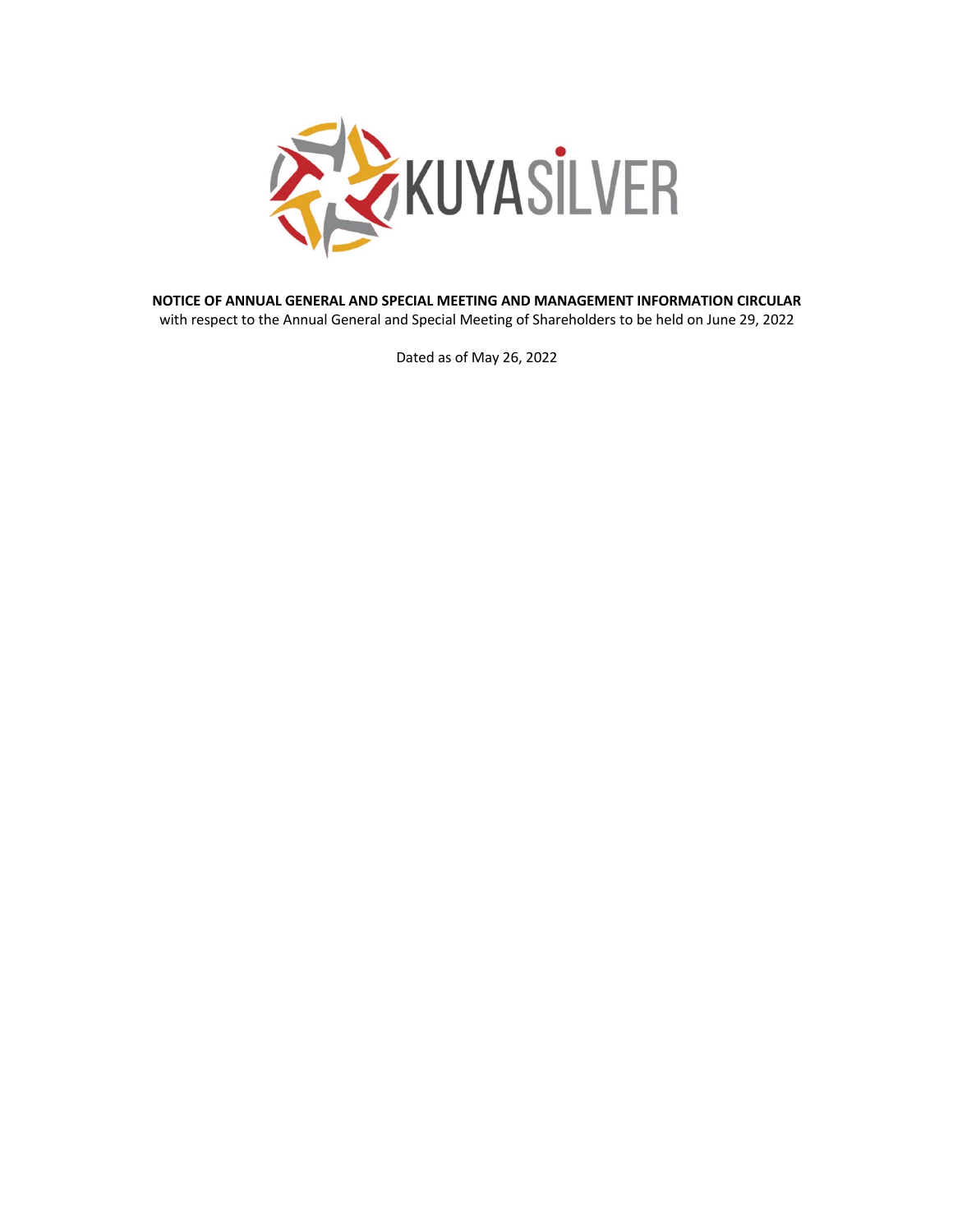#### **KUYA SILVER CORPORATION NOTICE OF ANNUAL GENERAL AND SPECIAL MEETING OF SHAREHOLDERS**

**NOTICE IS HEREBY GIVEN** that the annual general and special meeting (the "**Meeting**") of the shareholders of Kuya Silver Corporation (the "**Company**") will be held as a virtual shareholders' meeting via live audio conference at 1.888.886.7786 on Wednesday, June 29, 2022 at 10:00 AM (Pacific), for the following purposes:

- 1. to receive the audited consolidated financial statements of the Company for the year ended December 31, 2021 and the report of the auditors thereon;
- 2. to fix the number of directors of the Company to be elected at the Meeting;
- 3. to elect the directors of the Company to hold office until the next annual meeting of shareholders;
- 4. to appoint Davidson & Company LLP, Chartered Professional Accountants, as auditors to hold office until the next annual meeting of shareholders at a remuneration to be fixed by the board of directors;
- 5. to consider and, if deemed advisable, pass, with or without amendment, a special resolution, the full text of which is set out in the accompanying information circular, adopting and approving a 10% rolling equity incentive plan of the Company;
- 6. to transact such other business as may properly come before the Meeting or any adjournments or postponements thereof.

This notice is accompanied by a management information circular and form of proxy or or voting instruction form, as applicable.

The board of directors of the Company has by resolution fixed the close of business on May 25, 2022 as the record date, being the date for the determination of the registered holders of the common shares of the Company entitled to notice of and to vote at the Meeting and any adjournments or postponements thereof.

Registered shareholders who are unable to attend the Meeting are requested to complete, date, sign, and return the enclosed form of proxy so that as large a representation as possible may be had at the Meeting. A shareholder wishing to be represented by proxy at the Meeting or any adjournment or postponement thereof must deposit his/her/its duly completed and executed form of proxy with the Company's registrar and transfer agent, Computershare Investor Services Inc. ("**Computershare**") (Attention: Proxy Department) at 100 University Avenue,  $8<sup>th</sup>$  Floor, Toronto, Ontario, M5J 2Y1, not later than 48 hours (excluding Saturdays, Sundays, and holidays) before the time of the Meeting or adjournments or postponements thereof at which the proxy is to be used.

The Company has made arrangements to hold the Meeting as a completely virtual meeting, which will be conducted via live audio conference, where all shareholders regardless of geographic location and equity ownership will have an equal opportunity to participate at the Meeting and engage with directors and management of the Company as well as other shareholders. Shareholders will not be able to attend the Meeting in person. Registered shareholders and duly appointed proxyholders will be able to vote at the Meeting. Beneficial shareholders (being shareholders who hold their securities through a broker, investment dealer, bank, trust company, custodian, nominee, or other intermediary) who have not duly appointed themselves as proxyholders will be able to attend, but will not be able to vote at the Meeting.

As a shareholder of the Company, it is very important that you read the management information circular of the Company dated May 26, 2022 and other Meeting materials carefully. They contain important information with respect to voting your securities and attending and participating at the Meeting.

A shareholder who wishes to appoint a person other than the management nominees identified on the form of proxy or voting instruction form, to represent him, her, or it at the Meeting, may do so by inserting such person's name in the blank space provided in the form of proxy or voting instruction form and following the instructions for submitting such form of proxy or voting instruction form. If you wish that a person other than the management nominees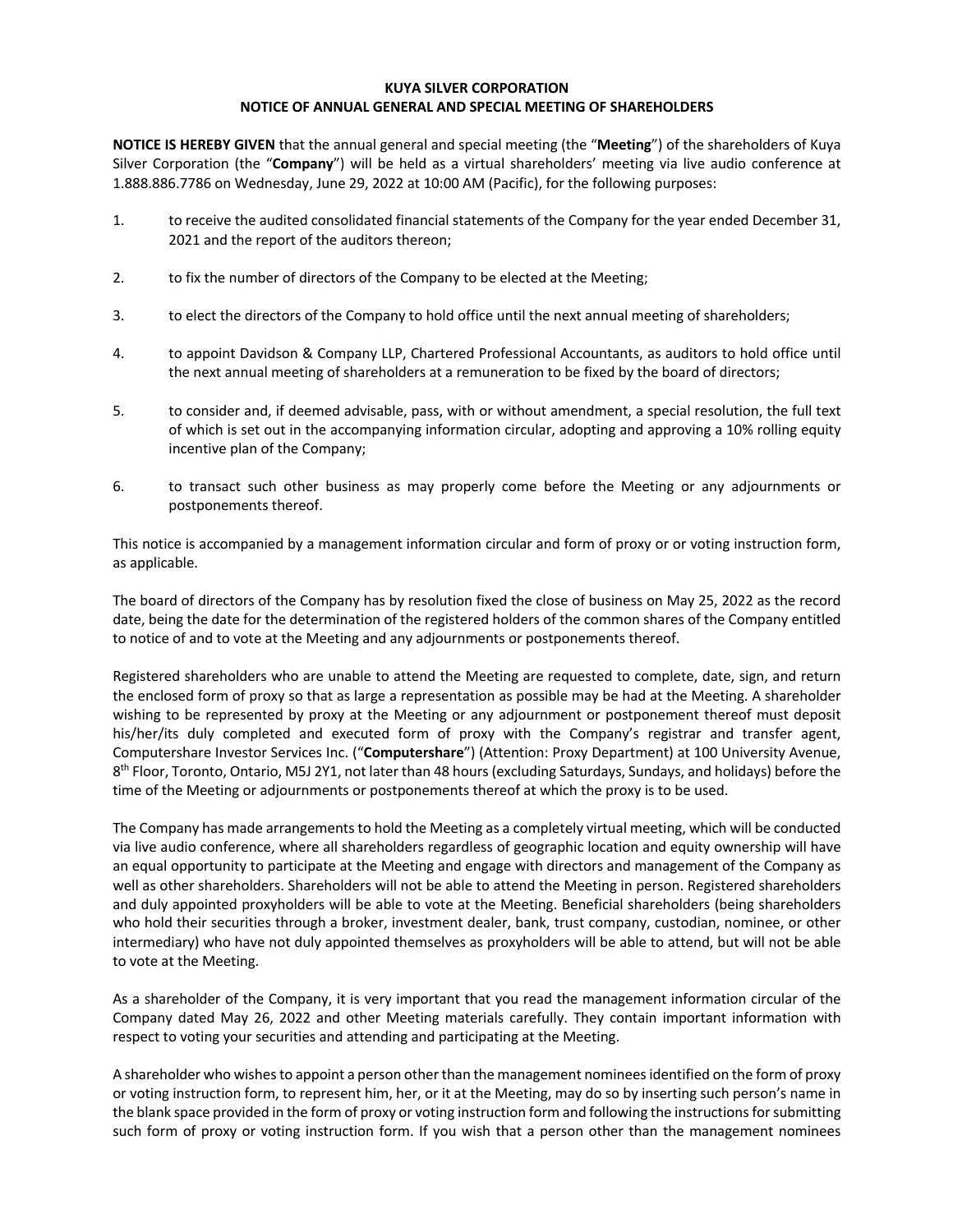identified on the form of proxy or voting instruction form attend the Meeting as your proxy and vote your shares, including if you are a non-registered shareholder and wish to appoint yourself as proxyholder to vote at the Meeting, you MUST identify such proxyholder on your form of proxy or voting instruction form.

DATED at Toronto, Ontario, as of the 26<sup>th</sup> day of May 2022.

BY ORDER OF THE BOARD OF DIRECTORS

*"/s/ David Stein"* David Stein President, Chief Executive Officer and Director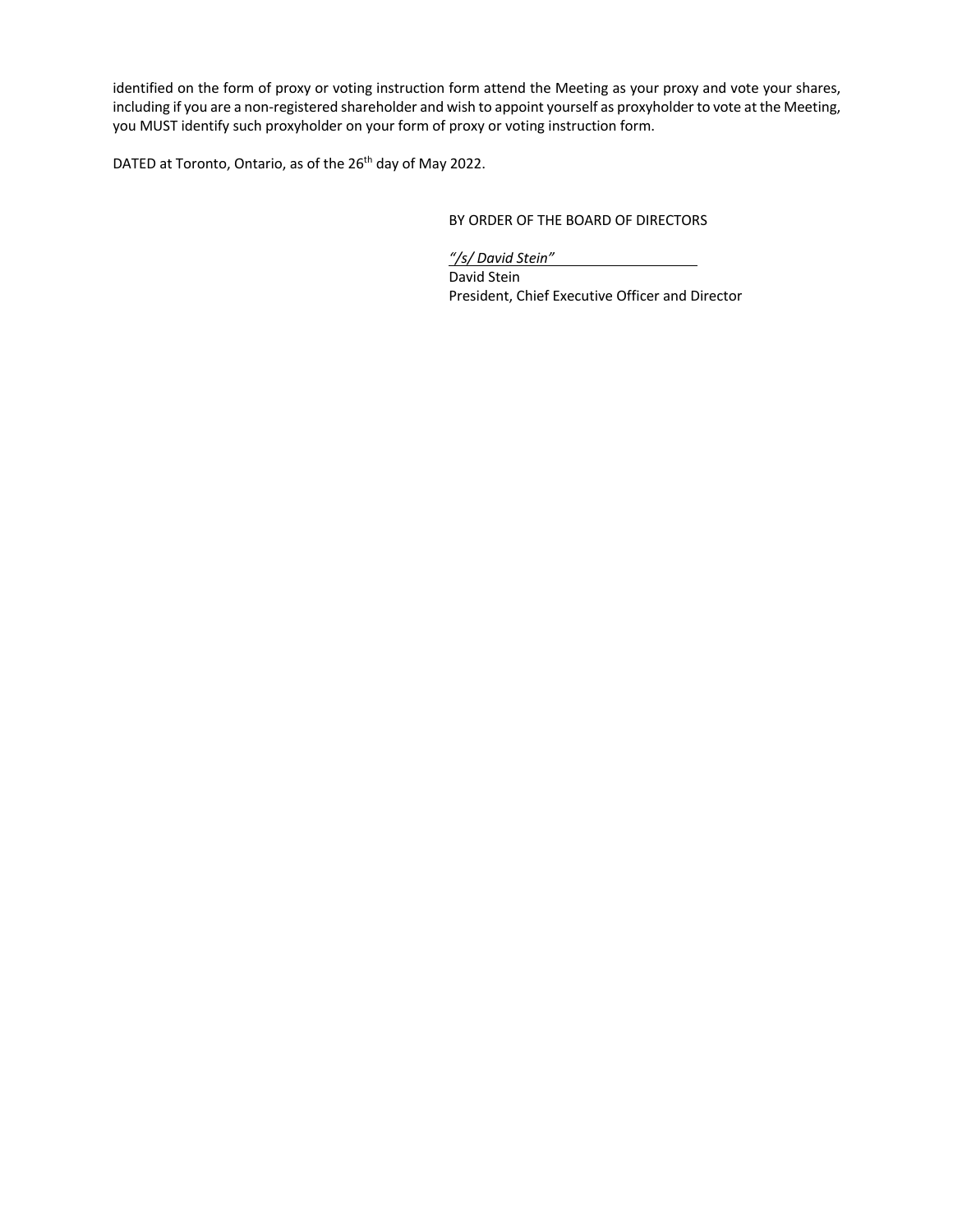#### **KUYA SILVER CORPORATION Management Information Circular**

Unless otherwise stated, information contained herein is given as of May 26, 2022. All references to dollar amounts herein are references to Canadian dollars unless otherwise indicated.

#### **INFORMATION REGARDING PROXIES AND VOTING AT THE MEETING**

#### *Solicitation of Proxies*

This management information circular (the "**Information Circular**") is furnished in connection with the solicitation by the management of Kuya Silver Corporation (the "**Company**") of proxies to be voted at the annual general and special meeting (the "**Meeting**") of the holders (the "**shareholders**") of common shares of the Company ("**Common Shares**", "**common shares**" or "**Shares**") to be held as a virtual shareholders' meeting via audio conference at 1.888.886.7786 on Wednesday, June 29, 2022 at 10:00 AM (Pacific), for the purposes set forth in the accompanying Notice of Meeting.

Unless otherwise stated, the information contained in this Information Circular is given as at May 26, 2022.

In accordance with National Instrument 54-101 *Communication with Beneficial Owners of Securities of a Reporting Issuer* ("**NI 54-101**") the Company has delivered proxy-related materials to intermediaries to forward to Beneficial Shareholders (as defined herein). The Company does not intend to pay for intermediaries to forward to OBOs (as defined herein) under NI 54-101 the proxy-related materials*.* In the case of an OBO, the OBO will not receive the materials unless the OBO's intermediary assumes the cost of delivery.

The head office of the Company is located at Suite 200 – 150 King Street West, Toronto, Ontario, M5H 1J9. The registered and records office of the Company is located at 40440 Thunderbird Ridge B1831, Garibaldi Highlands, BC, V0N 1T0.

The solicitation of proxies by management of the Company will be made primarily by mail but solicitation may be made by telephone or in person with the cost of such solicitation to be borne by the Company. **While no arrangements have been made to date, the Company may contract for the solicitation of proxies for the Meeting. Such arrangements would include customary fees which would be borne by the Company.**

## *Appointment of Proxyholder*

The persons named in the enclosed form of proxy for the Meeting are officers of the Company and nominees of management. **A registered shareholder has the right to appoint some other person or company, who need not be a shareholder, to represent such registered shareholder at the Meeting by striking out the names of the persons designated in the accompanying form of proxy and by inserting the name of that other person or company in the blank space provided.** If a registered shareholder appoints one of the persons designated in the accompanying form of proxy as a nominee and does not direct the said nominee to vote either "For," "Against," or "Withhold," as applicable, from voting on a matter or matters with respect to which an opportunity to specify how the Shares registered in the name of such registered shareholder shall be voted, the proxy shall be voted "For" such matter or matters.

The instrument appointing a proxyholder must be in writing and signed by the registered shareholder, or such registered shareholder's attorney authorized in writing, or if the registered shareholder is a corporation, by the authorized representative or a duly authorized person on behalf of such corporation. An undated but executed proxy will be deemed to be dated the date of the mailing of the proxy. In order for a proxy to be valid, a registered shareholder must:

(a) sign and print his or her name on the lines specified for such purpose at the bottom of the form of proxy; and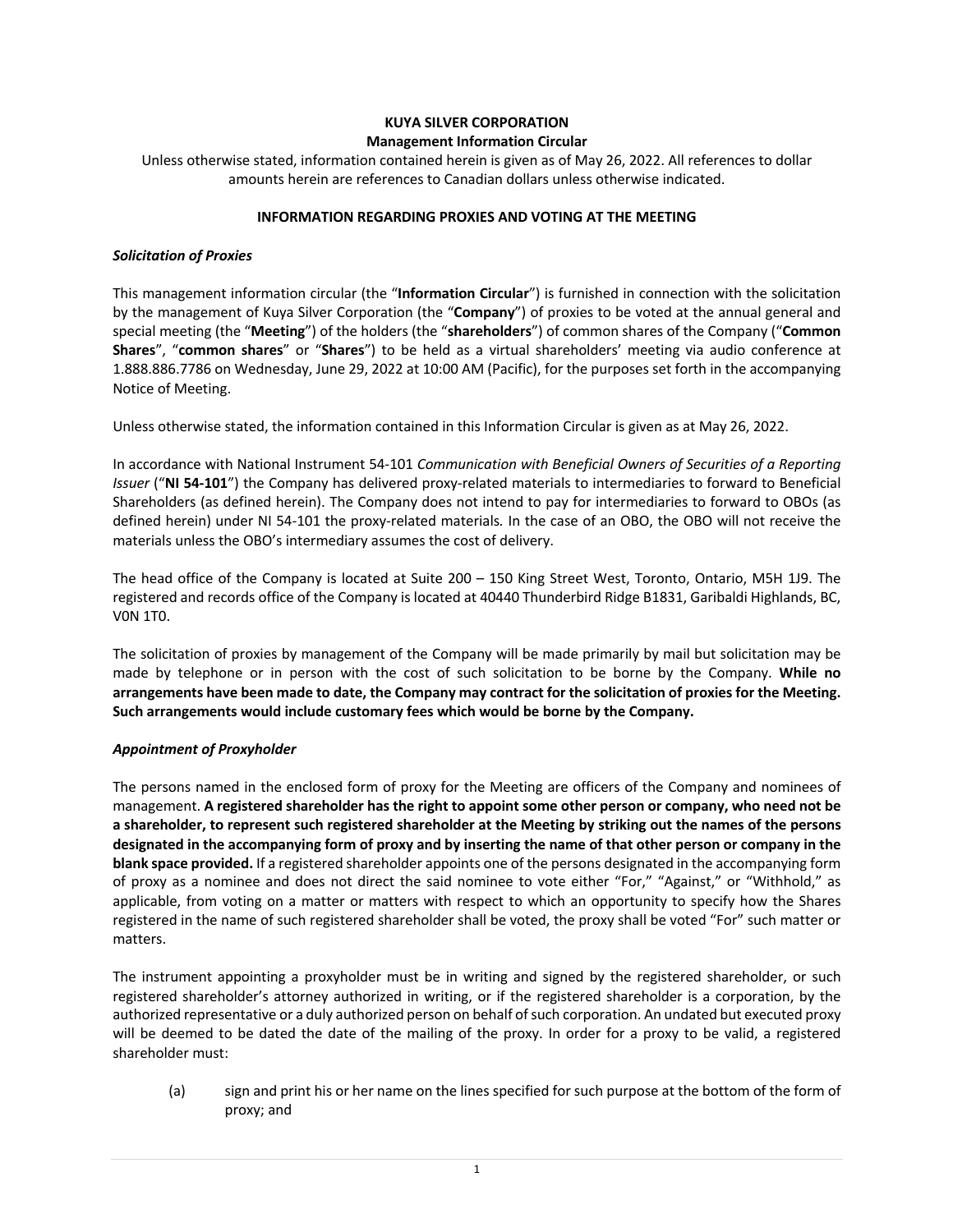(b) return the properly executed and completed form of proxy by mailing it or delivering it by hand in the appropriate enclosed return envelope addressed to Computershare Investor Services Inc. ("**Computershare**"),

to be received no later than 48 hours (excluding Saturdays, Sundays, and holidays) before any adjournment(s) of the Meeting, unless the Chair of the Meeting elects to exercise their discretion to accept proxies received subsequently.

#### *Revocation of Proxy*

A registered shareholder may revoke a proxy by delivering a signed instrument in writing executed by such registered shareholder or by the registered shareholder's attorney authorized in writing or, where the registered shareholder is a corporation, by a duly authorized officer or attorney of such corporation, either to the registered office of the Company at any time up to and including the last business day preceding the day of the Meeting or any adjournment thereof, with the Chair of the Meeting on the day of the Meeting or any adjournment thereof, or before any vote in respect of which the proxy is to be used shall have been taken, or in any other manner permitted by law.

### *Voting of Proxies*

A registered shareholder may direct the manner in which his or her Shares are to be voted or withheld from voting in accordance with the instructions of the registered shareholder by marking the form of proxy accordingly. The management nominees designated in the enclosed form of proxy will vote the Shares represented by proxy in accordance with the instructions of the registered shareholder on any resolution that may be called for and if the registered shareholder specifies a choice with respect to any matter to be acted upon, the Shares will be voted accordingly. **Where no choice is specified with respect to any resolution or in the absence of certain instructions, the Shares represented by a proxy given to management will be voted "For" the resolution. If more than one direction is made with respect to any resolution, such Shares will similarly be voted "For" the resolution.**

#### *Exercise of Discretion by Proxyholders*

The enclosed form of proxy, when properly completed and delivered and not revoked, confers discretionary authority upon the proxyholders named therein with respect to amendments or variations of matters identified in the accompanying Notice of Meeting*,* and other matters not so identified which may properly be brought before the Meeting. At the date of this Information Circular, management of the Company knows of no such amendments, variations, or other matters to come before the Meeting. If any amendment or variation or other matter comes before the Meeting, the persons named in the proxy will vote in accordance with their judgement on such amendment, variation, or matter.

## **VOTING BY BENEFICIAL SHAREHOLDERS**

The information set out in this section is important to many shareholders, as a substantial number of shareholders do not hold their Shares in their own name.

Persons who hold Shares through their brokers, agents, trustees, or other intermediaries (such shareholders, "**Beneficial Shareholders**") should note that only proxies deposited by registered shareholders whose names appear on the share register of the Company may be recognized and acted upon at the Meeting. If Shares are shown on an account statement provided to a Beneficial Shareholder by a broker, then in almost all cases the name of such Beneficial Shareholder will not appear on the share register of the Company. Such Shares will most likely be registered in the name of the broker or an agent of the broker. In Canada, the vast majority of such Shares will be registered in the name of "CDS & Co.", the registration name of CDS Clearing and Depository Services Inc. which acts as a nominee for many brokerage firms. Shares held by brokers, agents, trustees, or other intermediaries can only be voted by those brokers, agents, trustees, or other intermediaries in accordance with instructions received from Beneficial Shareholders. As a result, Beneficial Shareholders should carefully review the request for voting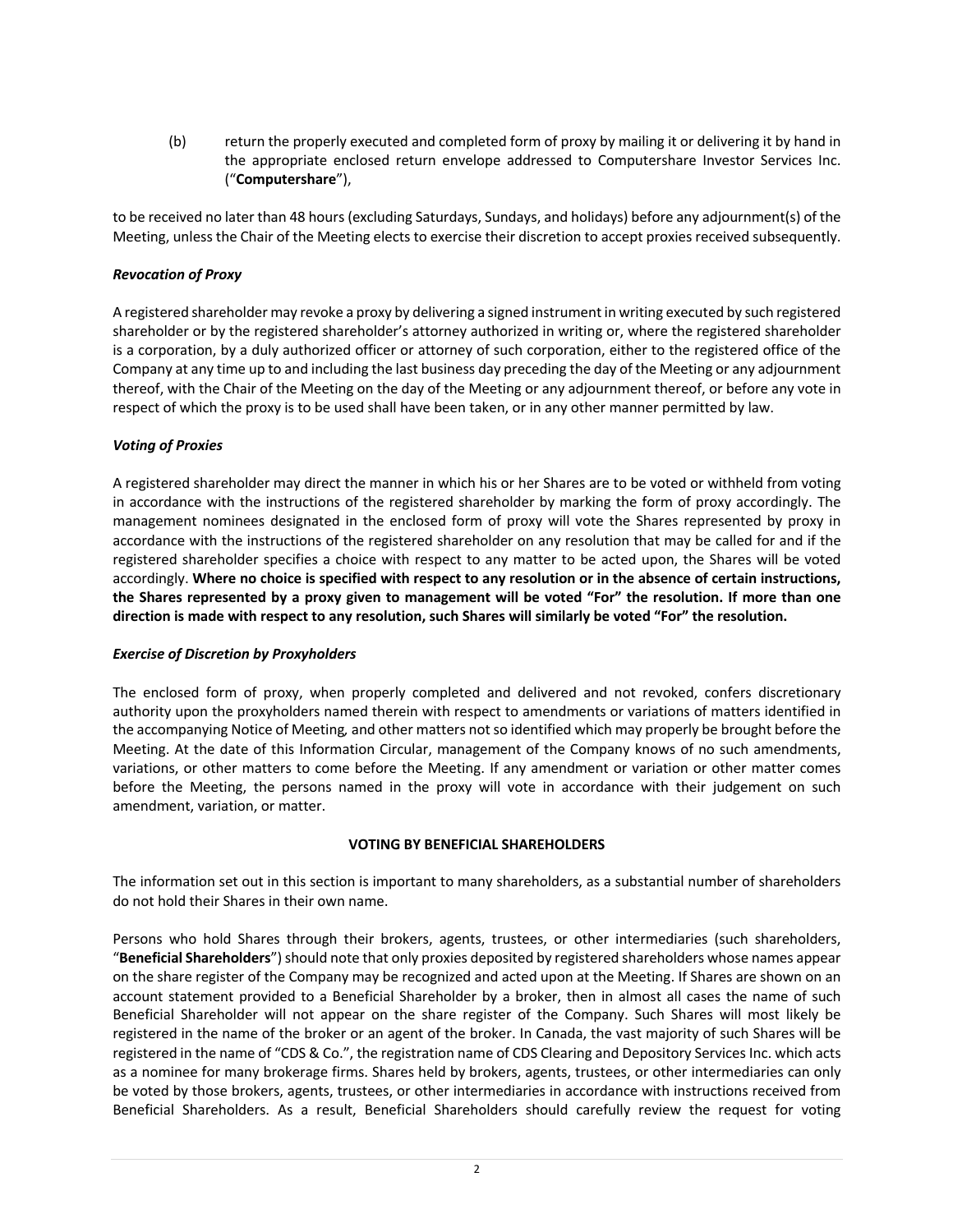instructions ("**VIF**") provided with this Information Circular and ensure they communicate how they would like their Shares voted in accordance with those instructions.

Beneficial Shareholders who have not objected to their intermediary disclosing certain ownership information about themselves to the Company are referred to as "**NOBOs.**". Those Beneficial Shareholders who have objected to their intermediary disclosing ownership information about themselves to the Company are referred to as "**OBOs.**". In accordance with the requirements of NI 54-101, the Company has delivered proxy-related materials to intermediaries to forward to Beneficial Shareholders. The Company does not intend to pay for intermediaries to forward to OBOs under NI 54-101 the proxy-related materials. In the case of an OBO, the OBO will not receive the materials unless the OBO's intermediary assumes the cost of delivery.

Generally, a Beneficial Shareholder who has not waived the right to receive Meeting materials will either:

- (a) be given a form of proxy which has already been signed by the intermediary (typically by a facsimile with a stamped signature), which is restricted as to the number of shares beneficially owned by the Beneficial Shareholder and must be completed, but not signed, by the Beneficial Shareholder and deposited with Computershare; or
- (b) more typically, be given a VIF which is not signed by the intermediary and which, when properly completed and signed by the Beneficial Shareholder and returned to the intermediary or its service Company, will constitute voting instructions which the intermediary must follow.

VIFs should be completed and returned in accordance with the specific instructions noted on the VIF. The purpose of this procedure is to permit Beneficial Shareholders to direct the voting of the Shares which they beneficially own. Beneficial Shareholders should carefully follow the instructions set out in the VIF, including those regarding when and where the VIF is to be delivered.

Although Beneficial Shareholders may not be recognized directly at the Meeting for the purpose of voting Shares registered in the name of their broker, agent, trustee, or other intermediary, a Beneficial Shareholder may attend the Meeting as a proxyholder for a registered shareholder and vote Shares in that capacity. Beneficial Shareholders who wish to attend the Meeting or have someone else attend on their behalf, and indirectly vote their Shares as proxyholder for the registered shareholder, should contact their broker, agent, trustee, or other intermediary well in advance of the Meeting to determine the steps necessary to permit them to indirectly vote their Shares as a proxyholder.

If you are a Beneficial Shareholder, and the Company or its agent has sent these materials to you, your name and address and information about your holdings of securities have been obtained in accordance with applicable securities regulatory requirements from the intermediary on your behalf. By choosing to send these materials to you directly, the Company (and not the intermediary holding on your behalf) has assumed responsibility for: (i) delivering these materials to you; and (ii) executing your proper voting instructions. Please return your voting instructions as specified in the VIF.

## **ACCESSING AND VOTING AT THE VIRTUAL MEETING**

Registered shareholders may vote at the Meeting, as further described below. See "How do I attend and participate at the Meeting?"

Beneficial Shareholders who have not duly appointed themselves as proxyholder will not be able to vote at the Meeting. This is because the Company and its transfer agent do not have a record of the Beneficial Shareholders of the Company, and as a result, will have no knowledge of your shareholdings or entitlement to vote, unless you appoint yourself as proxyholder. If you are a Beneficial Shareholder and wish to vote at the Meeting, you have to appoint yourself as proxyholder, by inserting your own name in the space provided on the VIF sent to you, and you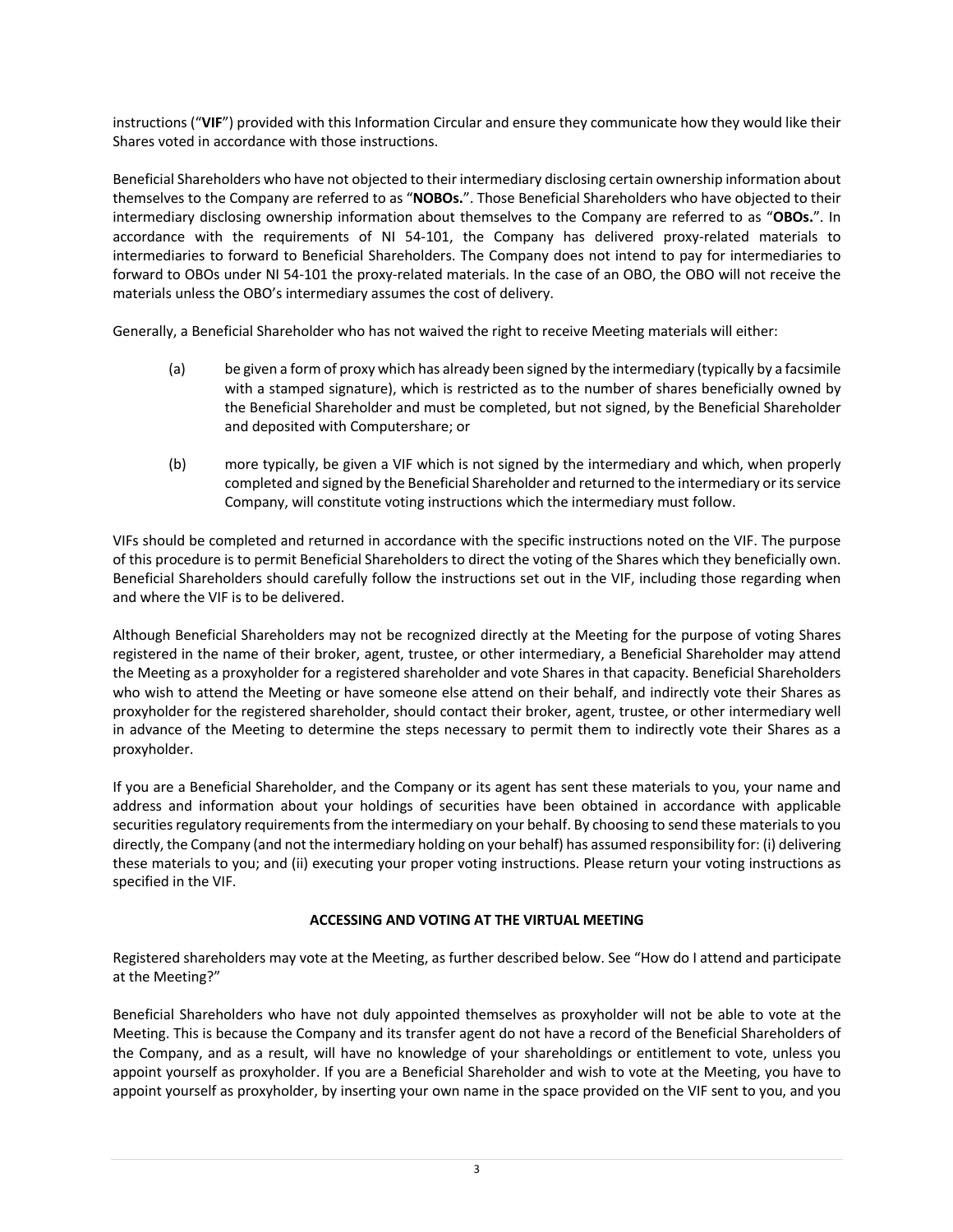must follow all of the applicable instructions provided by your intermediary. See "Appointment of a Third Party as Proxy" and "How do I attend and participate at the Meeting?"

### **Appointment of a Third Party as Proxy**

The following applies to shareholders who wish to appoint a person (a "**third-party proxyholder**") other than the management nominees set forth in the form of proxy or VIF as proxyholder, including Beneficial Shareholders who wish to appoint themselves as proxyholder to vote at the Meeting.

Shareholders who wish to appoint a third-party proxyholder to vote at the Meeting as their proxy and vote their Shares MUST submit their proxy or VIF (as applicable) appointing such third-party proxyholder.

To appoint a third-party proxyholder, insert such person's name in the blank space provided in the form of proxy or VIF (if permitted) and follow the instructions for submitting such form of proxy or VIF. If you are a Beneficial Shareholder located in the United States, you must also provide Computershare with a duly completed legal proxy if you wish to vote at the Meeting, or if permitted, appoint a third party as your proxyholder. See below under this section for additional details.

If you are a Beneficial Shareholder and wish to vote at the Meeting, you have to insert your own name in the space provided on the VIF sent to you by your intermediary, follow all of the applicable instructions provided by your intermediary, AND register yourself as your proxyholder, as described above. By doing so, you are instructing your intermediary to appoint you as proxyholder. It is important that you comply with the signature and return instructions provided by your intermediary. Please also see further instructions below under the heading "How do I attend and participate at the Meeting?"

### **Legal Proxy – US Beneficial Shareholders**

If you are a Beneficial Shareholder located in the United States and wish to vote at the Meeting, or if permitted, appoint a third party as your proxyholder, in addition to the steps described above and below under "How do I attend and participate at the Meeting?", you must obtain a valid legal proxy from your intermediary. Follow the instructions from your intermediary included with the legal proxy form and the voting information form sent to you, or contact your intermediary to request a legal proxy form or a legal proxy if you have not received one. After obtaining a valid legal proxy from your intermediary, you must then submit such legal proxy to Computershare. Requests for registration from Beneficial Shareholders located in the United States that wish to vote at the Meeting, or if permitted, appoint a third party as their proxyholder, must be received by 10:00 AM (Pacific) on June 27, 2022.

#### **How do I attend and participate at the Meeting?**

The Company is holding the Meeting as a completely virtual meeting, which will be conducted via audio conference. Shareholders will not be able to attend the Meeting in person.

Registered shareholders and duly appointed proxyholders will be able to vote at the Meeting at 1.888.886.7786. In order to vote at the Meeting, shareholders must submit their proxy or VIF (as applicable) appointing their proxyholder.

## **SECURITIES ENTITLED TO VOTE**

As of May 25, 2022 (the "**Record Date**"), the authorized share capital of the Company consists of an unlimited number of Common Shares without par value and an unlimited number of preferred shares without par value ("**Preferred Shares**") of which 45,933,315 Common Shares and no Preferred Shares are issued and outstanding. Each shareholder is entitled to one vote for each Common Shares registered in his, her, or its name at the close of business on the Record Date, the date fixed by the board of directors of the Company (the "**Board**") as the record date for determining the shareholders entitled to receive notice of and to vote at the Meeting.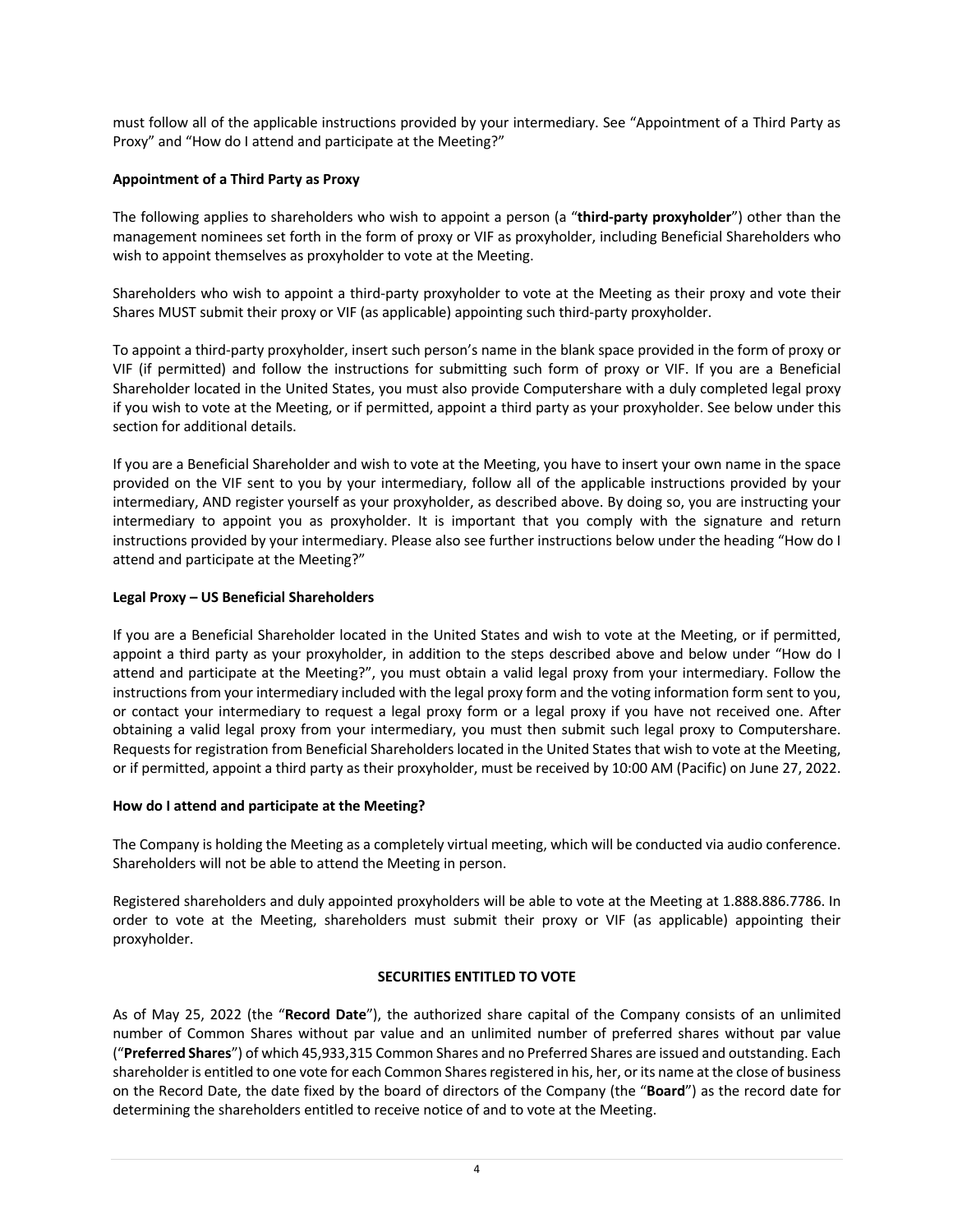The failure of any shareholder to receive notice of the Meeting does not deprive a shareholder of the entitlement to vote at the Meeting. Every shareholder of record at the close of business on the Record Date will be entitled to vote at the Meeting or any adjournment thereof, except to the extent that:

- (a) such shareholder has transferred the ownership of any of their Shares after the Record Date; and
- (b) the transferee of those Shares produces properly endorsed share certificates, or otherwise establishes that they own the Shares, and demands, not later than 10 days before the Meeting, that their name be included in the list of shareholders entitled to vote at the Meeting, in which case the transferee is entitled to vote those Shares at the Meeting.

### **PARTICULARS OF MATTERS TO BE ACTED UPON**

### *Financial Statements*

The audited consolidated financial statements of the Company for the year ended December 31, 2021, including the report of the auditors thereon, will be tabled at the Meeting and received by the shareholders. These audited consolidated financial statements of the Company for the year ended December 31, 2021, and the report of the auditors thereon, and the related management's discussion and analysis, are available under the Company's profile on SEDAR at www.sedar.com.

### *Election of Directors*

### *Advance Notice*

The Company's articles (the "**Articles**") provide for advance notice (the "**Advance Notice**") to the Company in circumstances where nominations of persons for election to the Board are made by shareholders of the Company other than pursuant to (i) a requisition of a meeting made pursuant to the provisions of the *Business Corporations Act* (British Columbia) (the "**BCBCA**") or (ii) a shareholder proposal made pursuant to the provisions of the BCBCA.

The purpose of the Advance Notice is to ensure that all shareholders - including those participating in a meeting by proxy - receive adequate notice of the nominations to be considered at a meeting and can thereby exercise their voting rights in an informed manner. Among other things, the Advance Notice fixes a deadline by which holders of Common Shares must submit director nominations to the Company prior to any annual or special meeting of shareholders, and sets forth the minimum information that a shareholder must include in the notice to the Company for the notice to be in proper written form.

The foregoing is merely a summary of the Advance Notice provisions in the Articles, is not comprehensive, and is qualified by the full text of the Articles, which are available under the Company's SEDAR profile at www.sedar.com.

As of the date of the Information Circular, the Company has not received notice of a nomination in compliance with the Advance Notice.

#### **Fixing the Number of Directors**

At the Meeting, the shareholders will be asked to fix the number of directors of the Company to be elected at 5 members. Approval of the number of directors will require the affirmative votes of the holders of not less than a simple majority of the votes cast in respect thereof by shareholders represented at the Meeting. **Unless otherwise directed, the management designees named in the accompanying instrument of proxy intend to vote in favour of fixing the number of directors at 5.**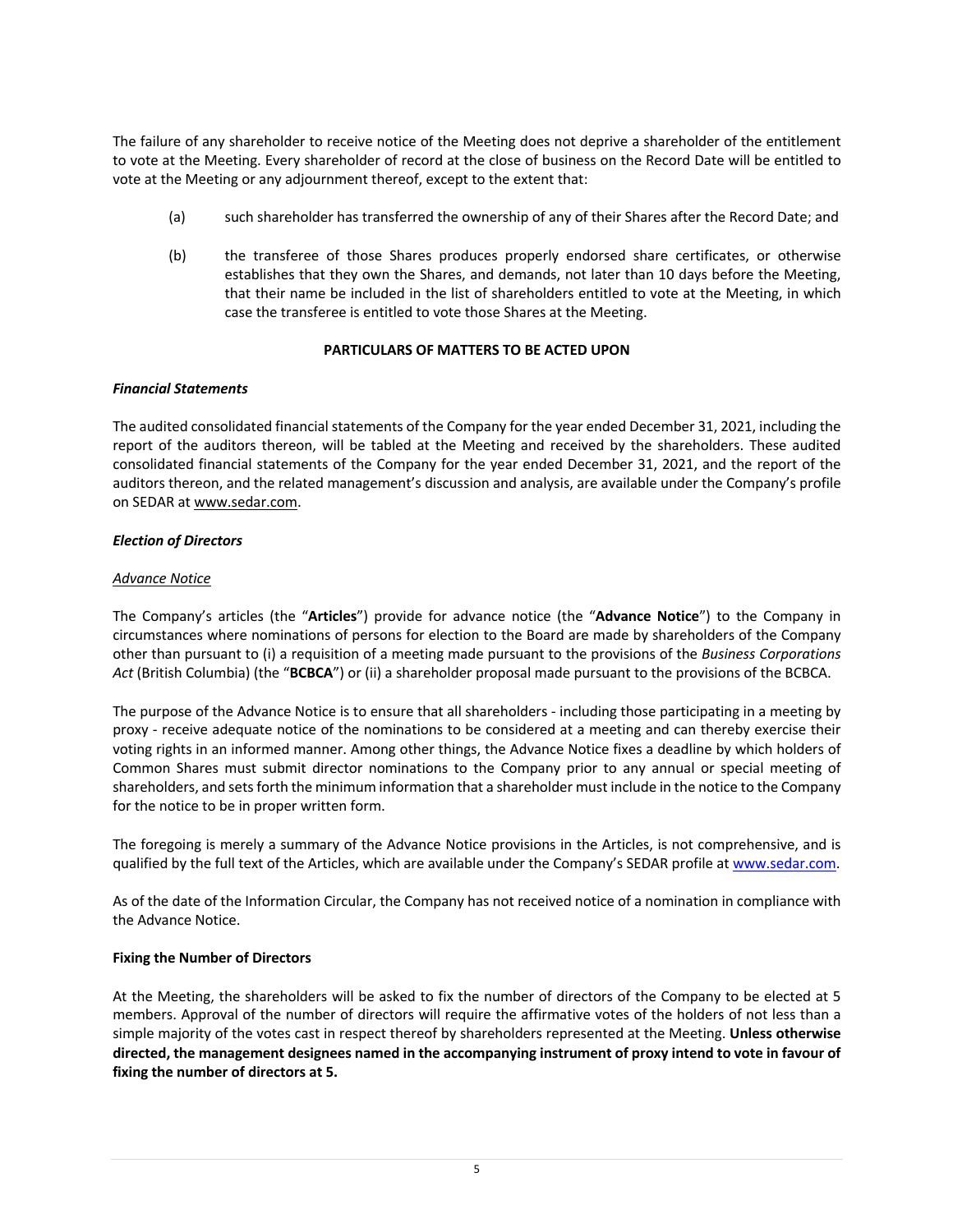#### *Nominees*

The persons named below are the nominees of management for election as directors. The term of office of each of the present directors expires at the Meeting. Management of the Company proposes to nominate the persons named below for election as directors of the Company at the Meeting, to serve until the next annual meeting of the shareholders of the Company, unless their office is earlier vacated. All of the nominees are currently members of the Board.

Approval of the election of directors will require the affirmative votes of the holders of not less than a simple majority of the votes cast in respect thereof by shareholders represented at the Meeting. **Unless otherwise directed, the management designees named in the accompanying instrument of proxy intend to vote in favour of the election, as directors, of the nominees whose names are set forth below.** In the event that prior to the Meeting, any vacancies occur on the slate of nominees submitted herewith, it is intended that discretionary authority will be granted to vote proxies solicited by or on behalf of management for the election of any other person or persons as directors. Management is not currently aware that any such nominees would not be willing to serve as director if elected.

**Name, Province or State and Country of Residence, Position Principal Occupation or Employment for the Past Five Years Director Since Number of Securities Beneficially Owned or Controlled** STEIN, David<sup>(4)</sup> Ontario, Canada President, CEO and Director of the Company (2020 – present); President and Director of Kuya Silver Corp. (2017 – 2020); and former President and CEO of Aberdeen International Inc. (2009 – 2017) 2020 9,427,914 20.82%

As a group, the proposed directors beneficially own, or control or direct, directly or indirectly, a total of 9,733,286 Common Shares, representing 21.19% of the Common Shares outstanding.

|                                      | 2017)                                           |      |        |
|--------------------------------------|-------------------------------------------------|------|--------|
| PENIUK, Dale <sup>(1)</sup> (2)(3)   | Chartered Professional Accountant (CPA, CA) and | 2018 | Nil    |
| British Columbia,                    | corporate director                              |      |        |
| Canada                               |                                                 |      |        |
| LENDON, Maura <sup>(1)</sup> (2) (3) | Chair of the Board of the Company (2022 $-$     | 2020 | 47,322 |
| Ontario, Canada                      | present); Interim Chair of the Board of the     |      | 0.10%  |
|                                      | Company (2021 - 2022); Senior VP, General       |      |        |
|                                      | Counsel of Greenlane Renewables Inc. (2021 $-$  |      |        |
|                                      | present); Former Chief General Counsel and      |      |        |
|                                      | Corporate Secretary of Primero Mining (2012-    |      |        |
|                                      | 2018)                                           |      |        |
| RECALDE, Andres <sup>(1)(3)(4)</sup> | Director of Mining for Common Good              | 2020 | Nil    |
| Ontario, Canada                      |                                                 |      |        |
| DEL RIO, Javier <sup>(1)(2)(4)</sup> | VP South America and USA for Hudbay Minerals    | 2022 | Nil    |
| Arizona, USA                         | Inc. $(2017 - present)$                         |      |        |

Notes:

- (1) Independent Director.
- (2) Member of the Audit Committee.
- (3) Member of the Nominating, Compensation, and Governance Committee.
- (4) Member of the Technical, Safety, Environment, and Social Responsibility Committee.
- (5) Based on 45,933,315 Common Shares issued and outstanding as of the Record Date.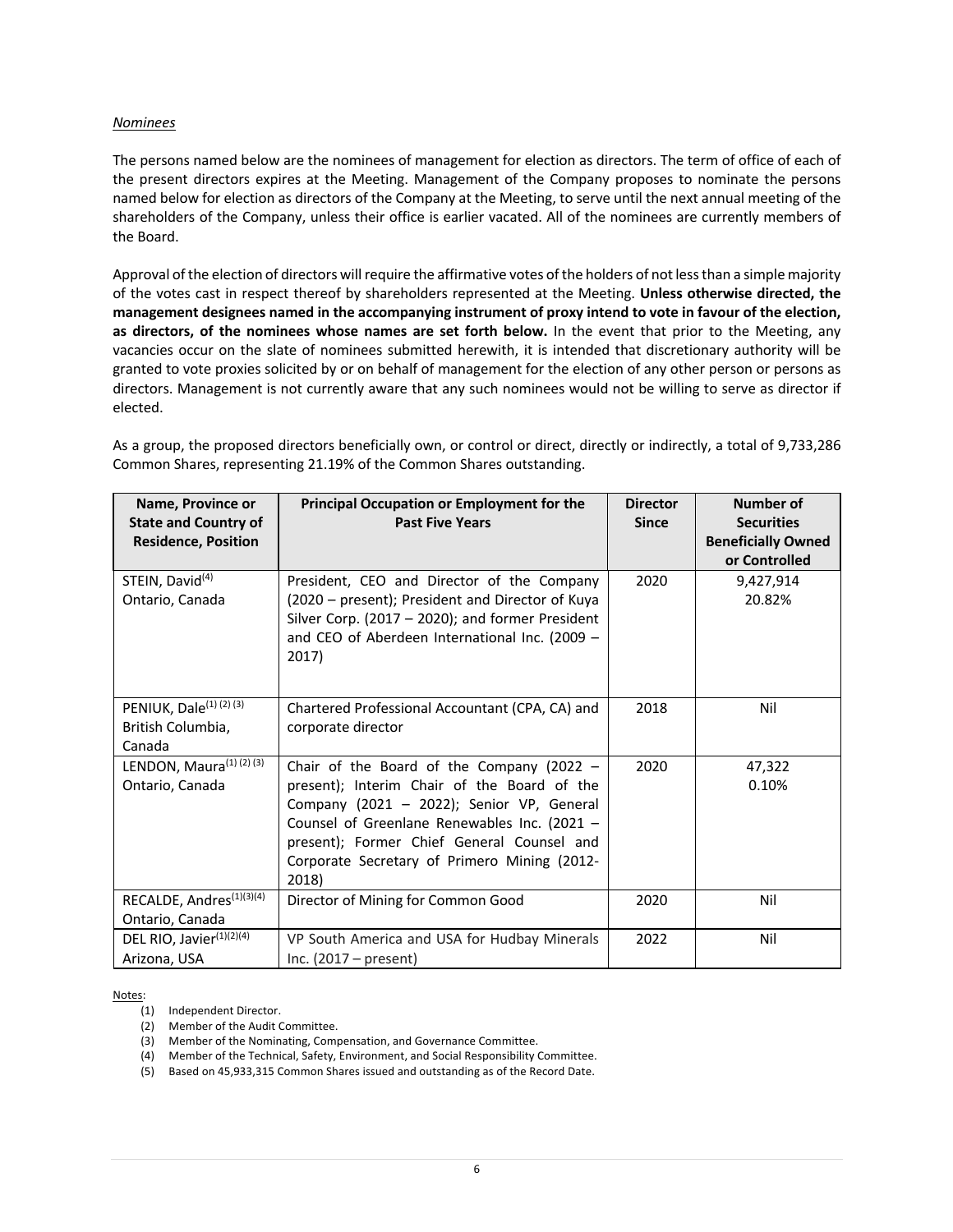The information as to residence, principal occupation, and number of Shares beneficially owned or controlled is not within the knowledge of the management of the Company, and has been taken from the System for Electronic Disclosure by Insiders (SEDI) or furnished by the respective nominees as of the Record Date.

### Biographies

The following are brief profiles of each of the proposed nominees, including a description of each individual's principal occupation within the past five years.

### **David Stein, President, Chief Executive Officer and Director**

David Stein has a technical background in Geology and Engineering, and jumped into the capital markets very early in his career, in 2001, as a mining equities analyst for a prominent Canadian broker-dealer. More recently, Mr. Stein was President and CEO of Aberdeen International, where he led various private equity and public company investment mandates.

#### **Dale Peniuk, Director**

Dale Peniuk is a Chartered Professional Accountant (CPA, CA) and corporate director. Mr. Peniuk has a B.Comm from the University of British Columbia (1982) and received his Chartered Accountant designation from the Institute of Chartered Accountants of British Columbia (now Chartered Professional Accountants of British Columbia). He spent more than 20 years with KPMG LLP and predecessor firms, the last ten years as an Assurance Partner with a focus on mining companies. Mr. Peniuk also serves as a director and Audit Committee Chair of Lundin Mining Corporation, MAG Silver Corp., and Argonaut Gold Inc and currently is or has been a member of the corporate governance and nominating committee and human resources and compensation committee of numerous public mining companies.

#### **Maura Lendon, Director**

Maura Lendon is a seasoned, internationally experienced general counsel with 25 years' experience in the mining and technology industries gained after initially practicing with top Bay Street law firms. Ms. Lendon is Senior Vice President, General Counsel of Greenlane Renewables Inc., and is also a director of Revival Gold Inc. Ms. Lendon was previously Chief General Counsel of Primero Mining, and Chief Legal Officer of Hudbay Minerals.

#### **Andres Recalde, Director**

Andres Recalde is the Director of Mining for Common Good. His expertise is with social performance and building stakeholder confidence for the extractive industries. Mr. Recalde is Peruvian/Canadian and has worked extensively in Latin America as a consultant, advisor, and corporate director to mining companies such as Barrick Gold, Pan American Silver, and Torex Gold. Mr. Recalde is also actively involved as Past President of the Peruvian-Canadian Chamber of Commerce.

#### **Javier Del Rio, Director**

Javier Del Rio is a Peruvian mining executive with over 30 years of experience in the mining industry, in both corporate and business unit roles, and in open-pit, underground, and expansion initiatives. Currently, as VP South America and USA for Hudbay Minerals Inc., he is responsible for the strategic and operational performance of the business units located in Peru, Arizona, and Nevada, which also includes executive oversight of human and capital resources, environmental management, health and safety performance, public and community relations.

#### Corporate Cease Trade Orders

To the knowledge of the Company, no proposed director is, as at the date of this Information Circular, or has been, within ten years before the date of this Information Circular, a director, Chief Executive Officer, or Chief Financial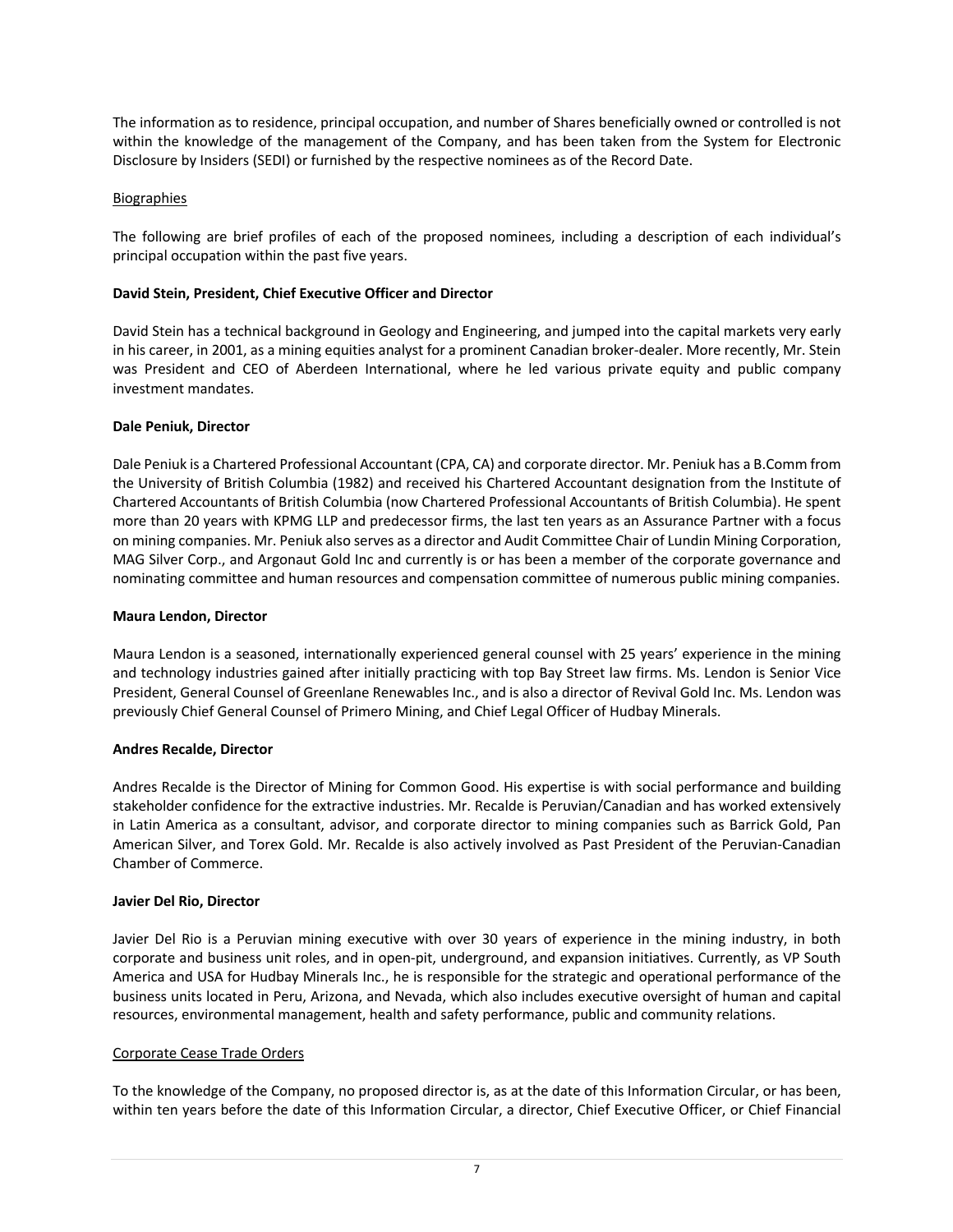Officer of any company (including the Company) that: (a) was the subject of a cease trade order, an order similar to a cease trade order, or an order that denied the relevant company access to any exemptions under Canadian securities legislation that was in effect for a period of more than 30 consecutive days (an "**order**"), that was issued while the proposed director was acting in the capacity as director, Chief Executive Officer, or Chief Financial Officer; or (b) was subject to an order that was issued after the proposed director ceased to be a director, Chief Executive Officer, or Chief Financial Officer and which resulted from an event that occurred while that person was acting in the capacity as director, Chief Executive Officer, or Chief Financial Officer.

### Corporate Bankruptcies

To the knowledge of the Company, no proposed director: (a) is, as at the date of this Information Circular, or has been within the ten years before the date of this Information Circular, a director or executive officer of any company (including the Company) that, while that person was acting in that capacity, or within a year of that person ceasing to act in that capacity, became bankrupt, made a proposal under any legislation relating to bankruptcy or insolvency, or was subject to or instituted any proceedings, arrangement, or compromise with creditors, or had a receiver, receiver manager, or trustee appointed to hold its assets; or (b) has, within the ten years before the date of this Information Circular, become bankrupt, made a proposal under any legislation relating to bankruptcy or insolvency, or become subject to or instituted any proceedings, arrangement, or compromise with creditors, or had a receiver, receiver manager, or trustee appointed to hold the assets of the proposed director.

#### Penalties or Sanctions

To the knowledge of the Company, no proposed director has been subject to: (a) any penalties or sanctions imposed by a court relating to securities legislation or by a securities regulatory authority, or has entered into a settlement agreement with a securities regulatory authority; or (b) any other penalties or sanctions imposed by a court or regulatory body that would likely be considered important to a reasonable securityholder in deciding whether to vote for a proposed director.

#### *Appointment of Auditor*

**Unless otherwise instructed, the proxies given pursuant to this solicitation will be voted "FOR" the appointment of Davidson & Company LLP, Chartered Professional Accountants, as the auditors of the Company to hold office until the close of the next annual meeting of shareholders of the Company or until a successor is appointed.** It is proposed that the remuneration to be paid to the auditors be fixed by the Board. Davidson & Company LLP has been the Company's auditor since October 2016.

#### Fees Paid to Auditors and their Independence from the Company

The aggregate fees billed by the Company's external auditors in each of the last two fiscal years for audit, auditrelated, tax, and all other fees are as follows:

| <b>Financial Year Ending</b> | Audit Fees <sup>(1)</sup> | Audit Related Fees <sup>(2)</sup> | Tax Fees <sup>(3)</sup> | All Other Fees <sup>(4)</sup> |
|------------------------------|---------------------------|-----------------------------------|-------------------------|-------------------------------|
| 2021                         | \$86.000                  | \$30,000                          | \$Nil                   | \$Nil                         |
| 2020                         | \$20.000                  | \$27.000                          | \$Nil                   | \$Nil                         |

#### Notes:

(1) "Audit Fees" include fees necessary to perform the annual audit of the Company's financial statements. Audit Fees include fees for review of tax provisions and for accounting consultations on matters reflected in the financial statements. Audit Fees also include audit or other attest services required by legislation or regulation, such as comfort letters, consents, reviews of securities filings, and statutory audits.

(2) "Audit-Related Fees" include services that are traditionally performed by the auditor. These audit-related services include employee benefit audits, due diligence assistance, accounting consultations on proposed transactions, internal control reviews, and audit or attest services not required by legislation or regulation.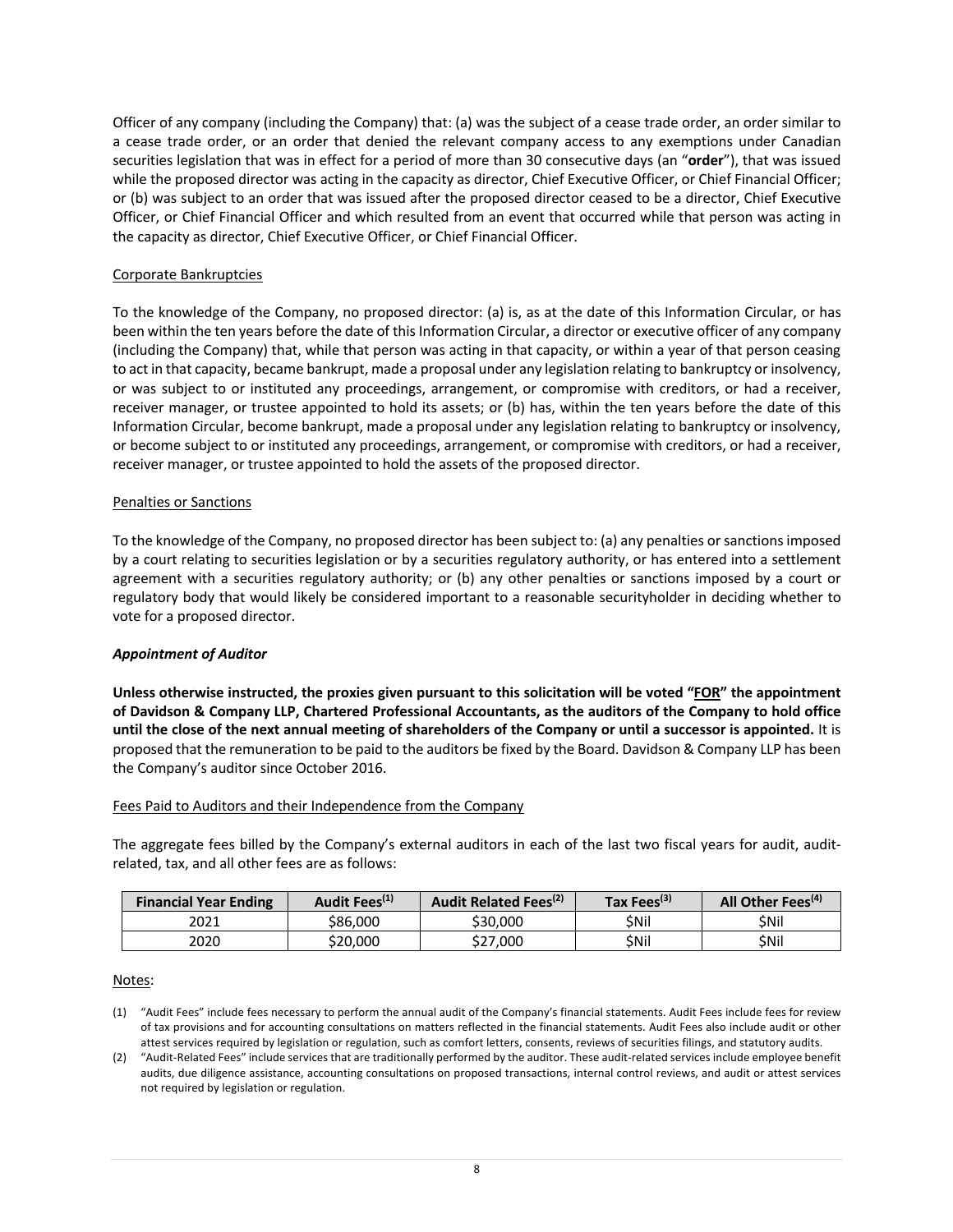- (3) "Tax Fees" include fees for all tax services other than those included in "Audit Fees" and "Audit-Related Fees.". This category includes fees for tax compliance, tax planning, and tax advice. Tax planning and tax advice includes assistance with tax audits and appeals, tax advice related to mergers and acquisitions, and requests for rulings or technical advice from tax authorities.
- (4) "All Other Fees" include all other non-audit services.

In the event the Company wishes to retain the services of the Company's external auditors for any non-audit services, prior approval of the Audit Committee must be obtained. All of the engagements and fees for the years ended December 31, 2021 and December 31, 2020 were pre-approved and ratified by the Audit Committee. The Audit Committee reviews with its auditors whether the non-audit services to be provided are compatible with maintaining the auditor's independence.

## *Approval of Equity Incentive Plan*

At the Meeting, shareholders will be asked to adopt and approve a 10% rolling equity incentive plan (the "**Equity Incentive Plan**") that will replace the existing 10% rolling stock option plan (the "**Option Plan**"). A copy of the proposed Equity Incentive Plan is attached hereto as Appendix "A." On May 26, 2022, the Board approved the Equity Incentive Plan, subject to shareholder approval. The aggregate maximum number of Shares that may be issued under the Equity Incentive Plan is 10% of the issued and outstanding Shares on a rolling basis.

The Board is seeking disinterested shareholder approval of the Equity Incentive Plan. Although shareholder approval of the Equity Incentive Plan is not required pursuant to the policies of the Canadian Securities Exchange (the "**CSE**"), the Board wishes to obtain maximum flexibility with respect to the granting of awards under the Equity Incentive Plan.

National Instrument 45-106 – *Prospectus Exemptions* ("**NI 45-106**") provides exemptions from the requirement to prepare and file a prospectus in connection with a distribution of securities. As the Company is listed on the CSE, the Company is classified as an "unlisted reporting issuer" for purposes of the exemption provided in Section 2.24 of NI 45-106 for distributions of securities to employees, executive officers, directors, and consultants of the Company (the "**Exemption**"). NI 45-106 restricts the use of the Exemption by "unlisted reporting issuers," such as the Company, unless the Company obtains disinterested shareholder approval. Specifically, NI 45-106 provides that the Exemption does not apply to a distribution to an employee or consultant of the "unlisted reporting issuer" who is an investor relations person of the issuer, an associated consultant of the issuer, an executive officer of the issuer, a director of the issuer, or a permitted assign of any of those persons if, after the distribution,

- (a) the number of securities, calculated on a fully diluted basis, reserved for issuance under options granted to
	- (i) related persons, exceeds 10% of the outstanding securities of the issuer, or
	- (ii) a related person, exceeds 5% of the outstanding securities of the issuer, or
- (b) the number of securities, calculated on a fully diluted basis, issued within 12 months to
	- (i) related persons, exceeds 10% of the outstanding securities of the issuer, or
	- (ii) a related person and the associates of the related person, exceeds 5% of the outstanding securities of the issuer.

The term "related person" is defined in NI 45-106 and generally refers to a director or executive officer of the issuer or of a related entity of the issuer, an associate of a director or executive officer of the issuer or of a related entity of the issuer, or a permitted assign of a director or executive officer of the issuer or of a related entity of the issuer. The term "permitted assign" includes a spouse of the person.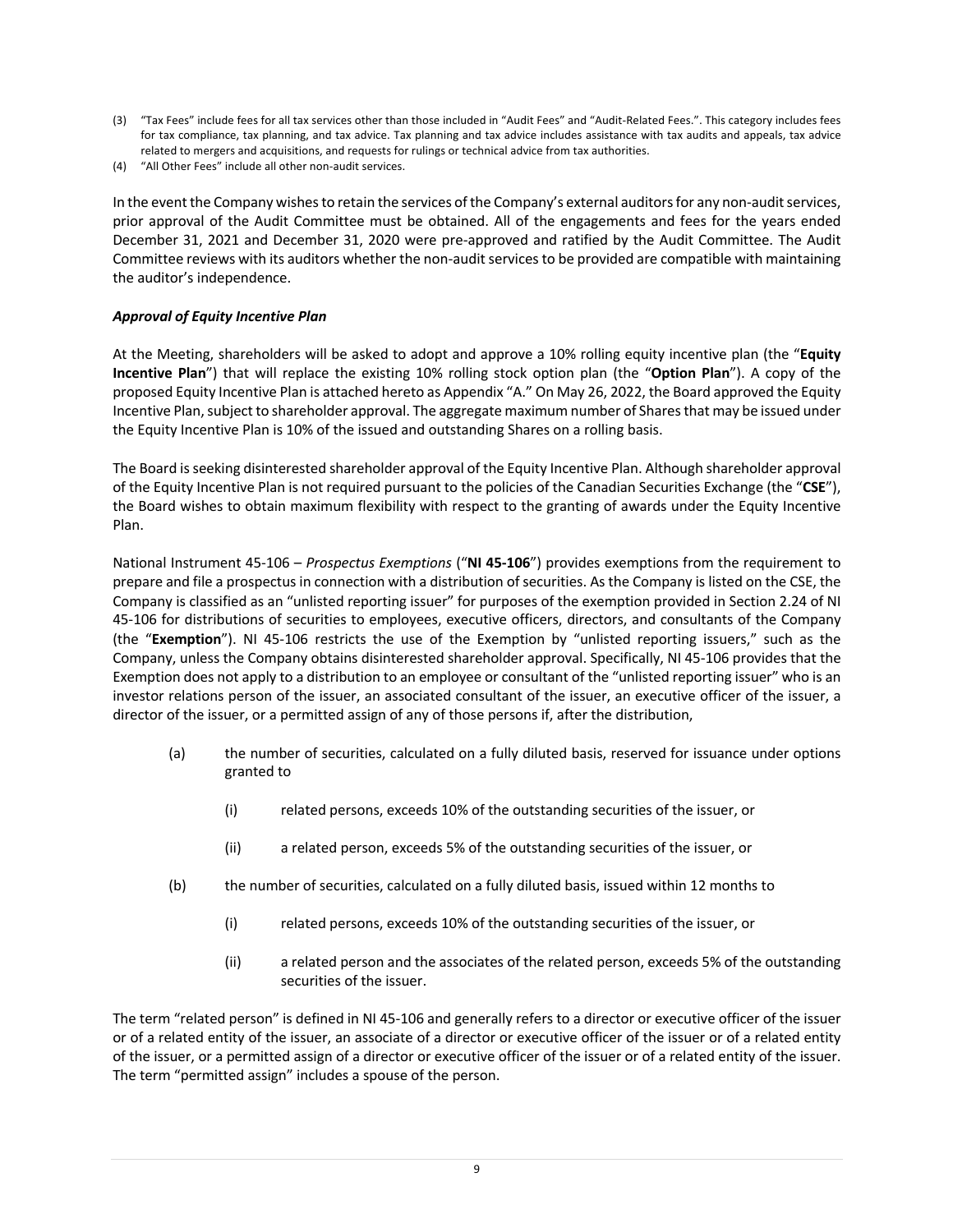In accordance with the requirements of NI 45-106, the Board wishes to provide the following information with respect to the Equity Incentive Plan so that the disinterested shareholders may form a reasoned judgment concerning the Equity Incentive Plan. The purpose of the Equity Incentive Plan is to attract and retain directors, officers, employees, and consultants, and ensure that their interests are aligned with the success of the Company. The Equity Incentive Plan is a 10% "rolling" equity incentive plan pursuant to which the maximum number of Shares that may be issued under the Equity Incentive Plan, together with all of the Company's other previously established or proposed stock options, stock option plans, employee stock purchase plans, or any other compensation or incentive mechanisms involving the issuance or potential issuance of Shares to directors, officers, employees, or consultants of the Company and any of its subsidiaries, shall not result in the number of Shares that may be issued pursuant to awards exceeding 10% of the issued and outstanding Shares, as at the date of grant of any award under the Equity Incentive Plan. Pursuant to the terms of the Equity Incentive Plan, in addition to the ability to award options ("**Options**") to acquire Shares to participants, the Company has the availability to award restricted share units ("**RSUs**") and performance share units ("**PSUs**").

## *Summary of Equity Incentive Plan*

The Equity Incentive Plan provides participants (each, a "**Participant**"), with the opportunity, through Options, RSUs, and PSUs, to acquire an ownership interest in the Company. The RSUs and PSUs will rise and fall in value based on the value of the Shares. Unlike the Options, the RSUs and PSUs will not require the payment of any monetary consideration to the Company (although Participants may be required to pay withholding taxes, where applicable). Instead, each RSU or PSU represents a right to receive one Share or an equivalent amount of cash, as determined by the Board, following the attainment of vesting criteria determined at the time of the award. See "*Vesting Provisions for RSUs and PSUs*" below. Options, on the other hand, are rights to acquire Shares upon payment of monetary consideration (i.e., the exercise price), subject also to vesting criteria determined at the time of the grant. See "*Vesting Provisions for Options*" below.

## *Eligibility under the Equity Incentive Plan*

Pursuant to the Equity Incentive Plan, the Committee (as defined herein) may grant Options, RSUs, and PSUs to any officer, director, employee, or consultant of the Company or any of its subsidiaries, who meets certain criteria for eligibility set out in the Equity Incentive Plan, provided that the Committee may only grant PSUs to directors who are also employees of the Company.

# *Administration of the Equity Incentive Plan*

The Equity Incentive Plan is administered by the committee appointed by the Board for that purpose, or by the Board itself, if no such committee has been appointed (in either case, the "**Committee**"), provided that the Committee may delegate the day-to-day administration of the Equity Incentive Plan to specific officers and employees. The Committee determines the eligibility of persons to participate in the Equity Incentive Plan, when RSUs, PSUs, and Options will be awarded or granted, the number of Options, RSUs, and PSUs to be awarded or granted, the vesting criteria for each grant of Options, RSUs, or PSUs, and all other terms and conditions of each grant, in each case in accordance with applicable securities laws and the requirements of the CSE, if any.

## *Number of Shares Issuable under the Equity Incentive Plan*

The maximum number of Shares that may be issued pursuant to the Equity Incentive Plan shall be determined from time to time by the Committee, but in any case, shall not (together with any other equity compensation arrangement adopted by the Company) in the aggregate exceed 10% of the outstanding Shares from time to time. As a result, should the Company issue additional Shares in the future, the number of Shares issuable under the Equity Incentive Plan will increase accordingly. The Equity Incentive Plan is considered an "evergreen" plan, since the Shares that may be issued pursuant to the Equity Incentive Plan will increase as the number of issued and outstanding Shares of the Company increases.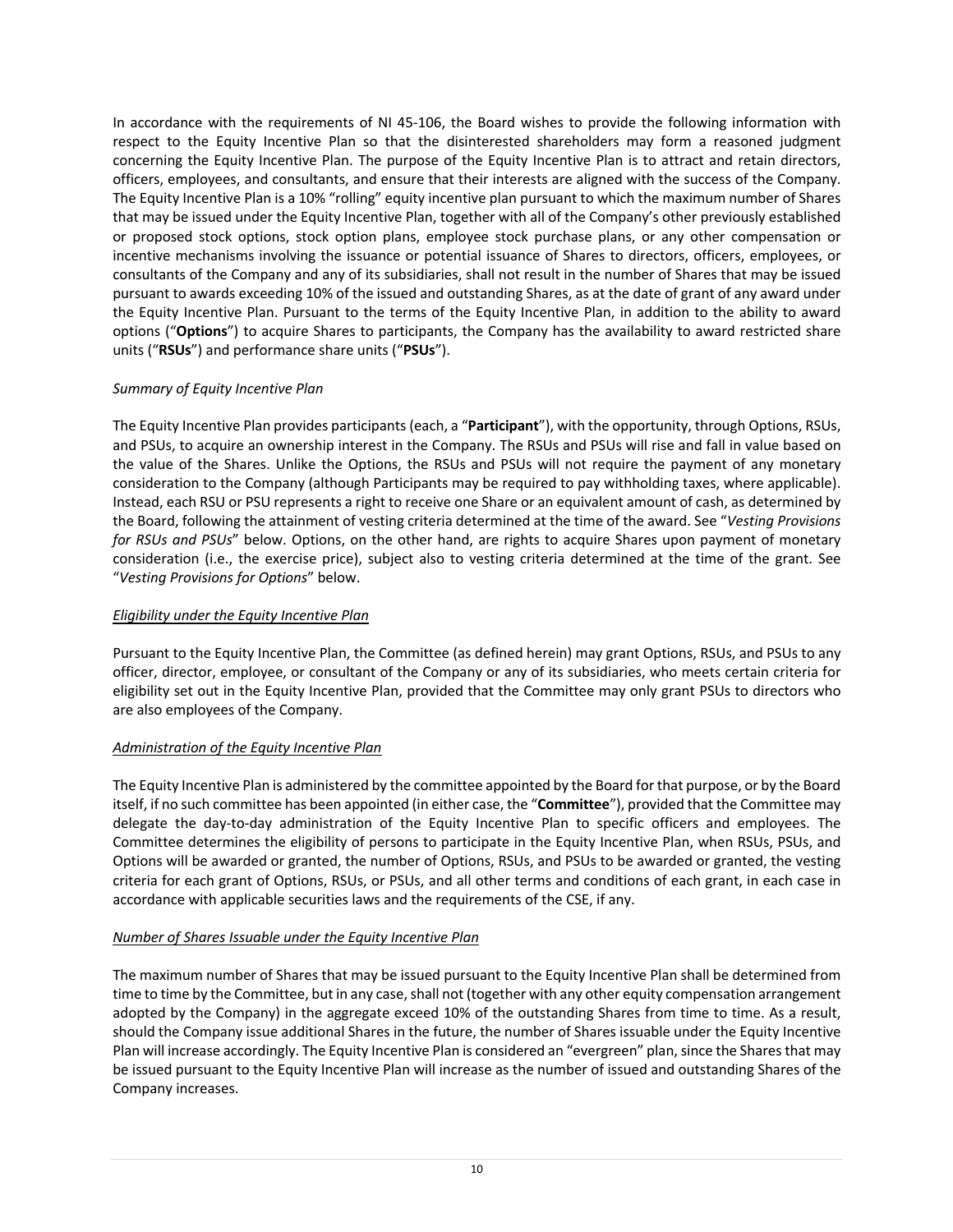## *Restrictions on the Granting of Options, RSUs, and PSUs*

The granting of Options, RSUs, and PSUs under the Equity Incentive Plan is subject to the following additional restrictions:

- (a) Limits with respect to insiders of the Company:
	- (i) the aggregate number of Common Shares that may be issued pursuant to the Equity Incentive Plan and any other share compensation arrangement to insiders of the Company shall not exceed 10% of the outstanding Common Shares from time to time; and
	- (ii) insiders of the Company shall not be issued, pursuant to the Equity Incentive Plan and any other share compensation arrangement, within any one-year period, a number of Common Shares that exceeds 10% of the outstanding Common Shares from time to time.
- (b) The number of Common Shares that may be issued pursuant to the Equity Incentive Plan (together with those Common Shares that may be issued pursuant to any other share compensation arrangement adopted by the Company) as compensation to persons performing Investor Relations Activities (as that term is defined by the CSE) for the Company shall not exceed 1% of the outstanding number of Common Shares in any one-year period.

It is not currently anticipated that any financial assistance or support agreements will be provided to Participants by the Company or any related entity of the Company.

## *RSUs and PSUs*

The total number of Shares that may be issued on settlement of RSUs and PSUs, together with any other share compensation arrangements of the Company, including Options that may be granted under the Equity Incentive Plan, shall not exceed 10% of the number of issued and outstanding Shares from time to time. Under the Equity Incentive Plan, the Company may only award PSUs to a director of the Company if that director is also an employee of the Company.

## *(a) Mechanics for RSUs and PSUs*

On or after the date on which any RSU vests, each RSU shall be settled by, in the Committee's sole discretion, the issuance to the Participant of the number of Shares equal to the number of vested RSUs, a cash payment equal to the number of vested RSUs multiplied by the market price on the vesting date, or a combination of Shares and cash. On or after the date on which any PSUs vest, such PSUs shall be settled by, in the Committee's sole discretion, the issuance to the Participant of a number of Shares equal to the number of vested PSUs multiplied by a performancerelated multiplier between 0% and 200% to be determined by the Committee, a cash payment equal to the applicable number of Shares multiplied by the market price on the vesting date, or a combination of Shares and cash.

# *(b) Vesting Provisions for RSUs and PSUs*

The Equity Incentive Plan provides that: (i) the Committee shall advise each Participant of the type and number of RSUs or PSUs that the Participant is entitled to, the terms of the award, and the vesting schedule or vesting criteria for the award, as applicable; (ii) each award of RSUs or PSUs shall be evidenced by a written agreement containing such terms and conditions as the Committee in its discretion deems appropriate and that are consistent with the Equity Incentive Plan; and (iii) no RSUs or PSUs may be settled later than December 31 of the third year following the year in respect of which the RSUs or PSUs were awarded.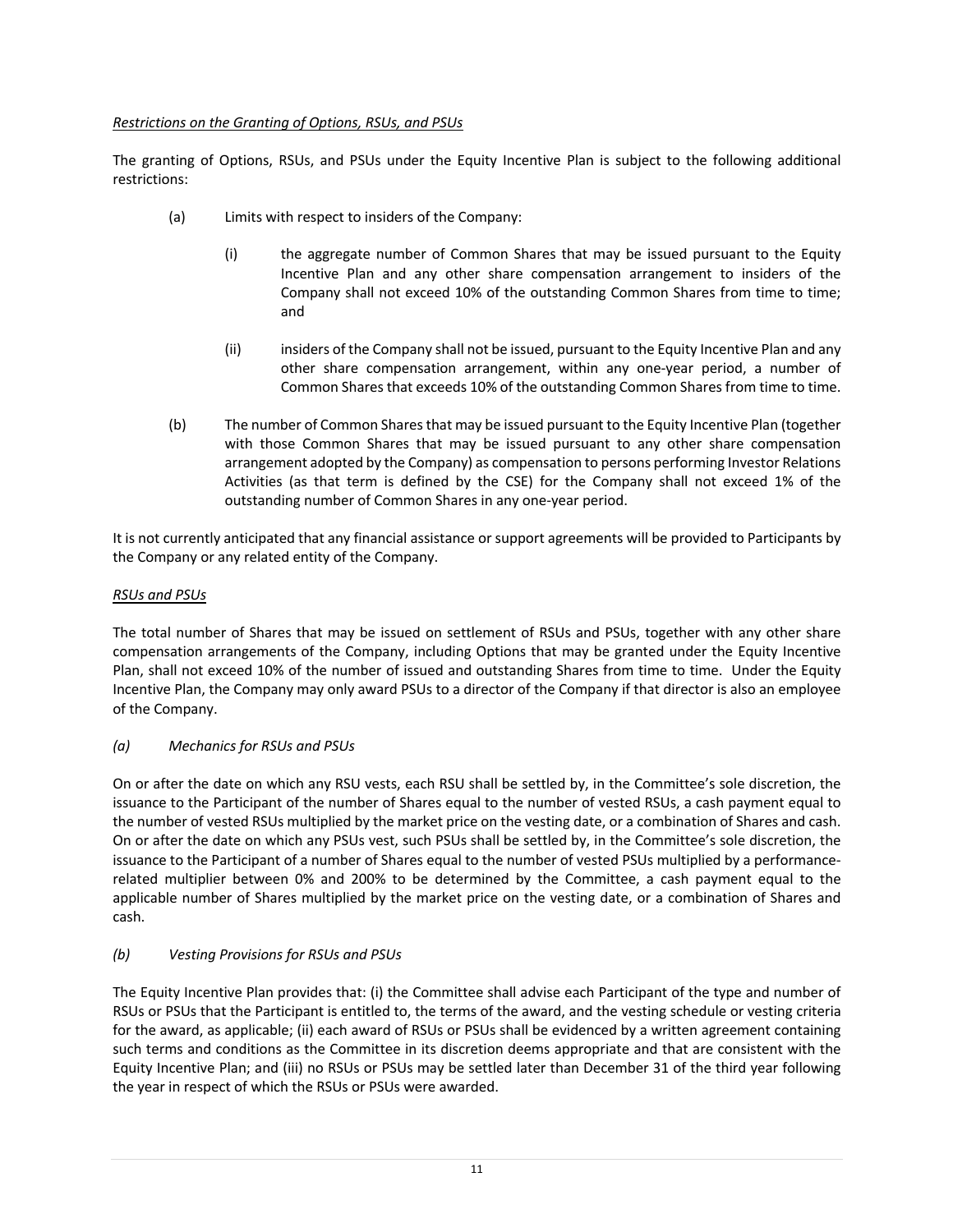The vesting of RSUs is time-based, but the vesting of PSUs is tied to the performance of the Company or the Participant over a specified period. PSUs shall vest in accordance with a formula determined by the Committee and set out in the applicable agreement, which may relate to the market price of the Shares, the financial performance of the Company, the performance of the Participant against specific criteria, or any other performance criteria that the Committee may in its discretion determine. As noted above under the heading "Mechanics for RSUs and PSUs," upon the vesting of any PSUs, the Committee shall apply a multiplier between 0% and 200%, based on performance against the criteria set out in the agreement, to determine the number of Shares to be issued upon settlement of such PSUs.

# *Options*

The total number of Shares that may be issued on exercise of Options, together with any other share compensation arrangements of the Company, including RSUs and PSUs that may be awarded under the Equity Incentive Plan, shall not exceed 10% of the number of issued and outstanding Shares from time to time.

## *(a) Mechanics for Options*

Each Option granted pursuant to the Equity Incentive Plan will entitle the holder thereof to the issuance of one Share upon achievement of the vesting criteria and payment of the applicable exercise price and any other required amounts, including withholding taxes. Options granted under the Equity Incentive Plan will be exercisable for Shares issued from treasury once the vesting criteria established by the Committee at the time of the grant have been satisfied.

## *(b) Vesting Provisions for Options*

The Equity Incentive Plan provides that: (i) the Committee shall advise each Participant of the number of Shares that such Participant is entitled to purchase upon vesting of any Option, the exercise price of the Option, the period during which the Option may be exercised (which may not exceed five years from the date of grant), and the vesting schedule; and (ii) each Option granted to a Participant shall be evidenced by a written agreement containing such terms and conditions as the Committee in its discretion deems appropriate and that are consistent with the Equity Incentive Plan.

At the time of grant, the Committee may determine when an Option will become exercisable and may determine that the Option shall be exercisable in instalments. Unless otherwise set out in the agreement or determined by the Committee, Options will vest, as to one third of the Options granted, on each of the date of grant and on each of the first and second anniversaries of the date of grant, provided that the Participant remains eligible.

# *(c) Other Terms of Options*

The Committee shall fix the exercise price of any Option in its discretion at the time the Option is granted, provided that the exercise price shall not be less than the greater of the fair market value on (i) the trading day prior to the date of grant and (ii) the date of grant. For the purposes of the Equity Incentive Plan, "fair market value" shall mean the closing price of a Share on the CSE.

No Option shall be exercisable after five years from the date the Option is granted. Under the Equity Incentive Plan, should the term of an Option expire on a date that falls within a blackout period or within nine business days following the expiration of a blackout period, such expiration date will be automatically extended to the tenth business day after the end of the blackout period.

# *Termination of Options, RSUs, and PSUs*

If a Participant's employment with the Company terminates, or a Participant who is a director ceases to be a director, or a Participant who is a consultant ceases to meet the applicable eligibility requirements, due to retirement, death,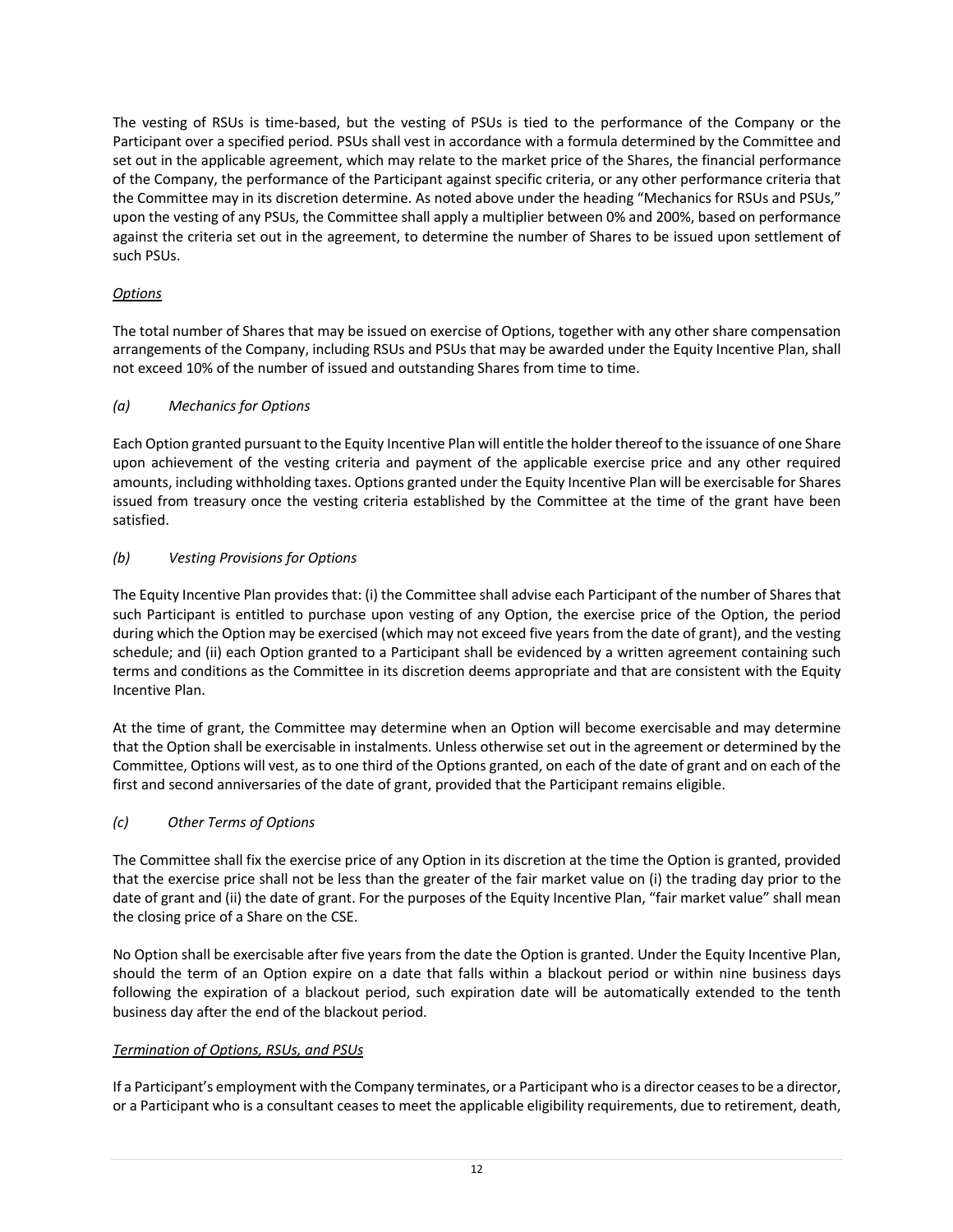or disability, then: (i) any Options, RSUs, or PSUs that would otherwise have vested in the 12-month period following the date of termination or other applicable date shall immediately vest; (ii) all Options, RSUs, or PSUs that would have vested after such 12-month period shall immediately expire or be forfeited; (iii) following the death of the Participant, all Options, RSUs, or PSUs that are vested as of the date of death shall be exercisable by or settled for the Participant's estate during the twelve-month period following the date of death, after which period, such Options, RSUs, and PSUs may no longer be exercised or settled, as applicable, and will be deemed to be forfeited; and (iv) in respect of any Participant who retires or becomes disabled, all Options, RSUs, or PSUs that are vested as of the date of termination or other applicable date shall be exercisable or settled during the 180-day period following the applicable date, after which period, such Options, RSUs, and PSUs may no longer be exercised or settled, as applicable, and will be deemed to be forfeited.

If a Participant's employment with the Company terminates, or a Participant who is a director ceases to be a director, or a Participant who is a consultant ceases to meet the applicable eligibility requirements, for any reason other than those described above, then: (i) any Options, RSUs, or PSUs that have not vested before the date of termination or other applicable date shall immediately expire or be forfeited; and (ii) all RSUs, PSUS, and Options that are vested as of the date of termination or other applicable date shall be exercisable or settled during the 90-day period following the date of termination or other applicable date, after which period, such Options, RSUs, and PSUs may no longer be exercised or settled, as applicable, and will be deemed to be forfeited, provided that where the Participant is an employee who has been terminated with cause, or a consultant whose consulting engagement has been terminated for breach, all RSUs, PSUS, and Options that are vested as of the date of termination shall expire or be forfeited, as the case may be, immediately upon such termination.

## *Transferability*

Except as otherwise provided in the applicable agreement, no Option, RSU, or PSU shall be sold, exchanged, transferred, assigned, pledged, hypothecated, or otherwise disposed of, other than by will or by the laws of descent and distribution, and during the life of the Participant, all Options, RSUs, and PSUs granted to the Participant may be exercised or settled, as applicable, only by the Participant or the Participant's legal representative.

# *Adjustments*

The number of Shares subject to the Equity Incentive Plan, the number of Shares available under awards of Options, RSUs, or PSUs, and the exercise price of Options, shall be adjusted from time to time, in such manner and by such procedure deemed appropriate by the Committee, subject to applicable law and the applicable rules and policies of the CSE, to reflect adjustments in the number of Shares arising as a result of any rights offering, consolidation, subdivision, or reclassification of the Shares, the payment of any dividends or other distribution by the Company, or other relevant changes in the authorized or issued capital of the Company.

If there is a consolidation, merger, or statutory amalgamation or arrangement of the Company with or into another corporation, a separation of the business of the Company into two or more entities, or a sale, lease, exchange, or other transfer of all or substantially all of the assets of the Company to another entity, any Shares receivable on the exercise of any Option or the vesting of any RSU or PSU shall be converted into the securities, property, or cash which the Participant would have received upon such transaction or event, as if the Participant had exercised the Option or been vested in the RSU or PSU immediately prior to the effective date of such transaction or event, and in the case of Options, the exercise price shall, subject to applicable law and the applicable rules and policies of the CSE, be adjusted appropriately by the Committee.

# *Amendment Provisions in the Equity Incentive Plan*

The Committee may amend the Equity Incentive Plan at any time, provided that no such amendment may be made without obtaining any required regulatory approvals, or adversely affect the rights of any Participant without that Participant's consent. Without limiting the generality of the preceding sentence, the Committee may from time to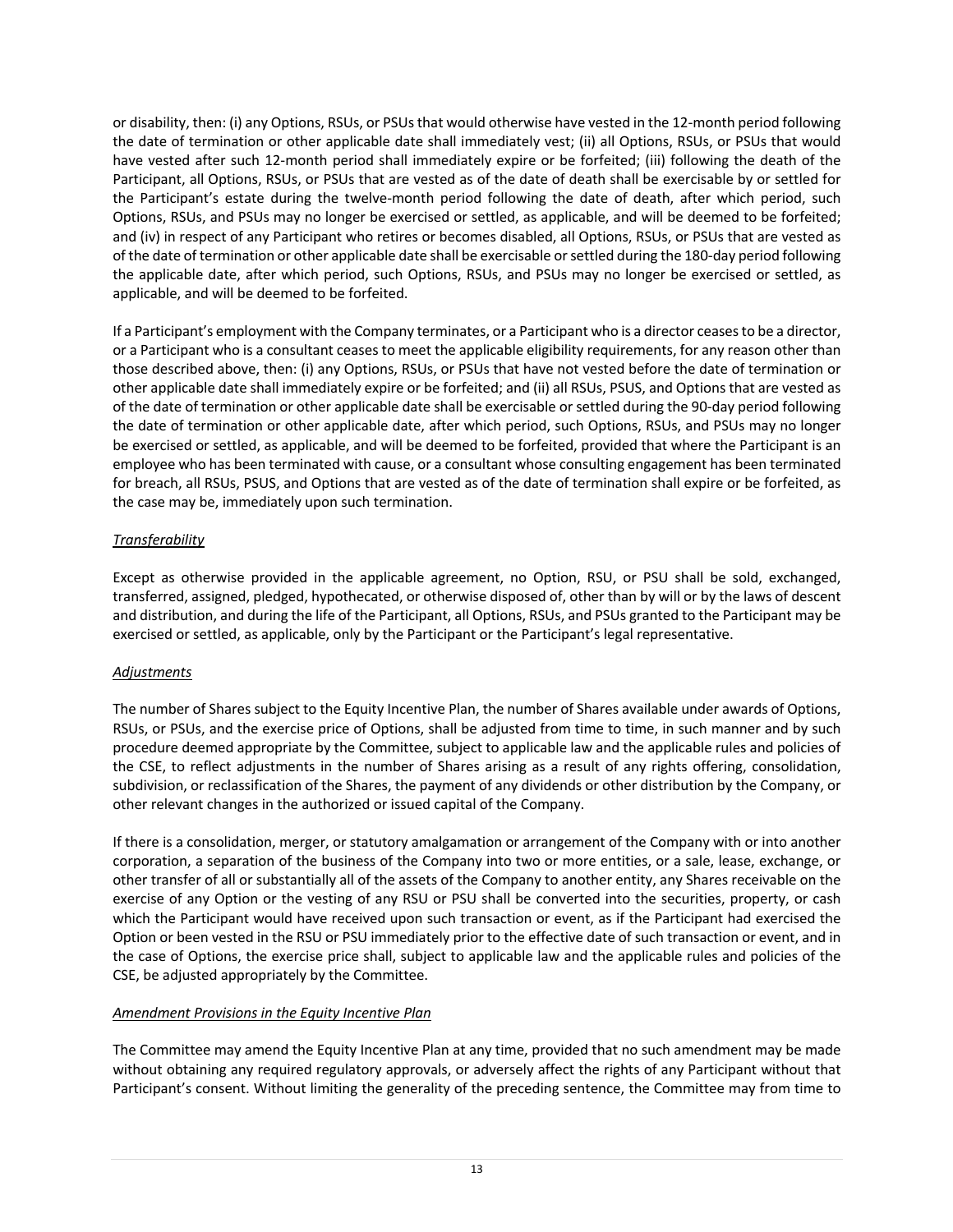time, in the absolute discretion of the Committee and without shareholder approval, make the following amendments to the Equity Incentive Plan (or any outstanding Option, RSU, or PSU, as applicable):

- a) an amendment to the vesting provisions of the Equity Incentive Plan;
- b) an amendment to provide a "cashless exercise" feature;
- c) an addition to, deletion from, or alteration of the Equity Incentive Plan, that is necessary to comply with applicable law or the requirements of any regulatory authority or the CSE;
- d) any amendment that the Committee reasonably determines is necessary in order to preserve the intended tax consequences of the Equity Incentive Plan;
- e) any amendment of a "housekeeping" nature, including, without limitation, for the purpose of clarifying the meaning of existing provisions, resolving inconsistencies within the Equity Incentive Plan, and correcting grammatical or typographical errors;
- f) any amendment respecting the administration of the Equity Incentive Plan; and
- g) any other amendment that does not require shareholder approval.

Shareholder approval will be required for the following amendments to the Equity Incentive Plan (or any outstanding Option, RSU, or PSU, as applicable):

- a) any increase in the maximum number of Shares reserved for issuance pursuant to, or that may be issued pursuant to, the Equity Incentive Plan;
- b) any change that would permit the Company to grant equity-based or equity-related awards to Participants other than Options, RSUs, or PSUs;
- c) any change to the exercise price of any Option, or any cancellation and reissuance of any Option so as to in effect change the exercise price of such Option;
- d) any extension of the period during which any Option may be exercised or any RSU or PSU may be settled;
- e) any removal of, or increase to, the participation limits with respect to insiders of the Company and persons performing Investor Relations Activities;
- f) any change that removes or reduces the range of amendments requiring shareholder approval;
- g) any change that would materially modify eligibility requirements; and
- h) any change that would permit RSUs, PSUs, or Options to be transferable or assignable other than for normal estate settlement purposes.

Shareholders will be asked to consider and, if deemed appropriate, to pass, with or without variation, a resolution (the "**Equity Incentive Plan Resolution**") approving the Equity Incentive Plan. The Equity Incentive Plan Resolution must be approved by a majority of the votes cast thereon by disinterested shareholders represented in person or by proxy at the Meeting. Each of the persons listed under "*Ownership of Shares – Ownership by Management*" and "*Particulars to Be Acted Upon – Election of Directors*" are considered interested parties and will be excluded from voting on the Equity Incentive Plan Resolution.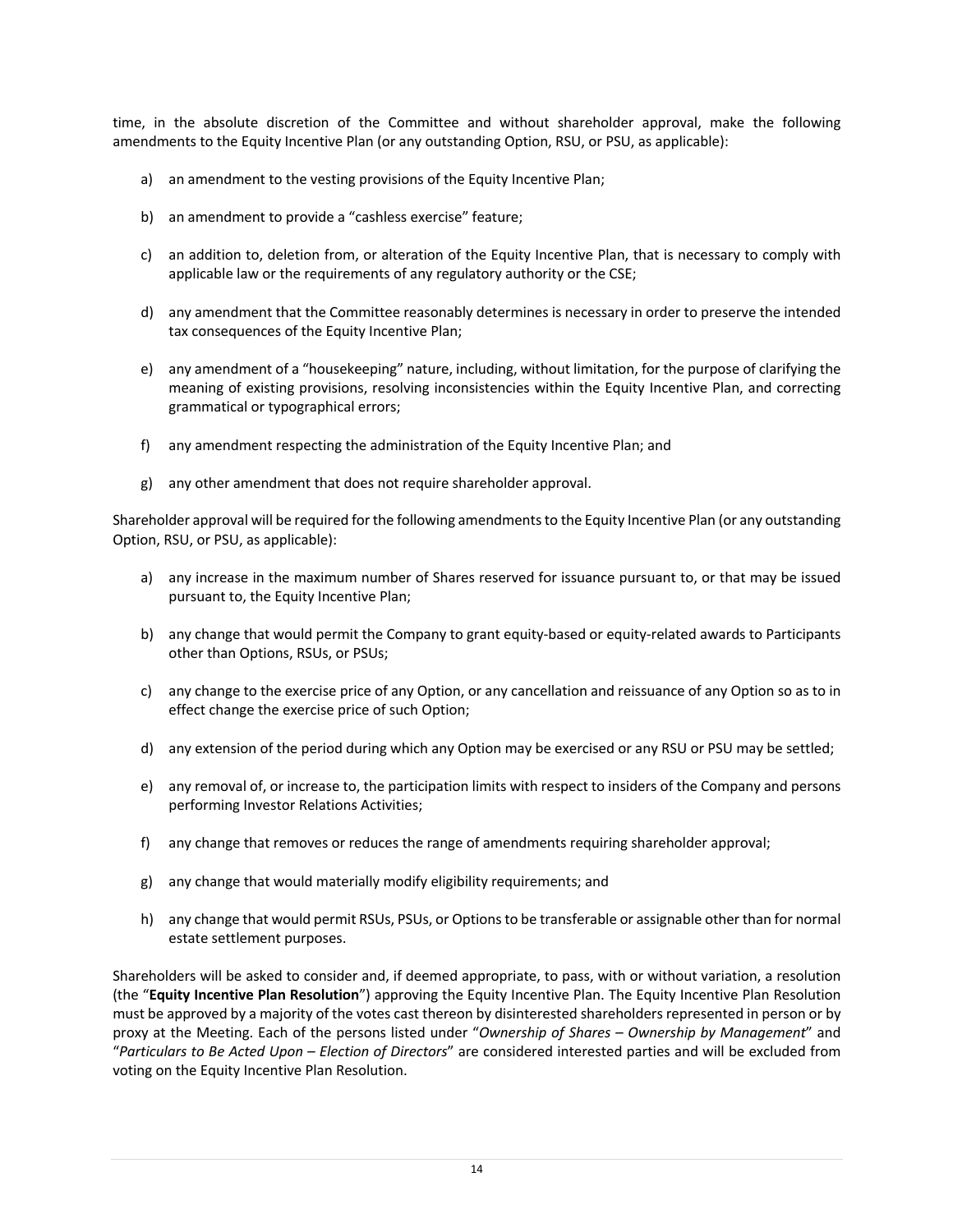The text of the Equity Incentive Plan Resolution is set out below:

"**BE IT RESOLVED**, as a special resolution of the shareholders of Kuya Silver Corporation (the "**Company**"), that:

- 1. the Company's 10% rolling equity incentive plan (the "**Equity Incentive Plan**") as described in and attached as Appendix "A" to the management information circular of the Company dated May 26, 2022, as may be revised by the directors of the Company to comply with applicable securities law, the policies and rules of the Canadian Securities Exchange, or any requirement or request of any securities regulatory authority, be and is hereby adopted and approved;
- 2. any one director or officer of the Company is hereby authorized, for and on behalf of the Company, to execute and deliver all such further agreements, documents, and instruments and to perform all such other acts, deeds, and things in relation to the Equity Incentive Plan as such director or officer may deem to be necessary or advisable for the purpose of giving full force and effect to the provisions of this resolution, the execution and delivery by such director or officer of any such agreement, document, or instrument or the doing of any such act or thing being conclusive evidence of such determination; and
- 3. notwithstanding the foregoing approvals, the directors of the Company be and are hereby authorized to abandon all or any part of these resolutions at any time prior to giving effect thereto without further notice to or approval of the shareholders of the Company."

If approval of the Equity Incentive Plan Resolution is not obtained at the Meeting, the existing Option Plan will remain in effect.

**The Board unanimously recommends a vote forthe Equity Incentive Plan Resolution. In the absence of instructions to the contrary, the person(s) designated by management of the Company in the enclosed Form of Proxy will be voted FOR the Equity Incentive Plan Resolution.**

#### **OWNERSHIP OF SHARES**

#### *Ownership by Management*

The following table sets forth certain information regarding beneficial ownership of the Shares, as of May 25, 2022, by each of the Company's executive officers:

| <b>Name</b>                                                  | Beneficially Owned <sup>(1)</sup> | Percentage |
|--------------------------------------------------------------|-----------------------------------|------------|
| David Stein, President, Chief Executive Officer and Director | 9.427.914                         | 20.53%     |
| Christian Aramayo, Chief Operating Officer,                  | Nil                               | Nil        |
| Annie Sismanian, Chief Financial Officer                     | Nil                               | Nil        |

Notes:

(1) These amounts do not include Options.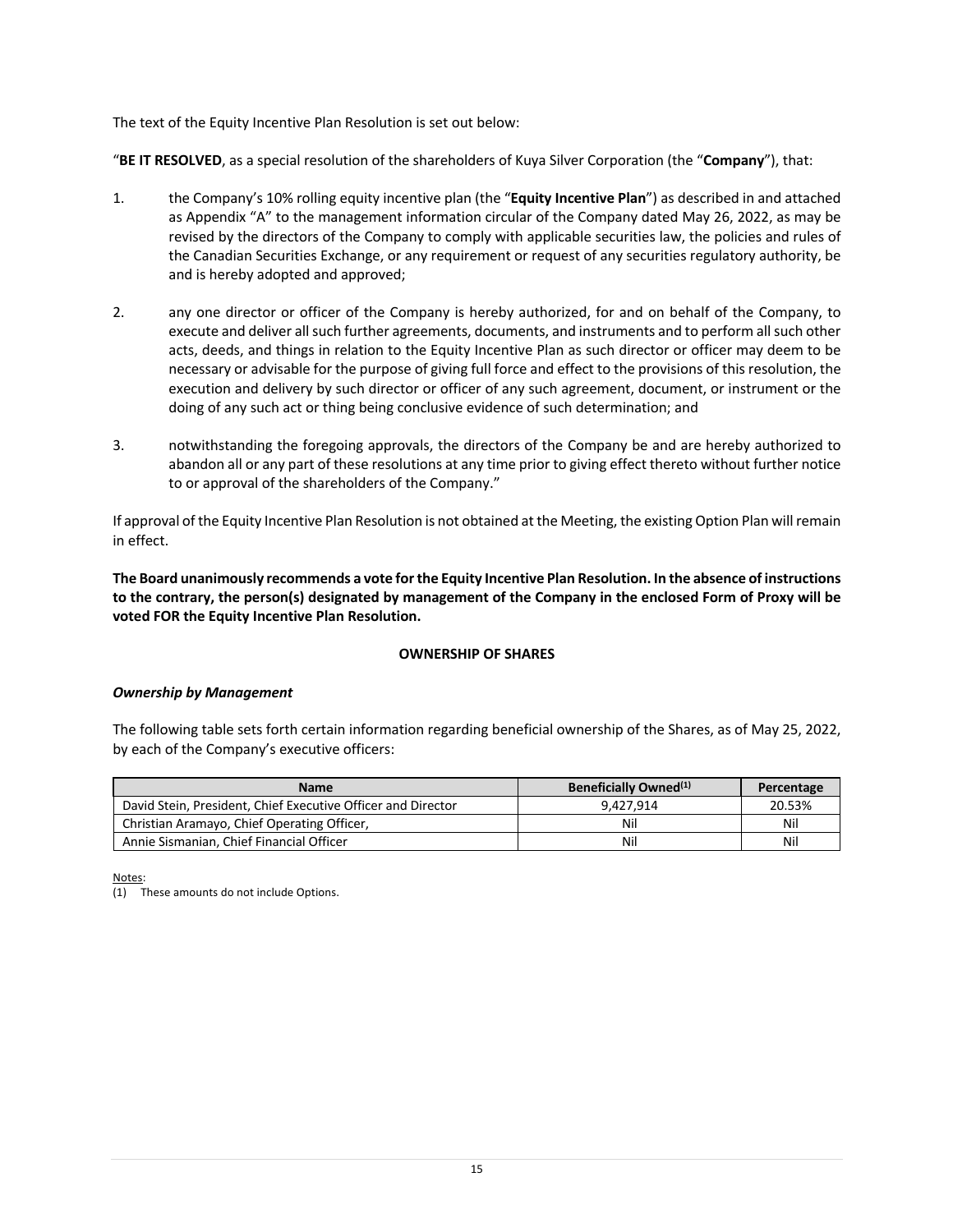#### *Ownership by Principal Shareholders*

To the Company's knowledge, as of May 26, 2022, no person or company beneficially owns, or controls or directs, directly or indirectly, voting securities carrying 10% or more of the voting rights attached to any class of voting securities of the Company, except as described herein.

#### **QUORUM**

The quorum for the transaction of business at a meeting of shareholders is one or more persons present at the commencement of the Meeting holding, or representing by proxy, shares entitled to vote at the Meeting.

No business may be transacted at any meeting of shareholders unless a quorum of shareholders entitled to vote is present at the commencement of the Meeting.

### **CORPORATE GOVERNANCE**

The Company's Board and executive officers consider good corporate governance to be an important factor in the efficient and effective operation of the Company.

### *Board of Directors*

The Board is currently composed of five directors: David Stein, Dale Peniuk, Maura Lendon, Andres Recalde and Javier Del Rio.

National Policy 58-201 – *Corporate Governance Guidelines* suggests that the board of directors of a public company should be constituted with a majority of individuals who qualify as "independent" directors. An "independent" director is a director who is independent of management and free from any interest and any business or other relationship that could, or could reasonably be perceived to, materially interfere with the director's ability to act with a view to the best interests of the Company, other than interests and relationships arising from shareholding. Of the proposed nominees for directors of the Company, four (Dale Peniuk, Maura Lendon, Andres Recalde, and Javier Del Rio) are considered by the Board to be "independent" within the meaning of National Instrument 58-101 – *Disclosure of Corporate Governance Practices*, and one nominee (David Stein) is considered to be "nonindependent." David Stein is not an independent director as he serves as President and Chief Executive Officer.

In order to ensure that the Board exercises independent judgment in carrying out its responsibilities, the independent members of the Board meet without the presence of the non-independent directors and management, known as "in-camera" meetings, before or after every regularly scheduled meeting and at such other times as they deem appropriate.

The Board is responsible for determining the compensation paid to the directors of the Company. The directors establish director compensation based on the recommendations of the Nominating, Compensation and Governance Committee, which is comprised of independent directors.

#### *Position Descriptions*

The Chair of the Board has the following key responsibilities: duties relating to setting Board meeting agendas; chairing Board and shareholders meetings; director development; and communicating with shareholders and regulators.

The Board has adopted a written position description for the Chair of the Audit Committee, the Chair of the Nominating, Compensation, and Governance Committee, and the Chair of the Technical, Safety, Environment, and Social Responsibility Committee. Each position description sets out the committee chair's key responsibilities, including duties relating to setting committee meeting agendas, chairing committee meetings, and working with the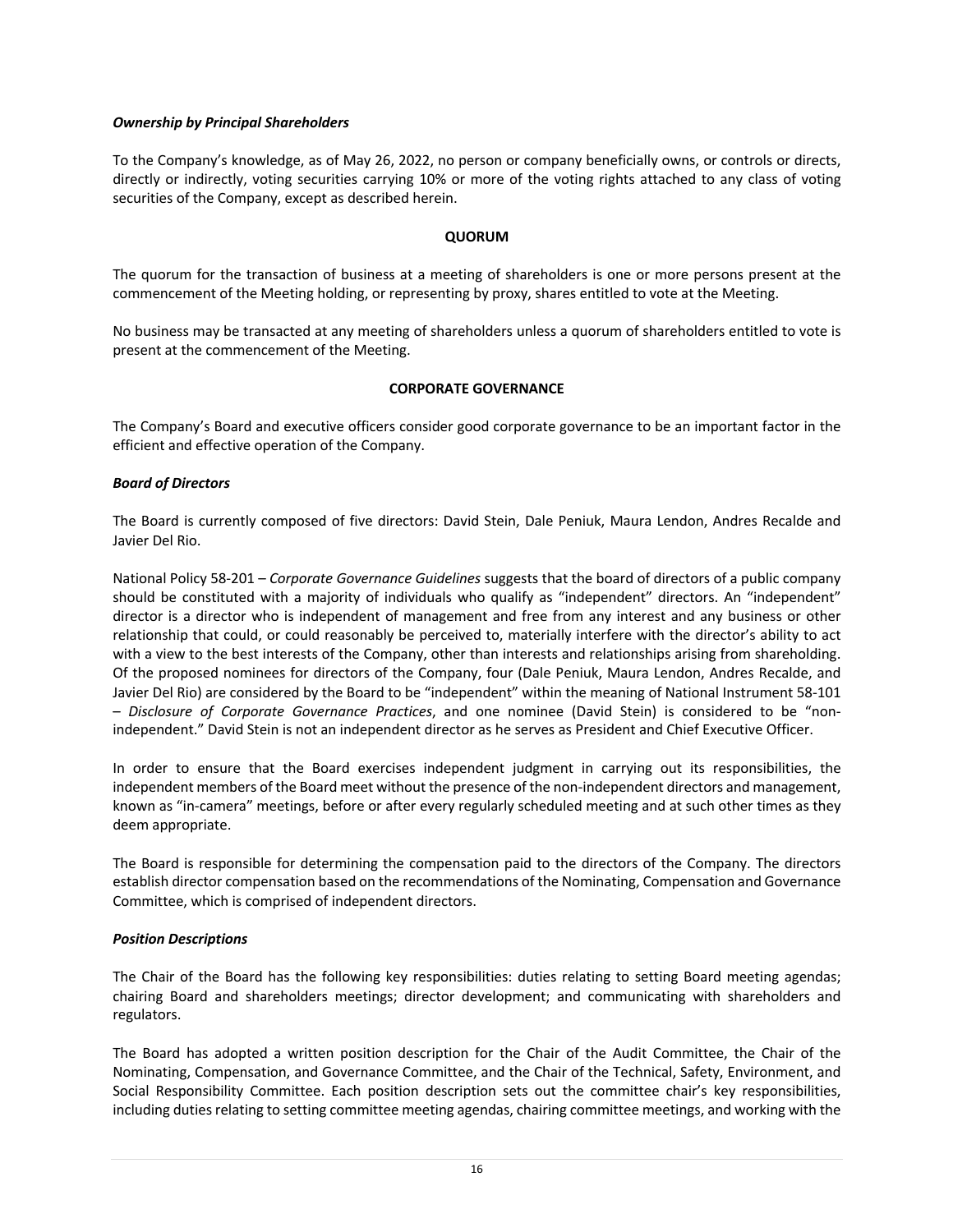applicable committee and management to ensure, to the greatest extent possible, the effective functioning of the committee.

The activities of the executive officers are subject to the overriding supervision and direction of the Board.

### *Orientation and Continuing Education*

While the Company does not have formal orientation and training programs, orientation of new members of the Board is conducted by informal meetings with members of the Board, briefings by management, and the provision of copies of or access to the Company's documents.

The Company has not adopted formal policies respecting continuing education for Board members. Board members are encouraged to communicate with management, legal counsel, auditors, and consultants, to keep themselves current with industry trends and developments and changes in legislation with management's assistance, and to attend related industry seminars and visit the Company's operations. Board members have full access to the Company's records.

## *Ethical Business Conduct*

The Board has found that the fiduciary duties placed on individual directors by the BCBCA and the common law, and the restrictions placed by the BCBCA on an individual director's participation in decisions of the Board in which the director has an interest, have helped to ensure that the Board operates independently of management and in the best interests of the Company.

Under corporate legislation, a director is required to act honestly and in good faith with a view to the best interests of the Company, and exercise the care, diligence, and skill that a reasonably prudent person would exercise in comparable circumstances. In addition, if a director of the Company also serves as a director or officer of another company engaged in similar business activities to the Company, that director must comply with the conflict of interest provisions of the BCBCA, as well as the relevant securities regulatory instruments, in order to ensure that directors exercise independent judgment in considering transactions and agreements in respect of which a director or officer has a material interest. Any interested director would be required to declare the nature and extent of his interest and would not be entitled to vote at meetings of directors that evoke such a conflict.

Further, the Company has a code of business conduct and ethics (the "**Code**") that applies to the Company's directors, officers, and employees. The Code does not address every possible business scenario, but rather, sets out key guiding principles of integrity to which Company personnel are expected to adhere in all matters. These principles include, but are not limited to, honest and ethical conduct, fair dealing with internal and external stakeholders, and compliance with all applicable laws, rules, and regulations.

#### *Nomination of Directors*

When there is a need to fill a position on the Board, either due to a vacancy or as required to carry out the Board's duties effectively and maintain a breadth of experience, the Nominating, Compensation, and Governance Committee assists the current directors with identifying individuals qualified to become new Board members and potential candidates for consideration.

## *Board Committees*

The Board has an Audit Committee, a Nominating, Compensation, and Governance Committee and a Technical, Safety, Environment, and Social Responsibility Committee. For more detail on the committees of the board, see "*Committees of the Board of Directors.*"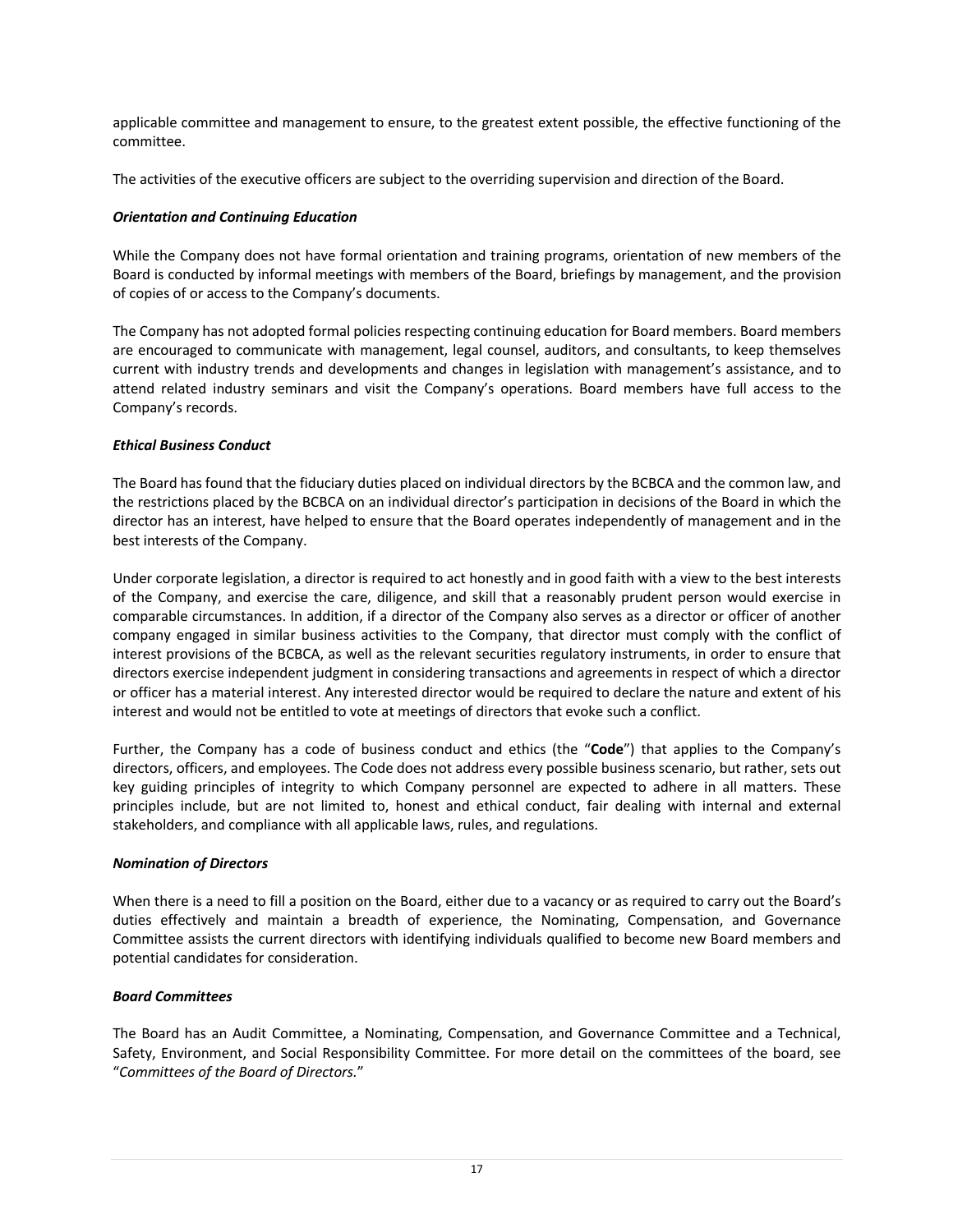### *Assessments*

The Board monitors the adequacy of information given to directors, communication between the Board and management, and the strategic direction and processes of the Board and committees. On an ongoing annual basis, the Board assesses the performance of the Board as a whole, each of the individual directors, and each committee of the Board, in order to satisfy itself that each is functioning effectively.

### *Corporate Policies*

The Board has adopted the following policies in place for its directors, officers, employees, and consultants:

- Board Mandate and Corporate Governance Policy;
- Code of Business Conduct;
- Corporate Disclosure Policy; and
- Insider Trading Policy.

Shareholders may contact the Company to request copies of the above noted policies via email at lhodges@benchmarkgovernance.com.

#### *Diversity and Inclusion*

The Company has not adopted a written policy relating to the identification and nomination of directors or members of senior management that are women, Indigenous peoples (First Nations, Inuit and Metis), persons with disabilities, or members of visible minorities (collectively, "**Designated Groups**"). The Board generally identifies, evaluates, and recommends candidates to become members of the Board or members of senior management with the goal of creating a Board and members of senior management team that consists of individuals with various and relevant career experience, industry knowledge and experience, financial and other specialized expertise, and cultural backgrounds.

The composition of the Board and senior management is primarily a question of the experience and expertise brought by each individual. The Board, when searching for candidates, also takes diversity into account. Although the Board does not have a formal diversity policy, it considers diversity in its broadest sense when evaluating candidates, including in relation to gender, ethnicity, experience, and background. Further, the Board, when searching for candidates, seeks to reflect the communities in which the Company operates, in the belief that cultural diversity helps the Company understand and navigate different political and social environments. The Board considers all factors it deems relevant in the process of identifying, evaluating, and recommending candidates for the Board and senior management, and does not have a formal requirement to consider the level of representation of individuals from Designated Groups.

Of the Company's current directors, one (20%) is a woman and none (0%) identify as being an Indigenous person, disabled, or a member of a visible minority. Of the current members of the Company's senior management, one (33%) is a woman and none (0%) identify as being an Indigenous person, disabled, or a member of a visible minority. Two of the Company's current directors (40%), and one member of senior management (33%), are Peruvian.

#### **OTHER DIRECTORSHIPS**

The following current and proposed directors of the Company also serve as directors of other reporting issuers:

| <b>Director</b> | <b>Other Reporting Issuer(s)</b> |
|-----------------|----------------------------------|
| LENDON, Maura   | Revival Gold Inc.                |
| PENIUK, Dale    | Argonaut Gold Inc.               |
|                 | MAG Silver Corp.                 |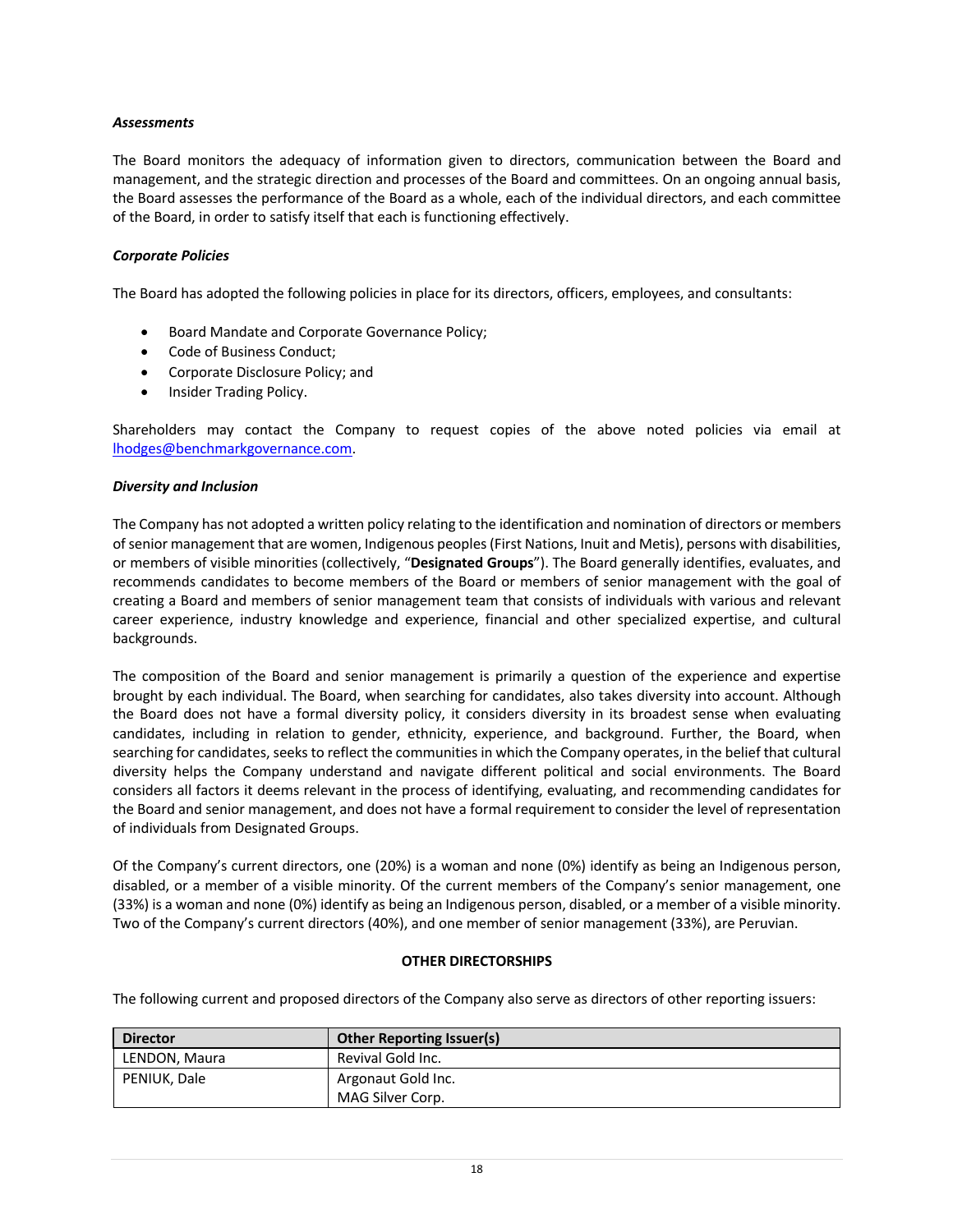| <b>Director</b> | <b>Other Reporting Issuer(s)</b> |
|-----------------|----------------------------------|
|                 | Lundin Mining Corporation        |

#### **MEETINGS OF THE BOARD OF DIRECTORS**

The Board meets at least once each calendar quarter to review, among other things, the performance of the Company. Results are compared and measured against a previously established plan and performance of prior fiscal years. The Board will review and assess the Company's financial budget and business plan for the ensuing year and its overall strategic objectives. This process will establish, among other things, benchmarks against which the Board may measure the performance of management. Other meetings of the Board will be called to deal with special matters, as circumstances require.

### **COMMITTEES OF THE BOARD OF DIRECTORS**

There are currently three committees of the Board, namely, the Audit Committee, the Nominating, Compensation, and Governance Committee and the Technical, Safety, Environment, and Social Responsibility Committee.

### *Audit Committee*

The members of the Audit Committee are Dale Peniuk (Chair), Maura Lendon, and Javier Del Rio, all of whom are considered independent directors for the purposes of National Instrument 52-110 – *Audit Committees* ("**NI 52-110**"). The full text of the Audit Committee's Charter is annexed as Appendix "B" to this Information Circular.

Each member of the Audit Committee is considered financially literate, possessing the ability to read and understand a set of financial statements that presents a breadth and level of complexity of accounting issues that are generally comparable to the breadth and complexity of the issues that can reasonably be expected to be raised by the Company's financial statements.

At no time since the commencement of the Company's most recently completed financial year has a recommendation of the Audit Committee to nominate or compensate an external auditor not been accepted by the Board.

As the Company is considered a "venture issuer" for the purpose of NI 52-110, it is relying on the exemption found in section 6.1 of NI 52-110.

In addition to each member's general business experience, the education and experience of each Audit Committee member that is relevant to the performance of his responsibilities as an Audit Committee member is set out at "*Particulars of Matters to be Acted Upon – Election of Directors – Biographies.*"

The members of the Audit Committee are elected by the Board at its first meeting following the annual shareholders' meeting, to serve one-year terms. There are no limits on how many consecutive terms an Audit Committee member may serve.

#### *Nominating, Compensation, and Governance Committee*

The members of the Nominating, Compensation, and Governance Committee are Maura Lendon (Chair), Dale Peniuk, and Andres Recalde, all of whom are independent. The purpose of the Nominating, Compensation, and Governance Committee is to assist the Board in discharging its responsibilities with respect to: identifying individuals qualified to become new board members; setting director and senior executive compensation; and assessing and making recommendations to the Board regarding certain compensation related and governance matters as delegated by the Board. The Board has adopted a written charter setting forth such purpose.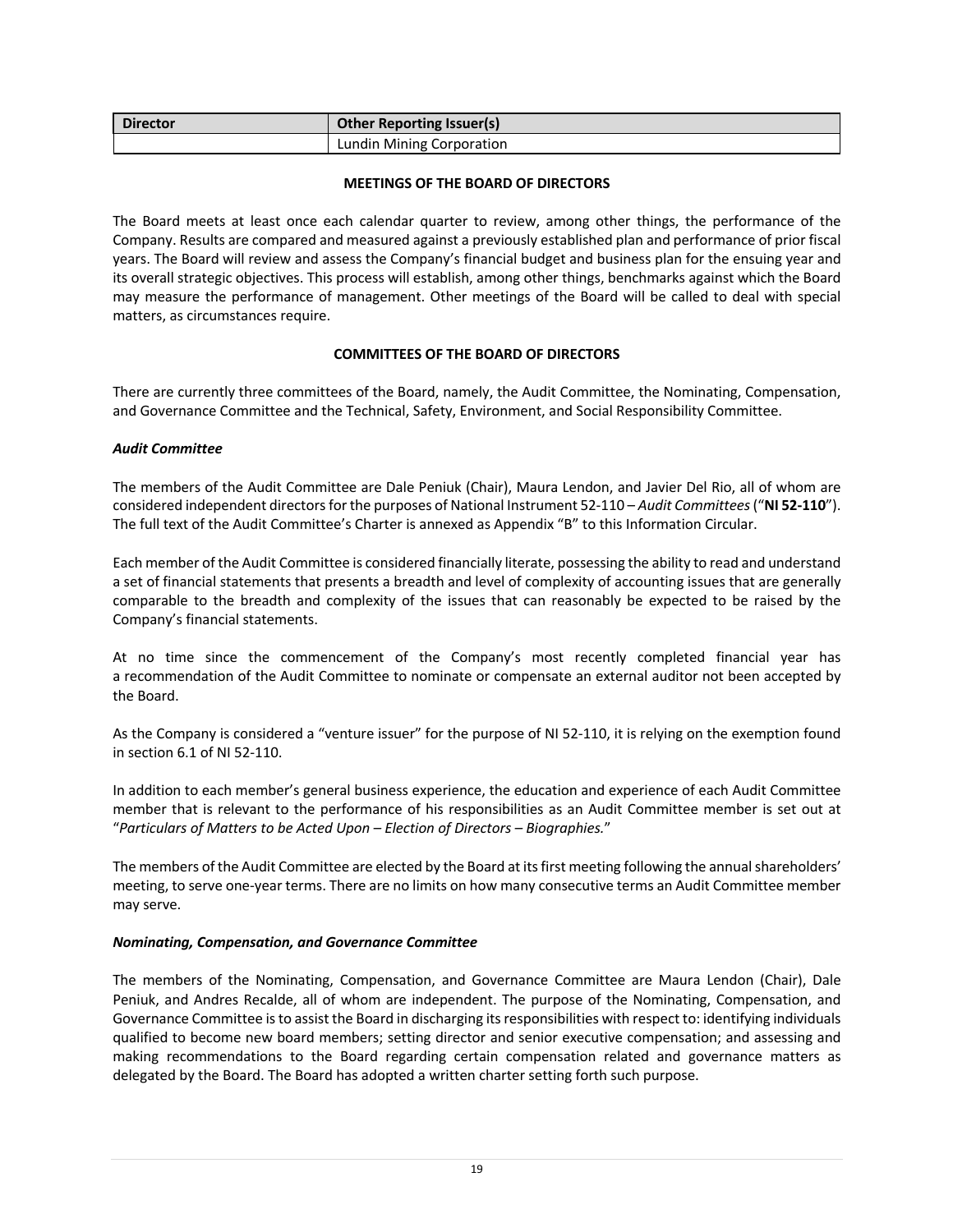For additional details regarding the relevant education and experience of each member of the Nominating, Compensation, and Governance Committee, including the direct experience that is relevant to each committee member's responsibilities, see "*Particulars of Matters to be Acted Upon – Election of Directors – Biographies.*" For information regarding the steps taken to determine compensation for the directors and the executive officers, see "*Statement of Executive Compensation*" herein.

No member of the Nominating, Compensation, and Governance Committee is an officer or employee of the Company, and as such, the Board believes that the Nominating, Compensation, and Governance Committee is able to conduct its activities in an objective manner.

## *Technical, Safety, Environment, and Social Responsibility Committee*

The members of the Technical, Safety, Environment, and Social Responsibility Committee are Javier Del Rio (Co-Chair), Andres Recalde (Co-Chair), and David Stein, Mr. Del Rio and Mr. Recalde being the independent members. The Company's Chief Operating Officer, Christian Aramayo, is an ex officio member. The purpose of the Technical, Safety, Environment, and Social Responsibility Committee, which was constituted in February 2022, is to assist the Board in discharging its responsibilities with respect to: reviewing, with management, the Company's strategies, goals, management systems and policies with respect to operations, health, safety, environmental affairs, sustainable development, human rights, and social impact; technical matters relating to exploration, development, permitting, construction, and operation of the Company's mining activities; mineral resources and mineral reserves on the Company's mineral properties, including disclosures of technical information; due diligence in the development, implementation, and monitoring of systems and programs for management, and compliance with applicable law related to health, safety, environment, and social responsibility; monitoring the Company's performance in matters of safety, environment, and social responsibility; and monitoring compliance with applicable laws related to safety, environment, and social responsibility. The Board has adopted a written charter setting forth such purpose.

For additional details regarding the relevant education and experience of each member of the Technical, Safety, Environment and Social Responsibility Committee, including the direct experience that is relevant to each committee member's responsibilities, see "*Particulars of Matters to be Acted Upon – Election of Directors – Biographies*".

## **STATEMENT OF EXECUTIVE COMPENSATION**

## *Compensation Discussion and Analysis*

The Company operates in a dynamic and rapidly evolving market. To succeed in this environment and to achieve its business and financial objectives, the Company must attract, retain, and motivate a highly talented team of executive officers. The Company expects its team of executive officers to possess and demonstrate strong leadership and management capabilities, as well as foster a pioneering culture, which is at the foundation of the Company's success and remains a pivotal part of everyday operations. The Nominating, Compensation, and Governance Committee is responsible for assisting the Board in fulfilling its governance and supervisory responsibilities, and overseeing the human resources, succession planning, and compensation policies, processes, and practices. The Nominating, Compensation, and Governance Committee is also responsible for ensuring that the compensation policies and practices provide an appropriate balance of risk and reward consistent with the risk profile. The Board has adopted a written charter for the Nominating, Compensation, and Governance Committee setting out its responsibilities for administering the compensation programs and reviewing and making recommendations to the Board concerning the level and nature of the compensation payable to the directors and officers. The Nominating, Compensation, and Governance Committee's oversight includes reviewing objectives, evaluating performance, and ensuring that total compensation paid to the executive officers and various other key employees is fair, reasonable, and consistent with the objectives of the philosophy and compensation program.

The Nominating, Compensation, and Governance Committee is required to evaluate the Company's compensation programs as circumstances require and on an annual basis. As part of this evaluation process, the Nominating,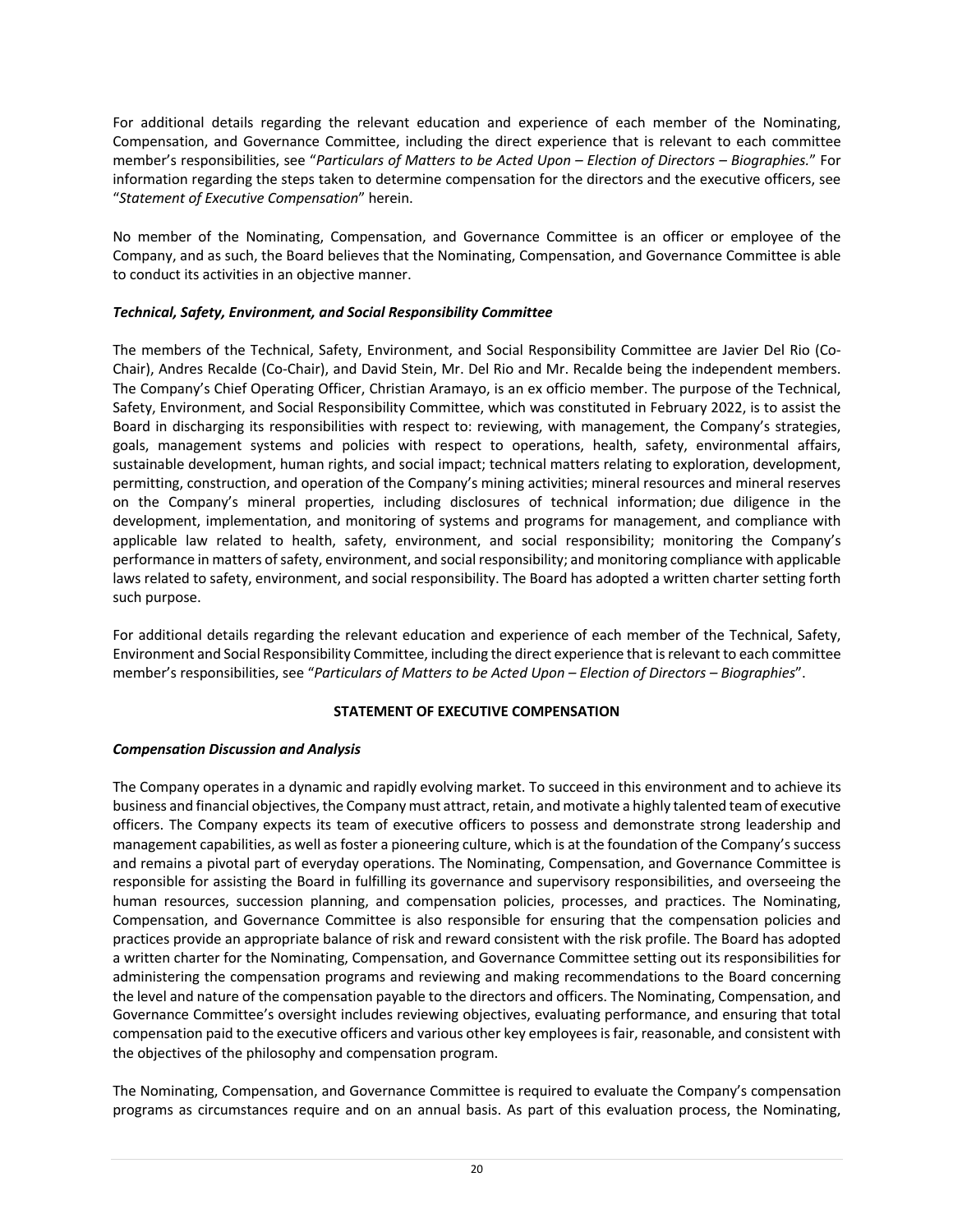Compensation, and Governance Committee is guided by the philosophy and objectives outlined above, as well as other factors which may become relevant, such as the cost to the Company if it were required to find a replacement for a key employee.

The Company's compensation practices are designed to retain, motivate, and reward its executive officers for their performance and contribution to the Company's long-term success, while recognizing that a focus on non-cash incentives is appropriate, given the Company's current stage of development. The Nominating, Compensation, and Governance Committee seeks to reward the achievement of corporate and individual performance objectives and to align executive officers' incentives with the Company's performance. Although as of the date of this Information Circular, the Company's directors have not tied the compensation of its Named Executive Officers (as that term is defined below) to the achievement of specific performance goals, they regularly discuss milestones in relation to the Company's project development activities, and intend to incorporate performance-based incentives using the Equity Incentive Plan (if approved).

In order for the Company to achieve its growth objectives, attracting and retaining the right team members is critical. Having a considered compensation plan that attracts high performers and compensates them for continued achievements is a key component of this strategy. The Company's Named Executive Officers (as that term is defined below) will be invited to participate in the Equity Incentive Plan (if approved), driving retention and ownership. Communicating clear and concrete criteria for merit-based increases and bonuses will also motivate the entire team to achieve individual and corporate goals.

No risks arising from the Company's compensation policies and practices have been identified that are reasonably likely to have a material adverse effect on the Company. No NEOs (as that term is defined below) or directors are permitted to purchase financial instruments that are designated to hedge or offset a decrease in market value of equity securities granted as compensation or held, directly or indirectly, by a NEO or director.

## *Elements of Compensation*

The Company's executive compensation consists primarily of two elements: (a) base salary; and (b) short-term, longterm and bonus incentives. The Company believes that providing competitive overall compensation enables the Company to attract and retain qualified executives.

## *Stock Option Plans and Other Incentive Plans*

## Option Plan

The Company currently has in place the Option Plan, which is a rolling 10% option plan. As of May 26, 2022, there were 4,593,332 Shares reserved for issuance under the Option Plan and 1,902,500 options outstanding under the Option Plan. The Board is responsible for administering the Option Plan. The Option Plan was approved by the Board on November 15, 2016 and adopted by the Company's shareholders on December 16, 2016. The Company has obtained shareholder approval of the Option Plan at each annual general meeting since adoption.

The purpose of the Option Plan is to: (a) provide directors, officers, consultants, and employees of the Company with additional incentive; (b) encourage stock ownership by such persons; (c) encourage such persons to remain with the Company; and (d) attract new directors, officers, consultants, and employees, among other purposes.

The Option Plan provides that the aggregate number of Common Shares that are at any one time reserved and set aside for issuance under the Option Plan cannot exceed 10% of the number of Common Shares issued and outstanding from time to time. As a result, any increase in the issued and outstanding Common Shares will result in an increase in the number of Common Shares that may be reserved and set aside for issuance under the Option Plan.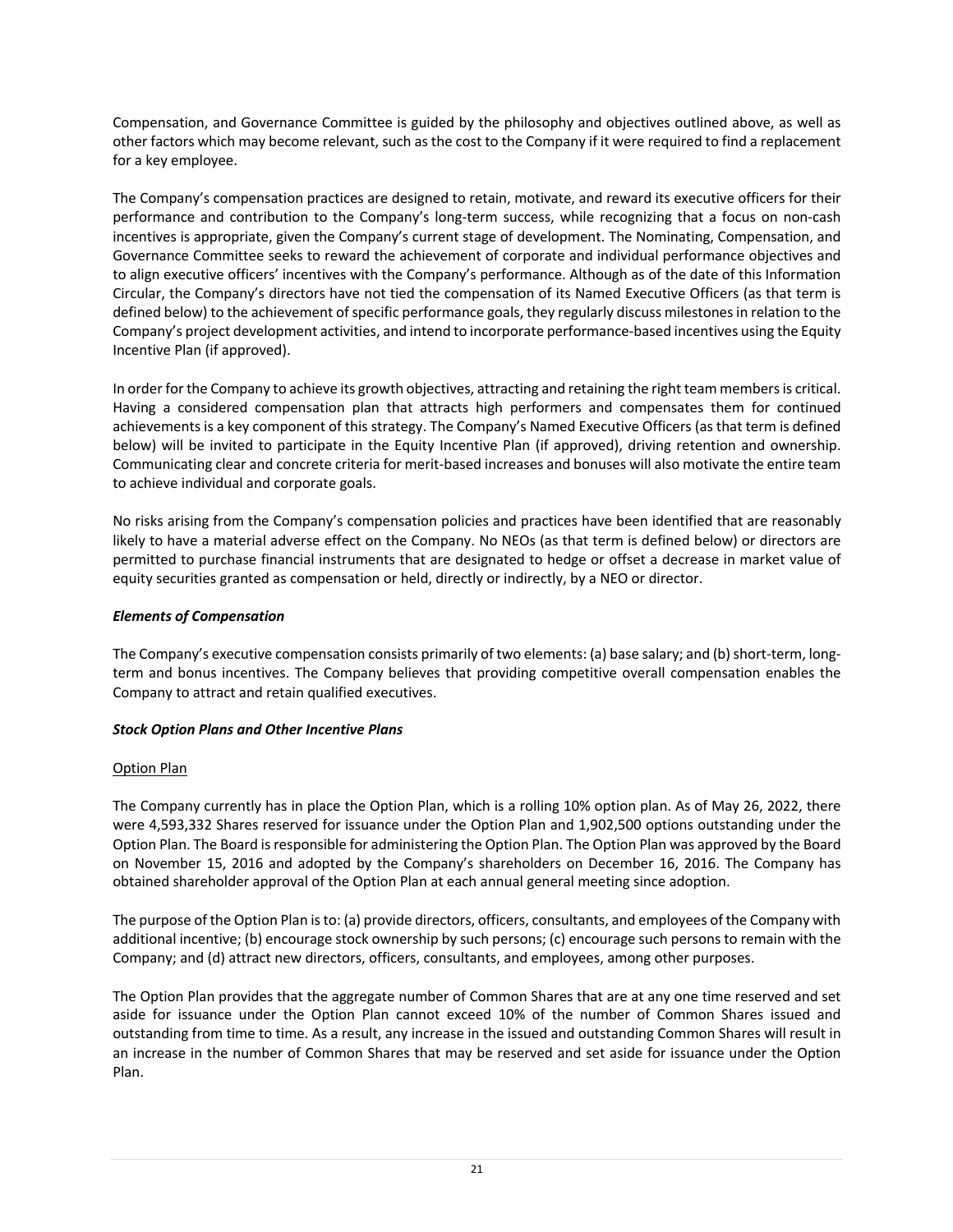The number of Common Shares reserved for issue to any one person pursuant to the Option Plan may not exceed 5% of the issued and outstanding Common Shares at the date of such grant, unless the Company has obtained approval by a majority of the votes cast by the shareholders eligible to vote at a shareholders' meeting, excluding votes attaching to Common Shares beneficially owned by insiders and their associates. The number of Common Shares issuable to (a) any one consultant, or (b) all persons providing investor relations services, in any 12-month period, cannot exceed 2% of the issued and outstanding Common Shares.

Options granted under the Option Plan will have an exercise price of not less than the greater of the closing market price of the underlying securities on the CSE on (a) the trading day prior to the date of grant of the options, and (b) the date of grant of the options.

Subject to the requirements of the CSE, the vesting provisions, the terms and conditions of exercise and forfeiture of options granted under the Option Plan, and the expiry date for options granted under the Option Plan will be determined by the Board at the time of grant.

*If the shareholders adopt and approve the Equity Incentive Plan at the Meeting, no new options will be granted under the Option Plan, but all options that are outstanding under the Option Plan will remain subject to, and continue to be governed by, the Option Plan.* 

## *Director and Named Executive Officer Compensation*

Executive compensation is required to be disclosed for (i) each Chief Executive Officer (or individual who served in a similar capacity during the most recently completed financial year), (ii) each Chief Financial Officer (or individual who served in a similar capacity during the most recently completed financial year), (iii) the most highly compensated executive officer (other than the Chief Executive Officer and the Chief Financial Officer) at the end of the most recently completed fiscal year whose total compensation was more than \$150,000; and (iv) each individual who would meet the definition set forth in (iii) but for the fact that the individual was neither an executive officer of the Company, nor acting in a similar capacity, at the end of that financial year (the "**Named Executive Officers**" or "**NEOs**").

# **Director and Named Executive Officer Compensation, Excluding Compensation Securities**

The following table sets forth all compensation paid or accrued, payable, awarded, granted, given, or otherwise provided, directly or indirectly, by the Company or any subsidiary thereof, to each Named Executive Officer and director of the Company, for each of the two most recently completed financial years ended December 31, 2021 and 2020.

| Table of compensation excluding compensation securities |      |                                                                    |                     |                                                |                                        |                                                      |                                      |
|---------------------------------------------------------|------|--------------------------------------------------------------------|---------------------|------------------------------------------------|----------------------------------------|------------------------------------------------------|--------------------------------------|
| <b>Name</b><br>and<br>position <sup>(1)</sup>           | Year | Salary,<br>consulting<br>fee,<br>retainer or<br>commission<br>(\$) | <b>Bonus</b><br>(5) | Committee<br>or meeting<br>fees<br>$(5)^{(2)}$ | Value of<br>perquisites<br>$(5)^{(3)}$ | Value of all<br>other<br>compensation<br>$(5)^{(4)}$ | <b>Total</b><br>compensation<br>(\$) |
| David Stein <sup>(5)</sup>                              | 2021 | 234,998                                                            | Nil                 | Nil                                            | Nil                                    | Nil                                                  | 234,998                              |
| President, CEO and<br>Director                          | 2020 | 58,749                                                             | Nil                 | Nil                                            | Nil                                    | Nil                                                  | 58,749                               |
| <b>Dale Peniuk</b>                                      | 2021 | Nil                                                                | Nil                 | 30,000                                         | Nil                                    | Nil                                                  | 30,000                               |
| Director                                                | 2020 | Nil                                                                | Nil                 | 7,500                                          | Nil                                    | Nil                                                  | 7,500                                |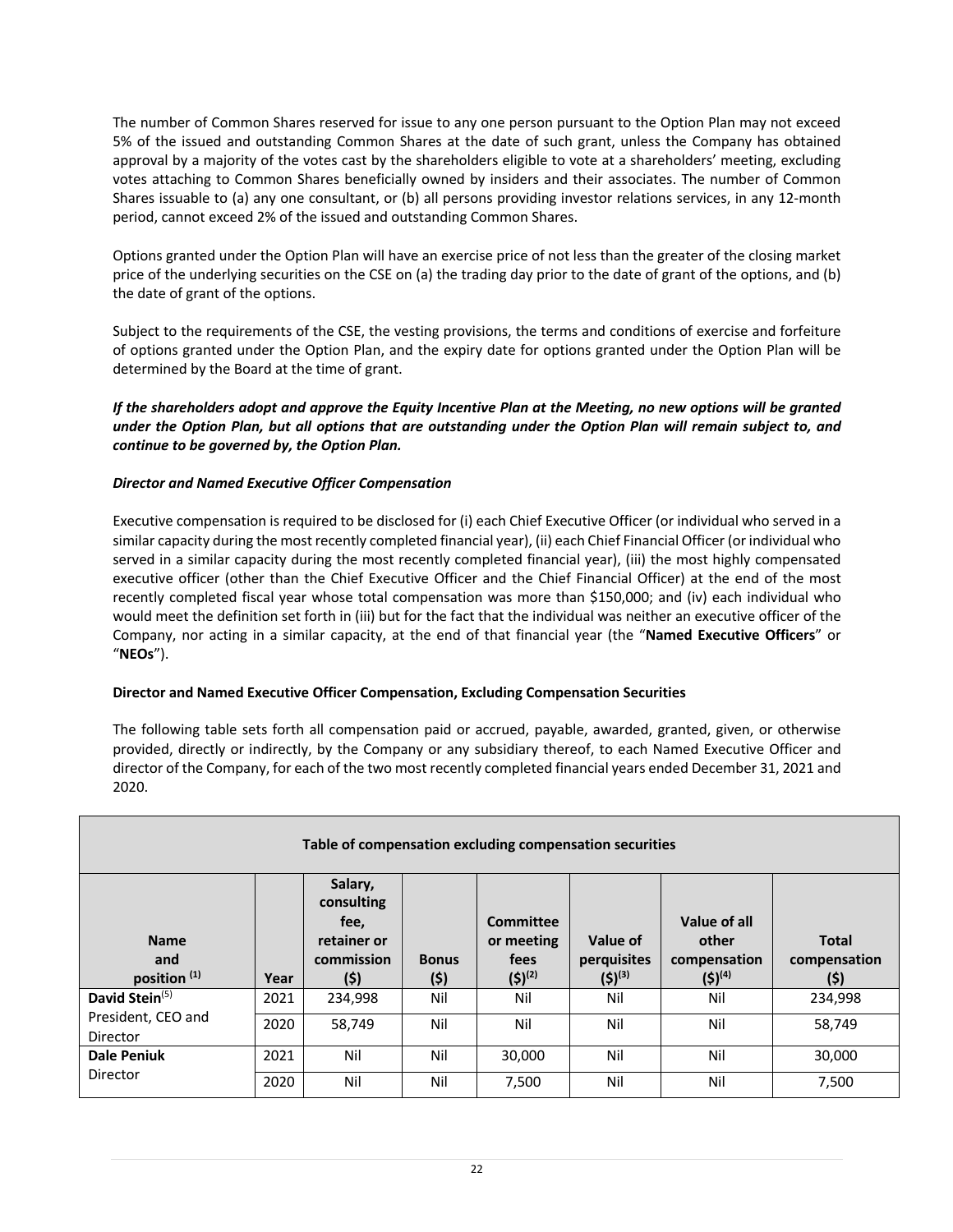| Table of compensation excluding compensation securities |      |                                                                   |                          |                                                       |                                        |                                                      |                                     |  |
|---------------------------------------------------------|------|-------------------------------------------------------------------|--------------------------|-------------------------------------------------------|----------------------------------------|------------------------------------------------------|-------------------------------------|--|
| <b>Name</b><br>and<br>position <sup>(1)</sup>           | Year | Salary,<br>consulting<br>fee,<br>retainer or<br>commission<br>(5) | <b>Bonus</b><br>(5)      | <b>Committee</b><br>or meeting<br>fees<br>$(5)^{(2)}$ | Value of<br>perquisites<br>$(5)^{(3)}$ | Value of all<br>other<br>compensation<br>$(5)^{(4)}$ | <b>Total</b><br>compensation<br>(5) |  |
| Maura Lendon <sup>(6)</sup>                             | 2021 | Nil                                                               | Nil                      | 34,022                                                | Nil                                    | Nil                                                  | 34,022                              |  |
| Director and Chair of the<br>Board                      | 2020 | Nil                                                               | Nil                      | 6,825                                                 | Nil                                    | Nil                                                  | 6,825                               |  |
| Andres Recalde <sup>(7)</sup>                           | 2021 | Nil                                                               | Nil                      | 25,000                                                | Nil                                    | Nil                                                  | 25,000                              |  |
| Director                                                | 2020 | Nil                                                               | Nil                      | 6,250                                                 | Nil                                    | Nil                                                  | 6,250                               |  |
| Annie Sismanian <sup>(8)</sup>                          | 2021 | 107,423                                                           | Nil                      | Nil                                                   | Nil                                    | Nil                                                  | 107,423                             |  |
| <b>CFO</b>                                              | 2020 | $\blacksquare$                                                    | $\blacksquare$           | $\overline{\phantom{a}}$                              | $\blacksquare$                         | $\blacksquare$                                       | $\overline{\phantom{0}}$            |  |
| Christian Aramayo <sup>(9)</sup>                        | 2021 | 91,488                                                            | Nil                      | Nil                                                   | Nil                                    | Nil                                                  | 91,488                              |  |
| <b>COO</b>                                              | 2020 | $\sim$                                                            | $\blacksquare$           | $\Box$                                                | $\overline{a}$                         | $\overline{\phantom{a}}$                             | $\overline{\phantom{0}}$            |  |
| Quinton Hennigh <sup>(10)</sup>                         | 2021 | Nil                                                               | Nil                      | 21,019                                                | Nil                                    | Nil                                                  | 21,019                              |  |
| Former Director and<br>Chair of the Board               | 2020 | Nil                                                               | Nil                      | 8,750                                                 | Nil                                    | Nil                                                  | 8,750                               |  |
| Lesia Burianyk <sup>(11)</sup>                          | 2021 | 25,875                                                            | Nil                      | Nil                                                   | Nil                                    | Nil                                                  | 25,875                              |  |
| Former CFO                                              | 2020 | 48,500                                                            | Nil                      | Nil                                                   | Nil                                    | Nil                                                  | 48,500(14)                          |  |
| Tyson King(12)                                          | 2021 | 84,000                                                            | $\overline{a}$           | $\Box$                                                | $\overline{a}$                         | $\overline{a}$                                       | 84,000                              |  |
| Former Director,<br>President and CEO                   | 2020 | 119,000                                                           | Nil                      | Nil                                                   | Nil                                    | Nil                                                  | $119,000^{(14)}$                    |  |
| Gerald Shields <sup>(13)</sup>                          | 2021 | $\blacksquare$                                                    | $\overline{\phantom{a}}$ | $\overline{\phantom{a}}$                              | $\overline{\phantom{a}}$               | $\overline{\phantom{a}}$                             |                                     |  |
| <b>Former Director</b>                                  | 2020 | Nil                                                               | Nil                      | Nil                                                   | Nil                                    | Nil                                                  | Nil                                 |  |

Notes:

- (1) If an individual is an NEO and a director, both positions have been listed. Independent directors receive cash compensation and compensation securities for acting as directors, for serving as members of a committee of the Company, and for serving as Chair of a committee of the Company, as applicable.
- (2) Effective as of October 1, 2020, the Company pays its independent directors, the Chair of the Board, and the Chair of each committee of the Board a cash compensation retainer, not committee or meeting fees. The amounts noted in this column reflect the compensation paid from October 1, 2020 to December 31, 2020 and for the year ended December 31, 2021.
- (3) Includes perquisites provided to an NEO or director that are not generally available to all employees and that, in aggregate, are greater than (a) \$15,000, if the NEO or director's total compensation for the financial year is \$150,000 or less; (b) 10% of the NEO or director's salary for the financial year, if the NEO or director's total compensation for the financial year is greater than \$150,000 but less than \$500,000; (c) \$50,000, if the NEO or director's total for the financial year is \$500,000 or greater.
- (4) Includes other compensation, paid or payable, that equals or exceeds 25% of the total value of other compensation paid or payable to the director or Named Executive Officer, other than compensation securities.
- (5) Mr. Stein was appointed President, CEO, and a director of the Company on October 1, 2020.
- (6) Ms. Lendon was appointed to the Board on October 1, 2020. Ms. Lendon acted as Interim Chair of the Board from August 6, 2021 until she was appointed Chair of the Board on May 26, 2022.
- (7) Mr. Recalde was appointed to the Board on October 1, 2020.
- (8) Ms. Sismanian was appointed CFO of the Company on June 23, 2021.
- (9) Mr. Aramayo was appointed COO of the Company on August 5, 2021.
- (10) Mr. Hennigh was Executive Chair of the Board from April 10, 2019 until October 1, 2020, he was Chair of the Board from October 1, 2020 until he resigned from the Board on August 6, 2021.
- (11) Ms. Burianyk served as CFO of the Company from July 15, 2015 until she resigned on June 23, 2021.
- (12) Mr. King was President, CEO, and a director of the Company from April 10, 2019 until October 1, 2020, and he continues to serve the Company as VP, Corporate Development.
- (13) Mr. Shields resigned from the Board on October 1, 2020.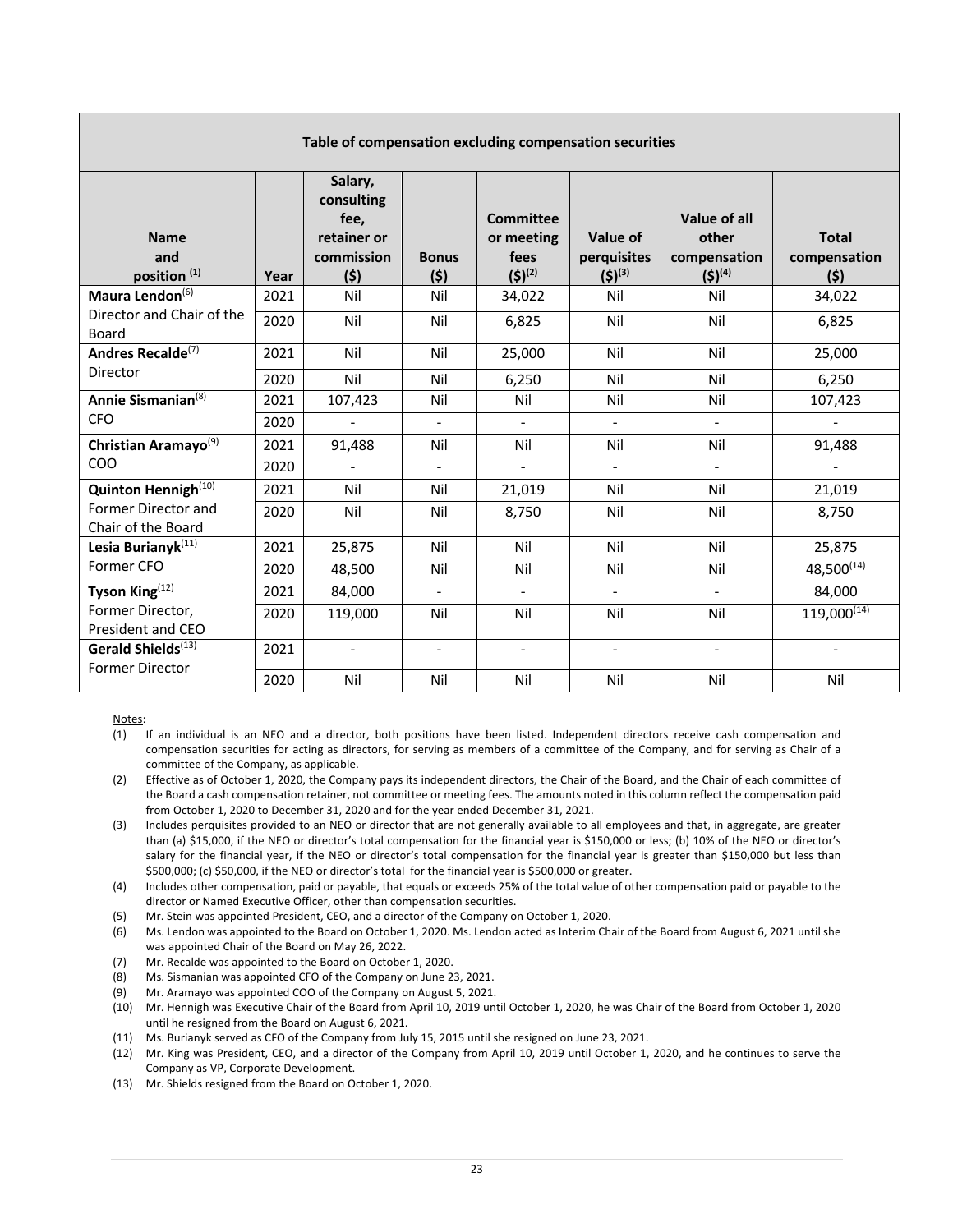(14) Reflects total compensation received from August 1, 2019 through December 31, 2020 as the Company changed its year-end on October 1, 2020, from July 31 to December 31. During the year ended December 31, 2020, Ms. Burianyk earned \$36,000 and Mr. King \$84,000.

#### *External Management Companies*

Please refer to "Employee Agreements, Termination and Change of Control Benefits" below for disclosure relating to any external management company employing, or retaining individuals acting as, any Named Executive Officers of the Company, or that provide Company's executive management services and allocate compensation paid to any Named Executive Officer or director.

#### *Stock Options and Other Compensation Securities*

The following table sets forth all compensation securities granted or issued by the Company, or any subsidiary thereof, to each director and Named Executive Officer, in the most recently completed financial year ended December 31, 2021, for services provided or to be provided, directly or indirectly, to the Company or any subsidiary thereof.

| <b>Compensation Securities</b>                                                        |                                                    |                                                                                                                                 |                                           |                                                             |                                                                                                   |                                                                                    |                       |  |
|---------------------------------------------------------------------------------------|----------------------------------------------------|---------------------------------------------------------------------------------------------------------------------------------|-------------------------------------------|-------------------------------------------------------------|---------------------------------------------------------------------------------------------------|------------------------------------------------------------------------------------|-----------------------|--|
| <b>Name</b><br>and<br>position                                                        | Type of<br>Compensation<br>security <sup>(1)</sup> | Number of<br>compensation<br>securities,<br>number of<br>underlying<br>securities, and<br>percentage of<br>class <sup>(2)</sup> | <b>Date</b><br>of<br>issue<br>or<br>grant | Issue,<br>conversion<br>or exercise<br>price<br>$(5)^{(3)}$ | <b>Closing</b><br>price of<br>security or<br>underlying<br>security on<br>date of<br>grant<br>(5) | Closing<br>price of<br>security or<br>underlying<br>security at<br>year end<br>(5) | <b>Expiry</b><br>date |  |
| David Stein <sup>(4)</sup>                                                            |                                                    |                                                                                                                                 |                                           |                                                             |                                                                                                   |                                                                                    |                       |  |
| President, CEO and                                                                    |                                                    |                                                                                                                                 |                                           |                                                             |                                                                                                   |                                                                                    |                       |  |
| Director                                                                              |                                                    |                                                                                                                                 |                                           |                                                             |                                                                                                   |                                                                                    |                       |  |
| <b>Dale Peniuk</b><br>Director                                                        | Options                                            | 60,000(11)                                                                                                                      | June 24, 2021                             | \$1.90                                                      | \$1.60                                                                                            | \$0.88                                                                             | June 24, 2026         |  |
| Maura Lendon <sup>(5)</sup><br>Director and Chair<br>of the Board                     | Options                                            | 60,000(11)                                                                                                                      | June 24, 2021                             | \$1.90                                                      | \$1.60                                                                                            | \$0.88                                                                             | June 24, 2026         |  |
| Andres Recalde <sup>(6)</sup><br>Director                                             | Options                                            | 60,000(11)                                                                                                                      | June 24, 2021                             | \$1.90                                                      | \$1.60                                                                                            | \$0.88                                                                             | June 24, 2026         |  |
| Annie Sismanian <sup>(7)</sup><br><b>CFO</b>                                          | Options                                            | 150,000(11)                                                                                                                     | June 24, 2021                             | \$1.55                                                      | \$1.60                                                                                            | \$0.88                                                                             | June 24, 2026         |  |
| <b>Christian</b><br>Aramayo <sup>(8)</sup><br>COO                                     |                                                    |                                                                                                                                 |                                           |                                                             |                                                                                                   |                                                                                    |                       |  |
| Quinton Hennigh <sup>(9)</sup><br><b>Former Director</b><br>and Chair of the<br>Board | Options                                            | 70,000(11)                                                                                                                      | June 24, 2021                             | \$1.90                                                      | \$1.60                                                                                            | \$0.88                                                                             | June 24, 2026         |  |
| Lesia Burianyk(10)<br>Former CFO                                                      |                                                    |                                                                                                                                 |                                           |                                                             |                                                                                                   |                                                                                    |                       |  |

Notes:

(1) Each stock option is exercisable following vesting into one Common Share in the capital of the Company. The table above, combined with the information shown in *Particulars of Matters to be Acted Upon – Election of Directors,* is reflective of the total amount of compensation securities, and the underlying securities issuable on exercise thereof, held by each NEO or director on the last day of the most recently completed financial year, being December 31, 2021.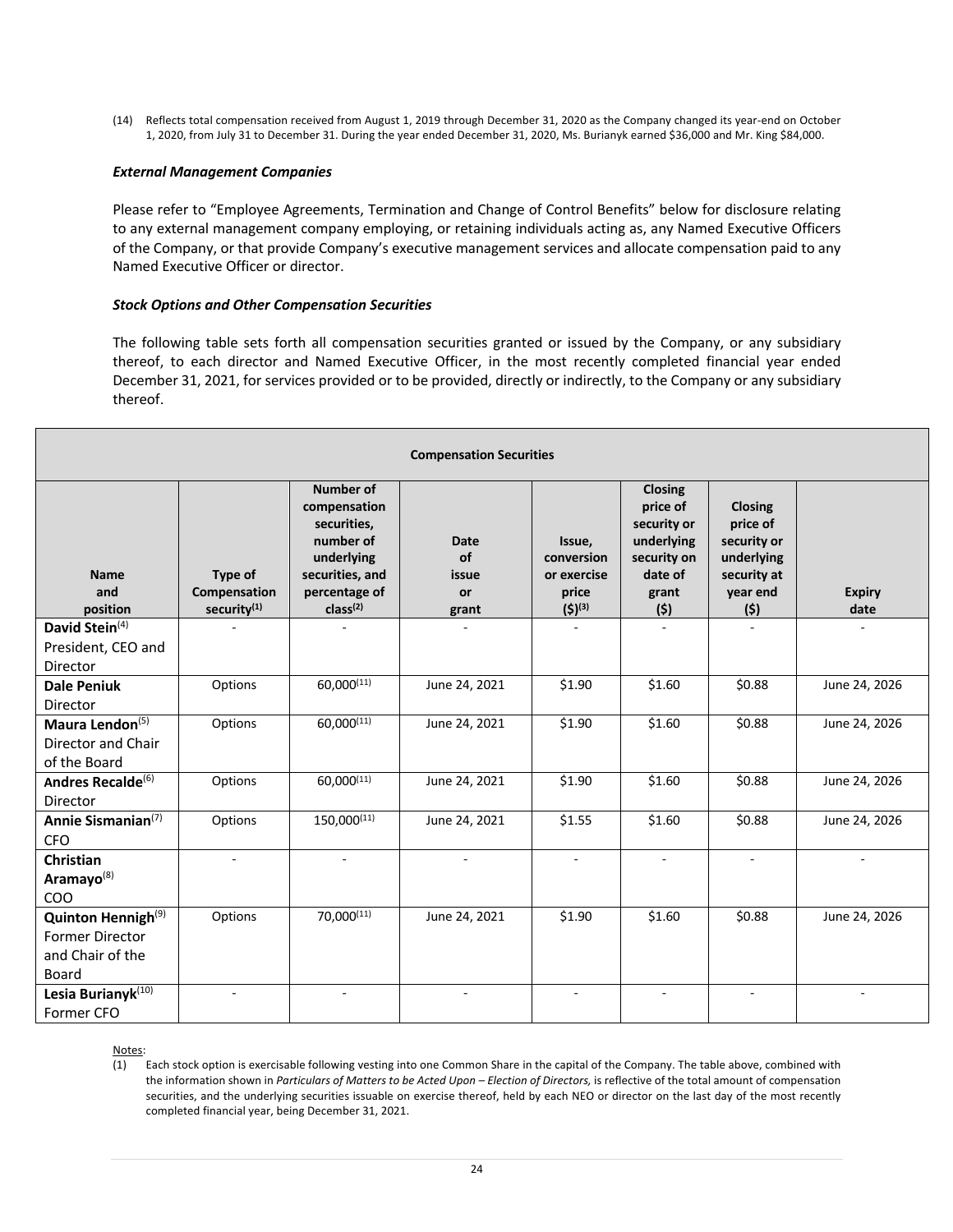- (2) All compensation securities issued to directors and NEOs are subject to a four-month resale restriction hold period expiring four months and one day from the date of issuance, unless such hold period is waived by the CSE.
- (3) Unless otherwise indicated, no compensation security has been re-priced, cancelled, or replaced, or had its term extended, or otherwise been materially modified, in the most recently completed financial year.
- (4) Mr. Stein was appointed President, CEO, and a director of the Company on October 1, 2020.
- (5) Ms. Lendon was appointed to the Board on October 1, 2020. Ms. Lendon acted as Interim Chair of the Board from August 6, 2021 until she was appointed Chair of the Board on May 26, 2022.
- (6) Mr. Recalde was appointed to the Board on October 1, 2020.
- (7) Ms. Sismanian was appointed CFO of the Company on June 23, 2021.
- (8) Mr. Aramayo was appointed COO of the Company on August 5, 2021.
- (9) Mr. Hennigh was Executive Chair of the Board from April 10, 2019 until October 1, 2020, he was Chair of the Board from October 1, 2020 until he resigned from the Board on August 6, 2021.
- (10) Ms. Burianyk served as CFO of the Company from July 15, 2015 until she resigned on June 23, 2021.
- (11) The options are subject to vesting provisions, with 1/3 vesting on date of grant and 1/3 vesting every year thereafter.

#### *Exercise of Compensation Securities by Directors and NEOs*

The following table sets forth each exercise by a director or Named Executive Officer of compensation securities during the recently completed financial year ended December 31, 2021.

| <b>Exercise of Compensation Securities by Directors and NEOs</b>            |                                            |                                                           |                                                  |                  |                                                                                                      |                                                                                                          |                                                   |
|-----------------------------------------------------------------------------|--------------------------------------------|-----------------------------------------------------------|--------------------------------------------------|------------------|------------------------------------------------------------------------------------------------------|----------------------------------------------------------------------------------------------------------|---------------------------------------------------|
| Name and<br><b>Position</b>                                                 | Type of<br>compensation<br><b>Security</b> | <b>Number of</b><br>underlying<br>securities<br>exercised | <b>Exercise</b><br>price per<br>security<br>(\$) | Date of exercise | <b>Closing</b><br>price of<br>security or<br>underlying<br>security<br>on date of<br>exercise<br>(5) | <b>Difference</b><br>between<br>exercise<br>price and<br>closing price<br>on date of<br>exercise<br>(\$) | <b>Total value</b><br>on exercise<br>$date^{(1)}$ |
| Quinton Hennigh <sup>(2)</sup><br>Former Director and<br>Chair of the Board | Options                                    | 100.000                                                   | \$0.90                                           | October 29, 2021 | \$1.42                                                                                               | \$0.52                                                                                                   | \$52,000                                          |

Notes:

(1) For the purposes of this column, the number in the column entitled "Number of underlying securities exercised" is multiplied by the number in the column entitled "Difference between exercise price and closing price on date of exercise."

(2) Mr. Hennigh was Executive Chair of the Board from April 10, 2019 until October 1, 2020, he was Chair of the Board from October 1, 2020 until he resigned from the Board on August 6, 2021.

#### *Pension Plans Benefits*

The Company does not currently have any pension plans.

#### *Employee Agreements, Termination and Change of Control Benefits*

#### *Compensation of Mr. David Stein, President and Chief Executive Officer*

On January 1, 2021, the Company and Mr. David Stein entered into an executive employment agreement in respect of Mr. Stein's services as President and Chief Executive Officer, which superseded and replaced the consulting agreement dated October 1, 2020 (the "**Stein Agreement**"). Pursuant to the Stein Agreement, Mr. Stein is entitled to a base salary of \$235,000, and he is eligible for equity-based compensation, bonus and incentive compensation, and benefits.

Mr. Stein may terminate his employment by providing the Company with 90 days' prior written notice, which the Company may waive and elect to pay Mr. Stein up to and including his date of resignation. The Company may terminate Mr. Stein's employment without cause by providing written notice of termination, pay in lieu of notice, or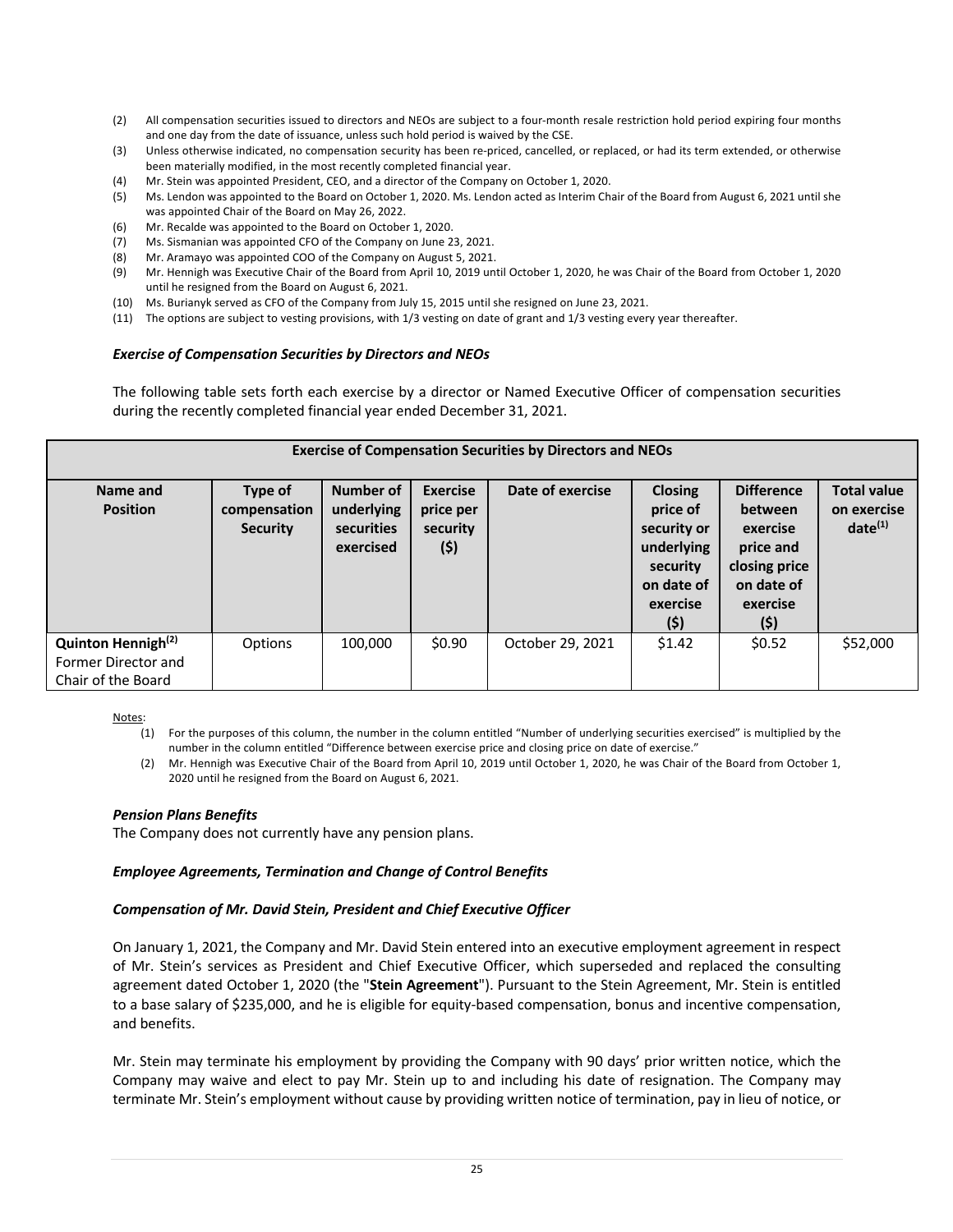any combination thereof, equal to 24 months' notice. The Company may terminate the Stein Agreement for cause without notice of termination, pay in lieu of notice or severance pay at any time. In the event of a change in control, as outlined in the Stein Agreement, and if at any time within 12 months of such event taking place, Mr. Stein is (i) terminated without cause or (ii) elects to resign due to a change as outlined in the Stein Agreement, then the Company will be deemed to have terminated Mr. Stein and trigger the compensation payable as if Mr. Stein had been terminated without cause. Upon termination of employment for any reason, Mr. Stein is to immediately resign as an officer and director of the Company and any of its affiliates.

## *Compensation of Mr. Christian Aramayo, Chief Operating Officer*

On August 8, 2021, the Company and Mr. Christian Aramayo entered into an executive employment agreement in respect of Mr. Aramayo's services as Chief Operating Officer (the "**Aramayo Agreement**"). Pursuant to the Aramayo Agreement, Mr. Aramayo is entitled to a base salary of USD\$180,000, and he is eligible for equity-based compensation, bonus and incentive compensation, and benefits.

Mr. Aramayo may terminate his employment by providing the Company with 60 days' prior written notice, which the Company may waive and elect to pay Mr. Aramayo up to and including his date of resignation. The Company may terminate Mr. Aramayo's employment without cause by providing written notice of termination, pay in lieu of notice, or any combination thereof, equal to (i) 12 months' notice during the first year of service; plus (ii) an additional month's notice for every completed year of service thereafter, subject to a maximum entitlement of 24 months. The Company may terminate the Aramayo Agreement for cause without notice of termination, pay in lieu of notice, or severance pay at any time. In the event of a change in control, as outlined in the Aramayo Agreement, and if at any time within 12 months of such event taking place, Mr. Aramayo is (i) terminated without cause or (ii) elects to resign due to a change as outlined in the Aramayo Agreement, then the Company will be deemed to have terminated Mr. Aramayo and trigger the compensation payable as if Mr. Aramayo had been terminated without cause. Upon termination of employment for any reason, Mr. Aramayo is to immediately resign as an officer of the Company and any of its affiliates.

## *Compensation of Ms. Annie Sismanian, Chief Financial Officer*

On June 8, 2021, the Company and Ms. Annie Sismanian entered into an executive employment agreement in respect of Ms. Sismanian's services as Chief Financial Officer (the "**Sismanian Agreement**"). Pursuant to the Sismanian Agreement, Ms. Sismanian is entitled to a base salary of \$210,000, and she is eligible for equity-based compensation, bonus and incentive compensation, and benefits.

Ms. Sismanian may terminate her employment by providing the Company with 60 days' prior written notice, which the Company may waive and elect to pay Ms. Sismanian up to and including her date of resignation. The Company may terminate Ms. Sismanian's employment without cause by providing written notice of termination, pay in lieu of notice, or any combination thereof, equal to (i) 12 months' notice during the first year of service; plus (ii) an additional 1 months' notice for every contemplated year of service thereafter, subject to a maximum entitlement of 24 months. The Company may terminate the Sismanian Agreement for cause without notice of termination, pay in lieu of notice, or severance pay at any time. In the event of a change in control, as outlined in the Sismanian Agreement, and if at any time within 12 months of such event taking place, Ms. Sismanian is (i) terminated without cause or (ii) elects to resign due to a change as outlined in the Sismanian Agreement, then the Company will be deemed to have terminated Ms. Sismanian and trigger the compensation payable as if Ms. Sismanian had been terminated without cause. Upon termination of employment for any reason, Ms. Sismanian is to immediately resign as an officer of the Company and any of its affiliates.

## *Compensation of Ms. Lesia Burianyk, Former Chief Financial Officer*

On October 1, 2020, the Company and Ms. Burianyk entered into a management services agreement in respect of Ms. Burianyk's services as Chief Financial Officer, which was amended in June 2021 in connection with her resignation as Chief Financial Officer on June 23, 2021 (the "**Burianyk Agreement**"). Ms. Burianyk continues to serve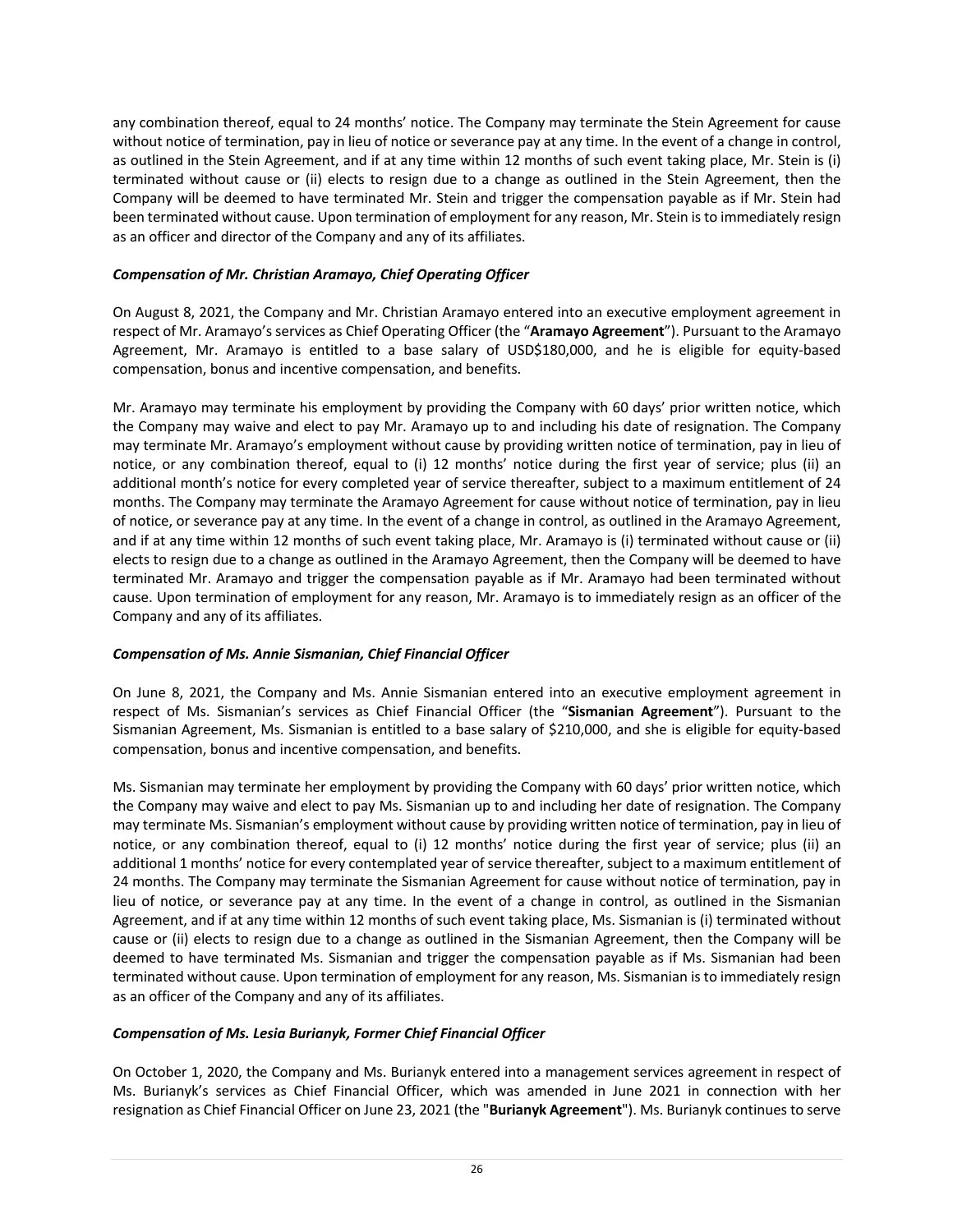the Company as Finance Director. Pursuant to the Burianyk Agreement, Ms. Burianyk is entitled to a base salary of \$54,000 and eligible for equity-based compensation.

Ms. Burianyk may terminate the Burianyk Agreement by delivery of 3 months' prior written notice of termination to the Company, in which event the Company may then elect to terminate the Burianyk Agreement at any time prior to the expiry of the 3-month notice period without further compensation. The Company is entitled to terminate the Burianyk Agreement without cause by paying the sum of (a) Ms. Burianyk's salary plus (b) one-twelfth of her salary for each full year in which Ms. Burianyk provided services, due on or before the  $10^{th}$  business day following the date of termination stipulated in the notice. In addition, subject to compliance with applicable securities regulations and CSE policies, the Company will permit any vested options to purchase Common Shares to be exercisable for the earlier of 6 months after termination, or the expiry of their original term. The Company may terminate the Burianyk Agreement for cause without any payment in lieu of notice.

With exception to the payments or benefits referenced above, the employment agreements that the Company has entered into with its NEOs do not provide for any payments or benefits in the event of a change in control of the Company.

## *Directors' Compensation*

The only arrangements that the Company has pursuant to which certain directors (i.e., other than the Chief Executive Officer and President) are compensated by the Company for their services in their capacity as directors, or for committee participation, involvement in special assignments, or for services as consultant or expert during the most recently completed financial year or subsequently, are by the issuance of incentive stock options pursuant to the Option Plan as well as stipulated fees for directors and committee chairs. All independent directors are entitled to receive compensation comprised of an annual fee of \$25,000 in cash, paid quarterly, and equity-based compensation on an annual basis following the Company's annual general meeting, in accordance with the policies of the Option Plan and the requirements of applicable securities regulatory authorities and the CSE. In addition, the Chair of the Board receives a cash fee of \$10,000, and the independent Chairs of each committee of the Board are entitled to an annual fee of \$5,000, paid quarterly. The purpose of this compensation structure is to assist the Company in attracting, retaining, and motivating the directors of the Company, and to closely align the personal interests of such persons to those of the shareholders.

## **SECURITIES AUTHORIZED FOR ISSUANCE UNDER EQUITY COMPENSATION PLANS**

The following table sets out information as at the end of the Company's most recently completed financial year ended December 31, 2021 with respect to the Option Plan, which as at the date of this Information Circular is the only compensation plan under which equity securities of the Company are authorized for issuance.

| Plan Category                                                | Number of securities to<br>be issued upon exercise<br>of outstanding options,<br>warrants, and rights<br>(a) | Weighted-average exercise<br>price of outstanding options,<br>warrants, and rights<br>(b) | Number of securities remaining<br>available for future issuance under<br>equity compensation plans,<br>excluding securities reflected in<br>column (a)<br>(c) |
|--------------------------------------------------------------|--------------------------------------------------------------------------------------------------------------|-------------------------------------------------------------------------------------------|---------------------------------------------------------------------------------------------------------------------------------------------------------------|
| Equity compensation plans<br>approved by securityholders     | 1,542,500                                                                                                    | \$1.59                                                                                    | 2,985,498(1)(2)                                                                                                                                               |
| Equity compensation plans not<br>approved by securityholders |                                                                                                              |                                                                                           |                                                                                                                                                               |
| Total                                                        | 1,542,500                                                                                                    | \$1.59                                                                                    | 2,985,498 (1)(2)                                                                                                                                              |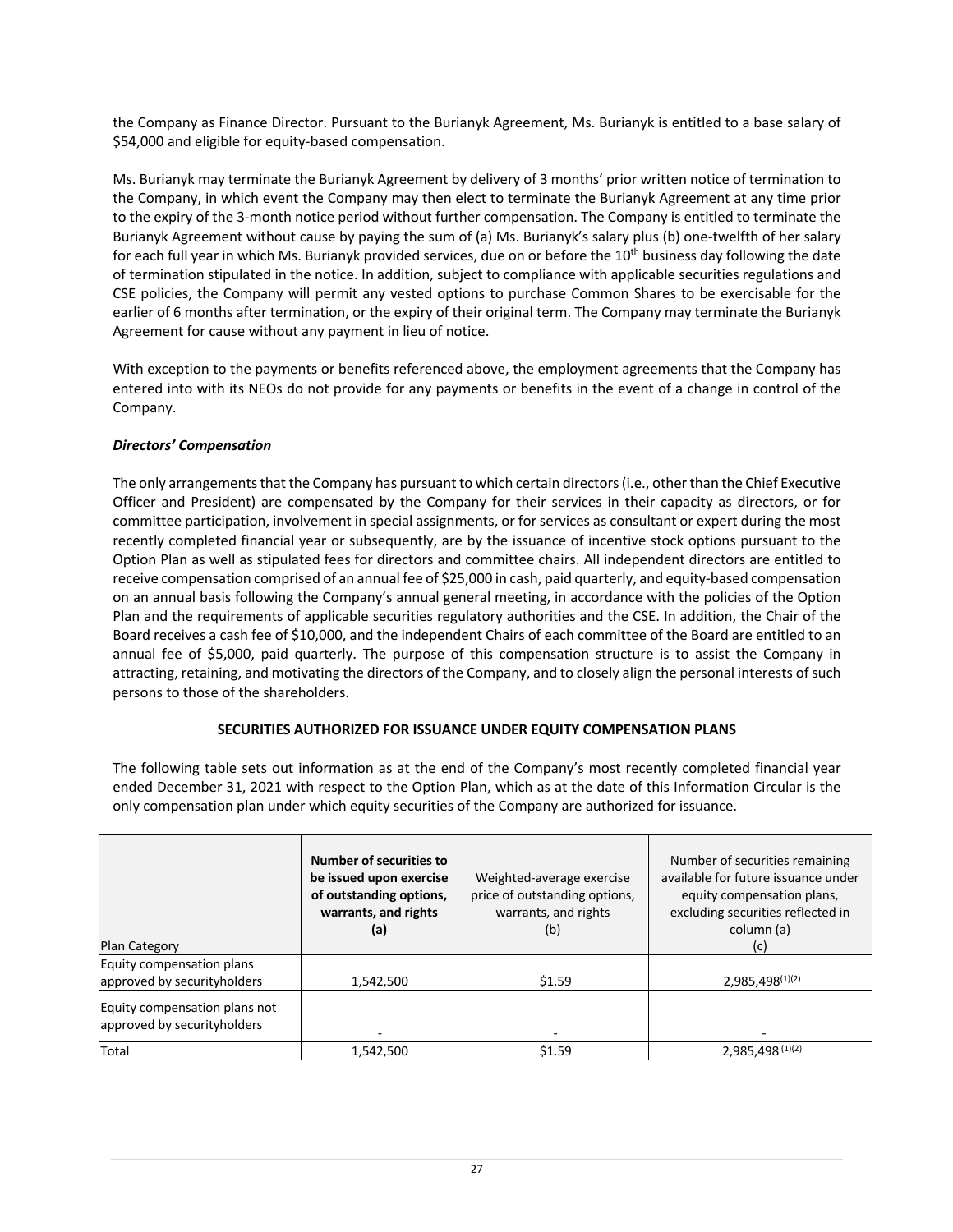#### **Notes:**

- 1. The Option Plan provides that the aggregate number of securities reserved for issuance under the Option Plan may not exceed 10% of the issued and outstanding shares of the Company at the time of granting of options thereunder.
- 2. As at May 26, 2022, there were 45,933,315 Common Shares issued and outstanding, and 1,902,500 outstanding options under the Option Plan, with the result that 2,690,832 compensation securities were available to the Company to be granted.

#### **INDEBTEDNESS OF DIRECTORS AND EXECUTIVE OFFICERS**

No current or former director, executive officer, or employee of the Company or any of its subsidiaries is, as at the date of this Information Circular, indebted to the Company in connection with the purchase of Shares or for any other reason, and no such person's indebtedness to any other entity is the subject of a guarantee, support agreement, or understanding provided by the Company or any of its subsidiaries.

#### **INTEREST OF CERTAIN PERSONS OR COMPANIES IN MATTERS TO BE ACTED UPON**

The Company is not aware of any of the directors or executive officers of the Company at any time since January 1, 2021, any proposed nominee for election as a director of the Company, or any associate or affiliate of any of these persons, having any material interest, direct or indirect, in the matters to be acted upon at the Meeting, other than the election of directors or appointment of auditors, by way of beneficial ownership of securities or otherwise.

#### **INTEREST OF INFORMED PERSONS IN MATERIAL TRANSACTIONS**

Except as set out below, to the best of the Company's knowledge, since the commencement of the Company's most recently completed financial year, no informed person of the Company, proposed nominee for director, or any associate or affiliate of an informed person or proposed nominee, had any material interest, direct or indirect, in any transaction or any proposed transaction that has materially affected or would materially affect the Company or any of its subsidiaries. For the purposes of this Information Circular, an "informed person" of the Company means: (a) a director or executive officer of the Company; (b) a director or executive officer of a person or Company that is itself an informed person or subsidiary of the Company; (c) any person or Company who beneficially owns, directly or indirectly, voting securities of the Company or who exercises control or direction over voting securities of the Company or a combination of both carrying more than 10% of the voting rights other than voting securities held by the person or Company as underwriter in the course of a distribution; and (d) the Company itself, if and for so long as it has purchased, redeemed or otherwise acquired any of its Shares.

The Company has in the past engaged and continues to engage SICG S.A.C. ("**SICG**"), a Peruvian consulting firm, to provide strategic advice in relation to the Company's interests in Peru and perform project management, engineering, and related services for the Company's Bethania Silver Project. Christian Aramayo, the COO of the Company, is also a director and minority shareholder of SICG, and Mr. Aramayo's father, Hector Aramayo, is the founder and principal of SICG. Mr. Aramayo has disclosed his interest in the SICG engagements to the Board, as required by the BCBCA and the Code. See "*Ethical Business Conduct*" above.

#### **MANAGEMENT CONTRACTS**

Except as otherwise disclosed in this Information Circular, management functions of the Company are generally performed by directors and senior officers of the Company and not, to any substantial degree, by any other person with whom the Company has contracted.

#### **OTHER MATTERS**

Management of the Company is not aware of any other matters that will be brought before the Meeting other than those set forth in the Notice of Meeting. Should any other matters properly come before the Meeting, the Shares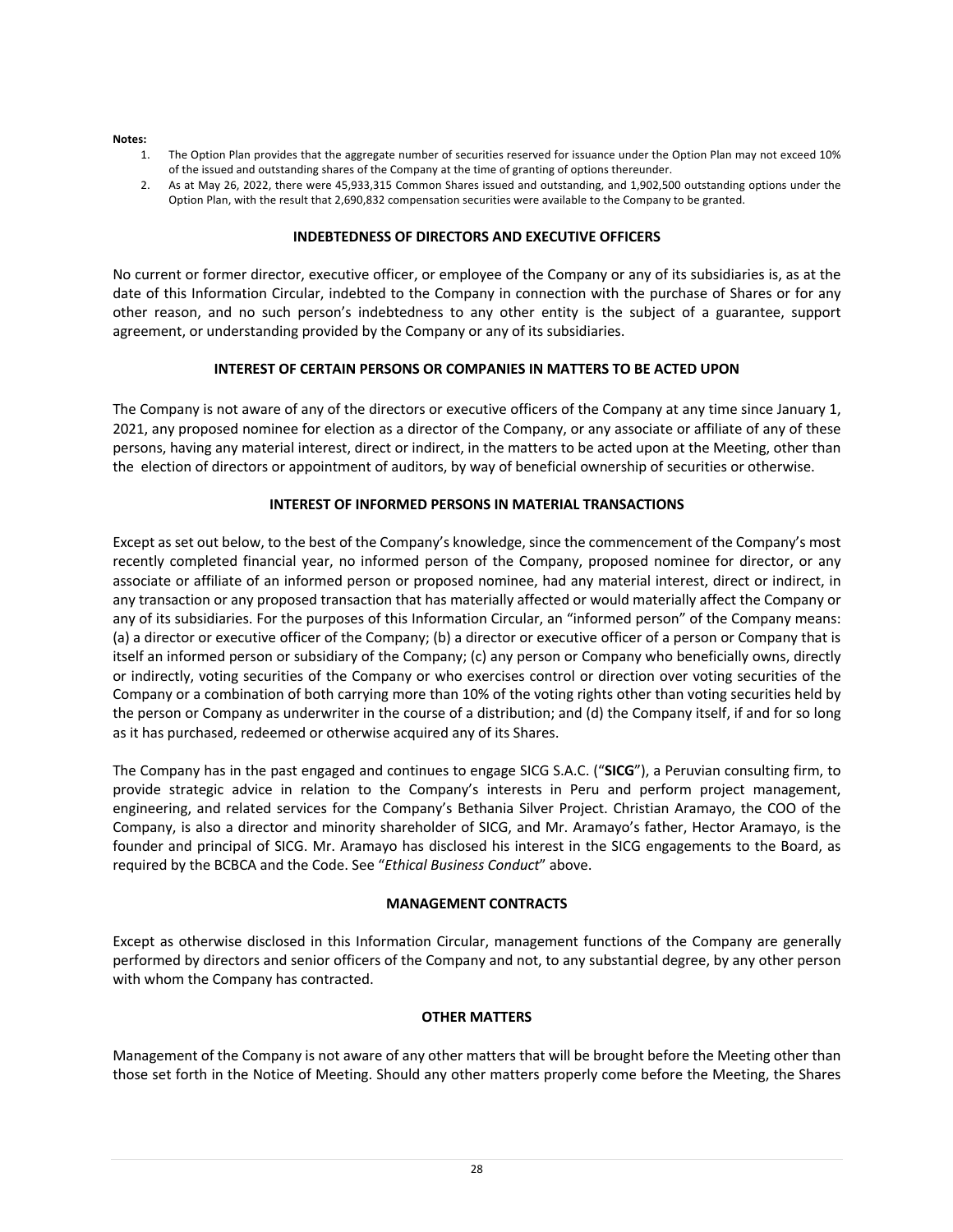represented by the proxies solicited hereby will be voted on those matters in accordance with the best judgement of the persons voting such proxies.

## **REGISTRAR AND TRANSFER AGENT**

Computershare Trust Company, at 3rd floor, 510 Burrard Street, Vancouver, BC, V6C 3B9, is the registrar and transfer agent for the Shares.

## **ADDITIONAL INFORMATION AND AVAILABILITY OF DOCUMENTS**

The Company will provide to any person or company, upon request, one copy of any of the following documents:

- (a) the annual financial statements of the Company for the most recently completed fiscal year, together with the report of the auditor thereon, together with the management's discussion and analysis in respect thereof, and any interim financial statements of the Company subsequent to the financial statements for the Company's most recently completed fiscal year, together with the management's discussion and analysis in respect thereof; and
- (b) the management information circular of the Company in respect of the most recent annual meeting of shareholders of the Company that involved the election of directors.

Copies of the above documents will be provided, upon request, by the Company by request to lhodges@benchmarkgovernance.com, free of charge to shareholders of the Company. The Company may require the payment of a reasonable charge from any person who is not a shareholder of the Company and who requests a copy of any such document. Financial information relating to the Company is provided in the Company's financial statements and management's discussion and analysis for its most recently completed fiscal year. Additional information relating to the Company is available on SEDAR at www.sedar.com.

## **MULTIPLE SHAREHOLDERS SHARING THE SAME ADDRESS**

Recent changes in the regulations regarding the delivery of copies of proxy materials to shareholders permit the Company and brokerage firms to send copy of the Meeting materials to multiple shareholders who share the same address, under certain circumstances. Shareholders who hold their Shares through a broker may have consented to reducing the number of copies of materials delivered to their address. In the event that a shareholder wishes to revoke such a consent previously provided to a broker, the shareholder must contact the broker to revoke the consent. In any event, if a shareholder wishes to receive a separate Information Circular and accompanying materials for the Meeting, the shareholder may receive copies by contacting the Company via email at lhodges@benchmarkgovernance.com. Shareholders receiving multiple copies of these documents at the same address can request delivery of a single copy of these documents by contacting the Company in the same manner. Persons holding Shares through a broker can request a single copy by contacting the broker.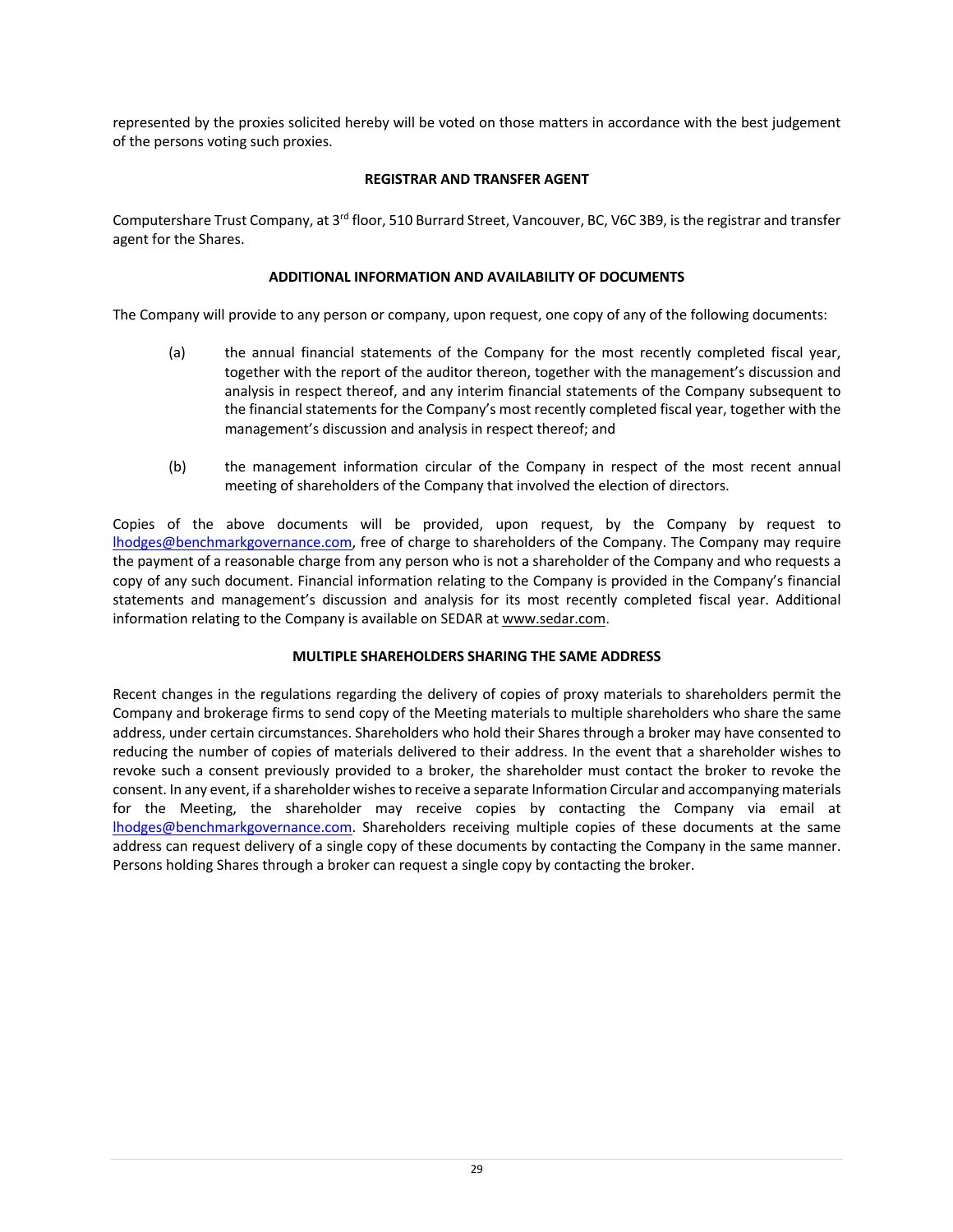## **BOARD OF DIRECTORS APPROVAL**

The undersigned hereby certifies that the contents and sending of this Information Circular to the shareholders of the Company have been approved by the Board.

DATED at Toronto, Ontario, this 26<sup>th</sup> day of May 2022.

BY ORDER OF THE BOARD OF DIRECTORS

*"/s/ David Stein"* David Stein Director, President and Chief Executive Officer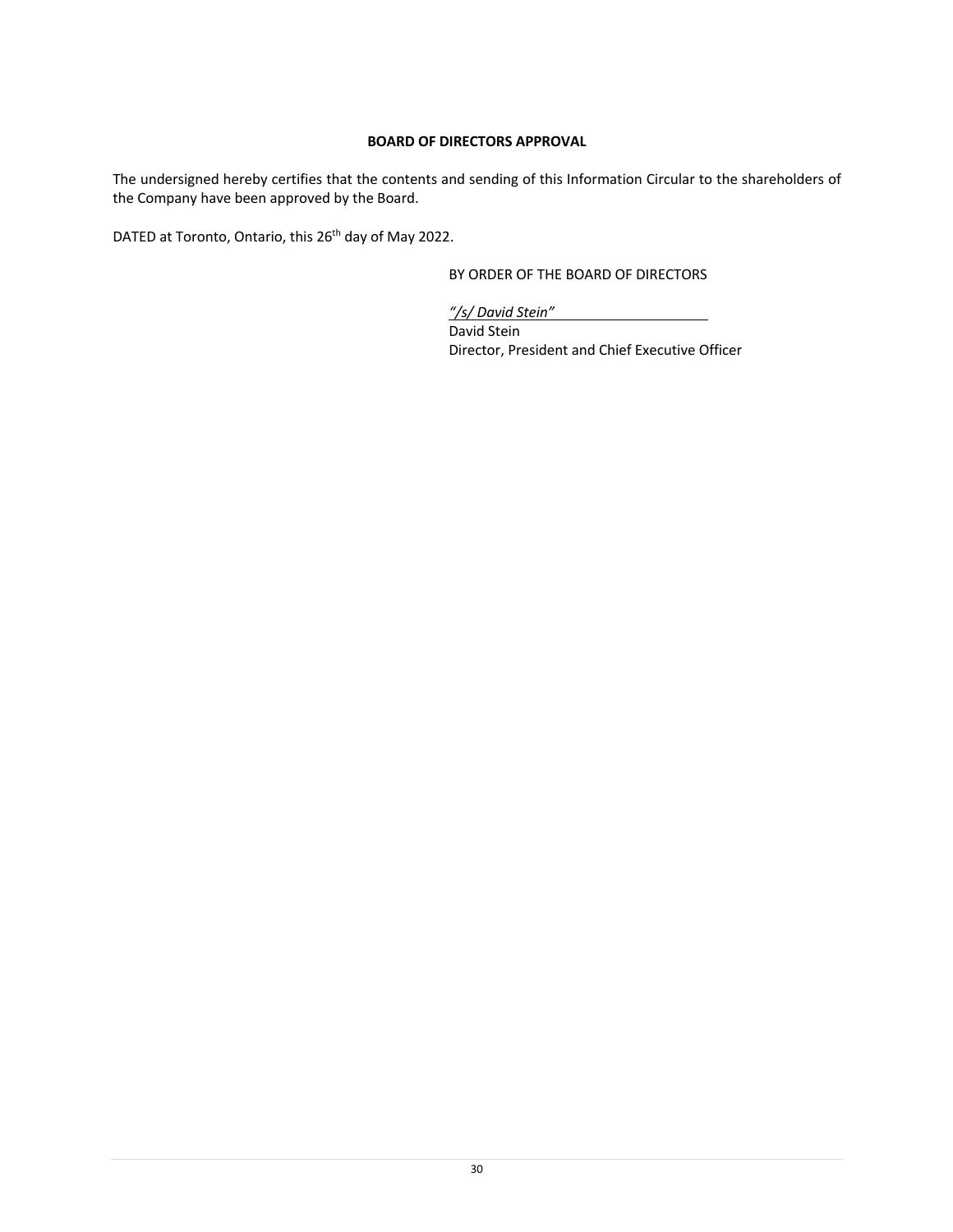**APPENDIX "A" EQUITY INCENTIVE PLAN**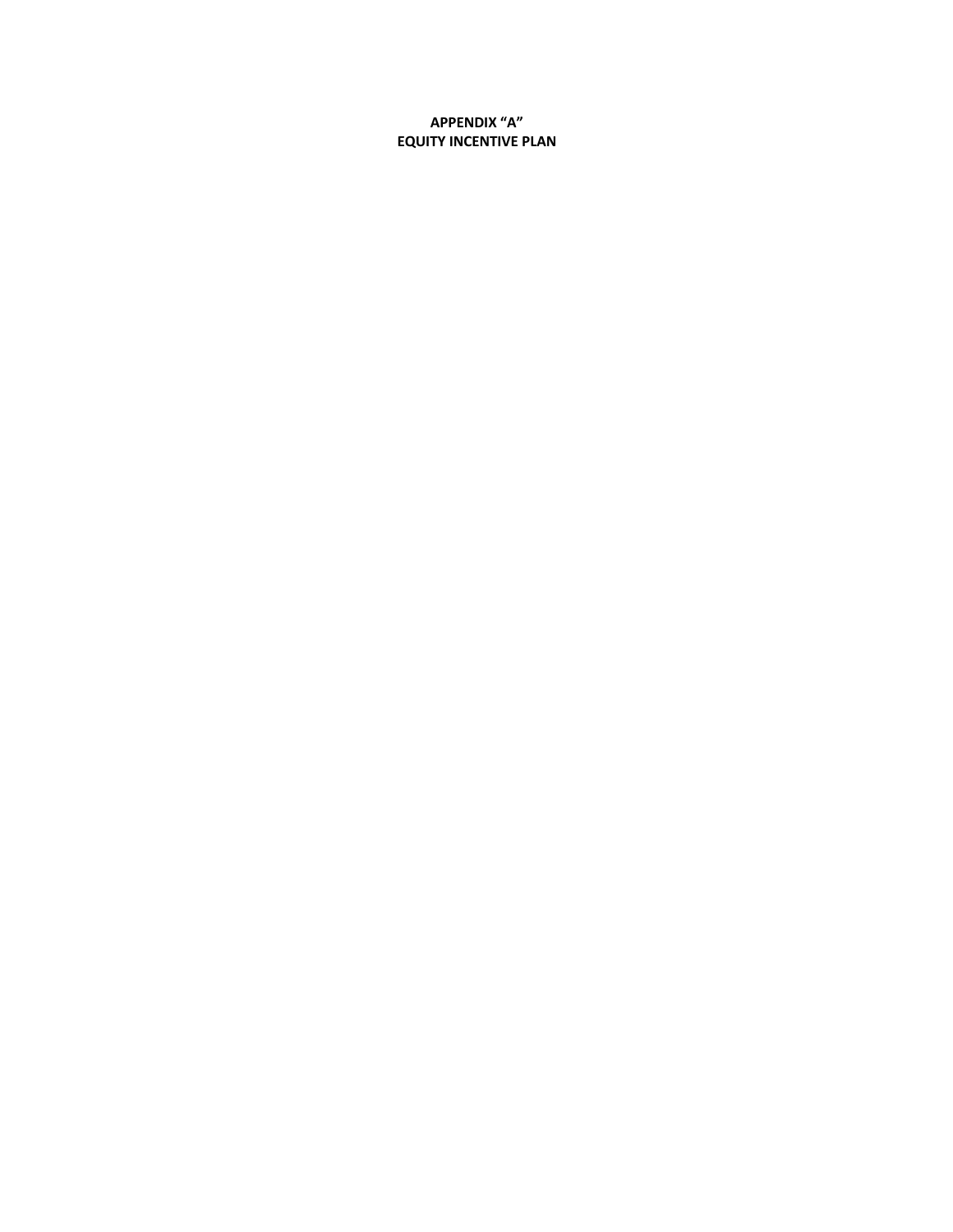### **KUYA SILVER CORPORATION**

### **EQUITY INCENTIVE PLAN**

### **1. Purpose of this Plan**

This Equity Incentive Plan (the "**Plan**") provides for the grant of Options and Awards (as those terms are defined below) that enable the acquisition of common shares of Kuya Silver Corporation (the "**Company**") by Participants for the purpose of advancing the interests of the Company through the motivation, attraction, and retention of key officers, directors, employees (including prospective employees), and consultants of the Company and the Designated Affiliates, and to obtain for the Company and the shareholders of the Company the benefits inherent in the ownership of Common Shares by key officers, directors, employees, and consultants of the Company and its Designated Affiliates, it being generally recognized that share incentive plans can aid in attracting, retaining, and encouraging officers, directors, employees, and consultants due to the opportunity offered to them to acquire a proprietary interest in the Company. This Plan replaces the 2016 Stock Option Plan of the Company (the "**Original Plan**"); provided, however, that all options granted under the Original Plan that are outstanding on the date of this Plan ("**Old Options**") shall remain subject to, and continue to be governed by, the Original Plan, for as long thereafter as any Old Options remain outstanding.

### **2. Definitions**

Unless otherwise defined herein, the following terms used in this Plan have the meaning given to them below:

"**Affiliate**" means the following:

- (a) a corporation is an affiliate of another corporation if:
	- (i) one of them is the Subsidiary of the other; or
	- (ii) each of them is controlled by the same person.
- (b) In addition, a corporation is "controlled" by a person if:
	- (i) voting shares of the corporation are held, directly or indirectly, other than by way of security only, by or for the benefit of that person; and
	- (ii) the voting shares, if voted, entitle the person to elect a majority of the directors to the corporation;

"**Associate**" has the meaning given to it in the *Securities Act* (British Columbia), as amended from time to time;

"**Award**" means an award (other than an Option) made pursuant to this Plan, as provided in Section 4;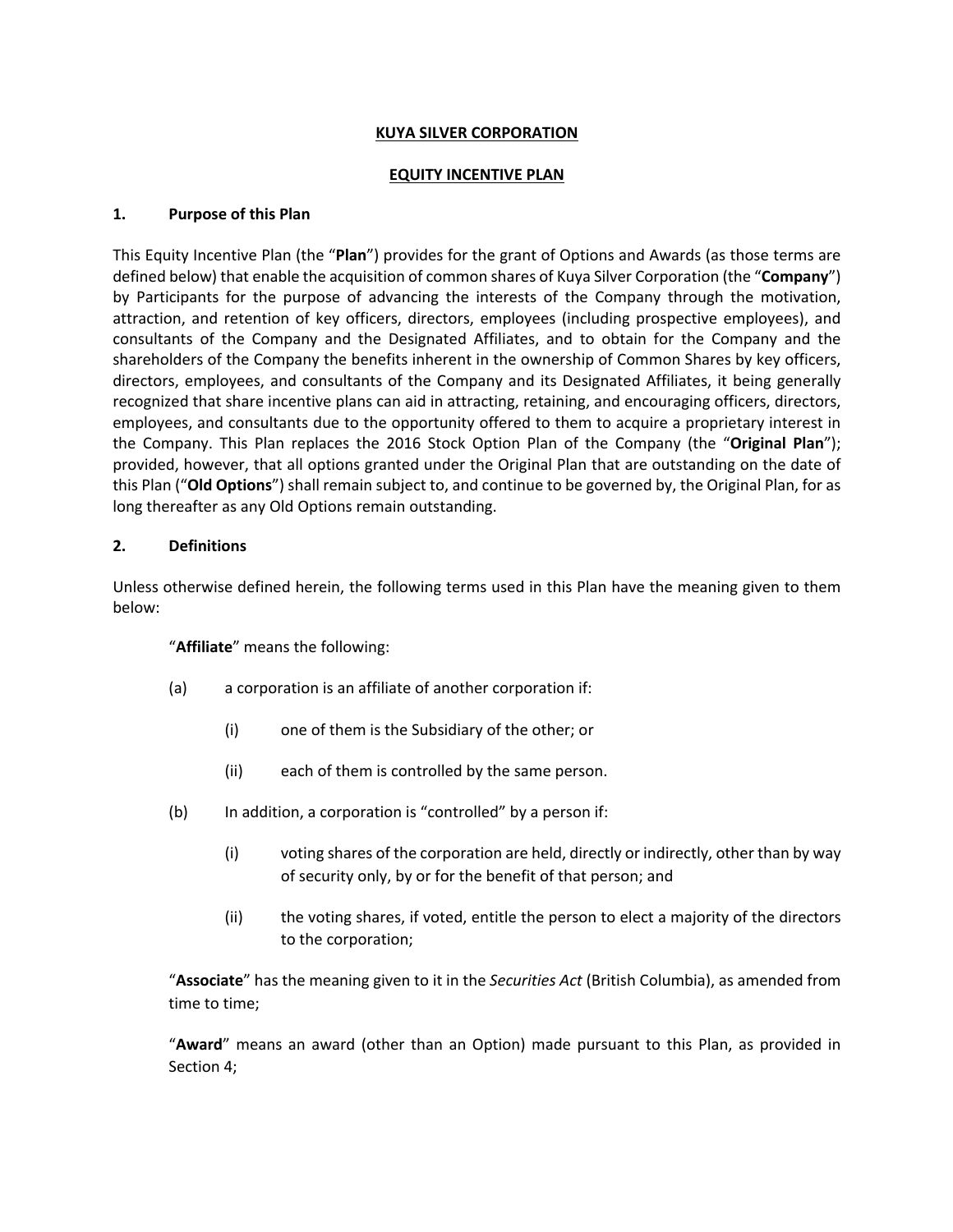"**Award Agreement**" means a written document by which each Award is evidenced, containing such terms and conditions as the Committee in its discretion deems appropriate;

"**Award Period**" means the period during which any Award may be settled (provided, however, that the Award Period may not exceed five years from the relevant Date of Grant);

"**Blackout Period**" means any period during which a Participant cannot trade securities of the Company pursuant to the Company's policy respecting restrictions on trading which is in effect at that time (which, for greater certainty, does not include the period during which a cease trade order is in effect to which the Company, or in respect of an Insider, that Insider, is subject);

"**Blackout Period Expiry Date**" means the date on which a Blackout Period expires;

"**Board**" and "**Board of Directors**" mean the board of directors of the Company;

"**Business Day**" means a day, other than a Saturday or Sunday, on which commercial banks in Toronto, Ontario are authorized or required by law to close;

"**Code**" means the United States *Internal Revenue Code of 1986,* as amended from time to time;

"**Committee**" means the committee appointed by the Board of Directors to administer this Plan. All references in this Plan to the Committee means the Board of Directors, if no such committee has been appointed;

"**Common Shares**" means the common shares of the Company, or in the event of an adjustment contemplated in Section 11*,* such other shares to which a Participant may be entitled as a result of such adjustment;

"**Consultant**" means a person, other than an Eligible Director or Eligible Employee, that:

- (a) is engaged to provide ongoing consulting, technical, management, advisory, or other services on a *bona fide* basis to the Company or a Subsidiary of the Company under a Consulting Contract; and
- (b) in the reasonable opinion of the Company, spends or will spend a significant amount of time and attention on the affairs and business of the Company or a Subsidiary of the Company;

and includes an individual who provides or will provide the applicable services as an employee of the person that is a party to the Consulting Contract with the Company or a Subsidiary of the Company, or who is a shareholder, partner, director, or executive officer of that person;

"**Consulting Contract**" means a written contract between a Consultant (or a company, partnership, or other person of which an individual Consultant is an employee, shareholder, partner, director, or executive officer) and the Company or a Subsidiary of the Company, governing the performance of the Consultant's services for the Company or a Subsidiary of the Company;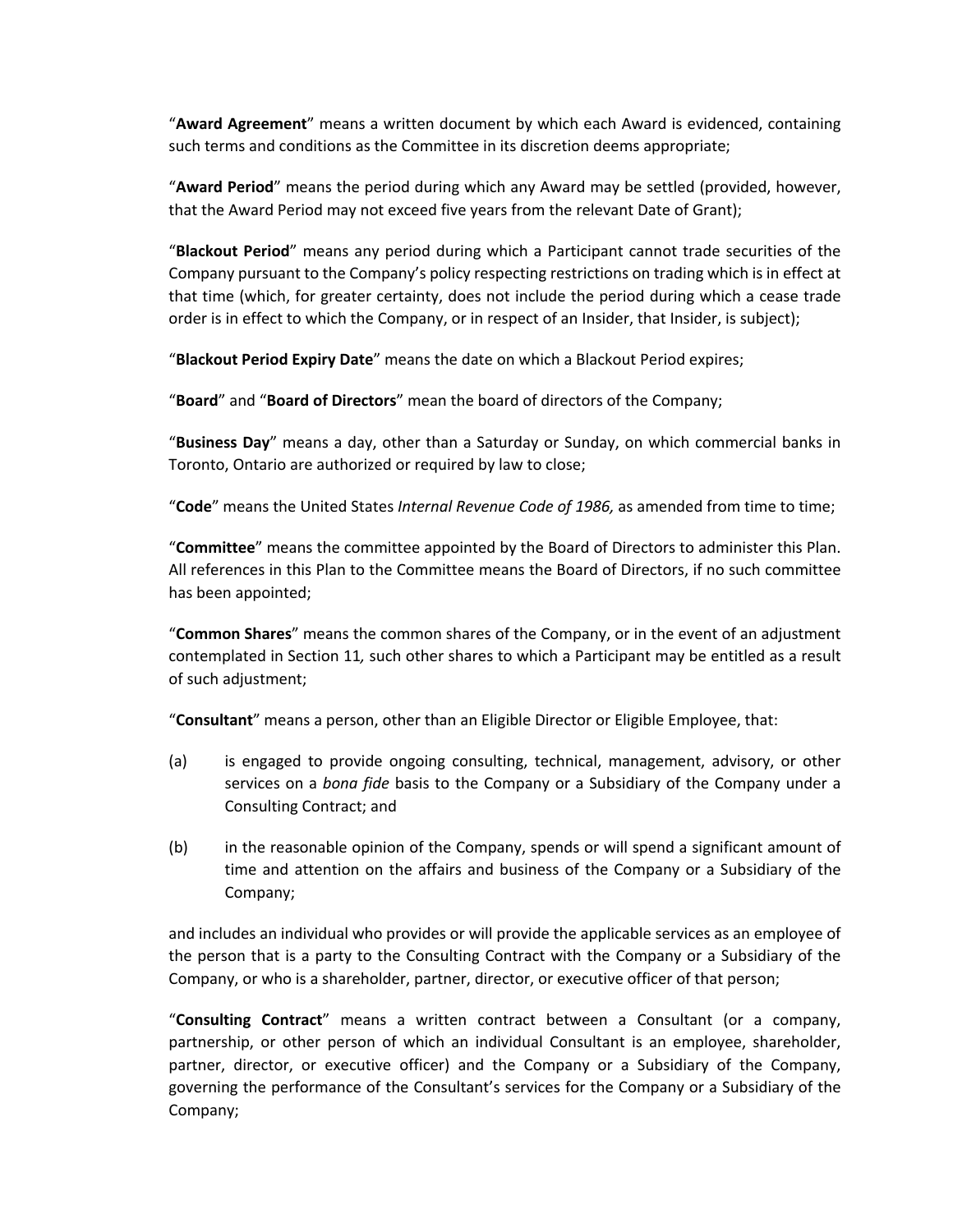"**Company**" means Kuya Silver Corporation, any successor to it, and where the context so requires, any Affiliate or Subsidiary of Kuya Silver Corporation;

"**Date of Grant**" means the date a Participant is granted an Option or Award;

"**Designated Affiliate**" means any Affiliate of the Company designated by the Committee for purposes of this Plan from time to time;

"**Director**" means a director of the Company from time to time, or a director of any Designated Affiliate from time to time;

"**Disability**" for purposes of this Plan means permanent and total disability, as determined in the sole discretion of the Committee;

"**Eligible Director**" means a Director, or a Director of any Designated Affiliate, who is not an Eligible Employee;

## "**Eligible Employee**" means:

- (a) an individual who works full-time for the Company or any Designated Affiliate providing services normally provided by an employee, who is subject to the same control and direction by the Company or any Designated Affiliate over the details and methods of work as an employee of the Company or any Designated Affiliate;
- (b) an individual who works for the Company or any Designated Affiliate thereof on a continuing and regular basis for a minimum amount of time per week providing services normally provided by an employee, who is subject to the same control and direction by the Company or any Designated Affiliate over the details and methods of work as an employee of the Company or any Designated Affiliate; or
- (c) an individual who, with respect to the Company or any Designated Affiliate, would be an employee at common law.

"**Employment Contract**" a written contract between the Company or any Designated Affiliate and any Eligible Employee or Eligible Director relating to, or entered into in connection with, the employment or departure of the Eligible Employee or the appointment or election of the Eligible Director, or any other written agreement to which the Company or a Designated Affiliate is a party with respect to the rights of such Participant in respect of a change in control of the Company, or the termination of employment, appointment, or election of such Participant;

"**ESL**" means the employment standards legislation, as amended or replaced, applicable to a Participant who is (or, where context requires, was) an employee of the Company or a Designated Affiliate or an employee of a person or company engaged to provide ongoing management or consulting services for the Company or a Designated Affiliate;

"**Exercise Price**" means the price at which a Participant may purchase Option Shares as fixed by the Committee pursuant to section 8(d);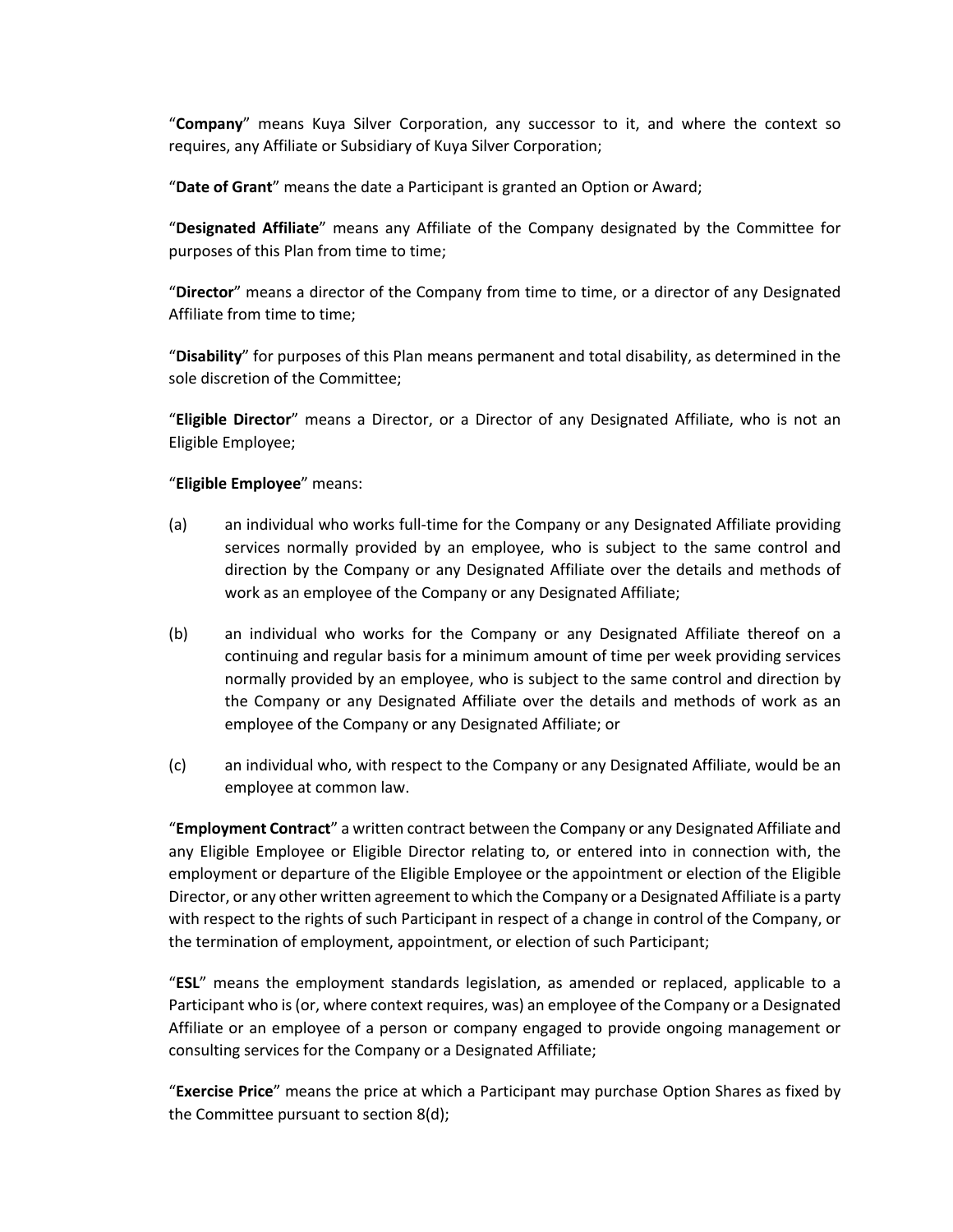"**Fair Market Value**" means, with respect to a Common Share on any particular date, the closing price of a Common Share on the Stock Exchange;

"**In-the-Money Amount**" means, with respect to an Option on any particular date, the amount, if any, by which the Fair Market Value of a Common Share exceeds the Exercise Price of such Option;

"**Insider**" means:

- (a) an insider of the Company as defined in the *Securities Act* (British Columbia), as amended from time to time, other than a person who falls within such definition solely by virtue of being a Director or senior officer of a Subsidiary of the Company; or
- (b) an Associate of any person who is an insider by virtue of clause (a) of this definition;

"**Market Price**" of a Common Share on any particular date means:

- (a) if the Common Shares are listed and posted for trading on the Stock Exchange, the volume-weighted average trading price of a Common Share for the five trading days immediately preceding the particular date;
- (b) if the Common Shares are not listed and posted for trading on the Stock Exchange but are listed and posted for trading on another established securities market, the volumeweighted average trading price of a Common Share for the five trading days immediately preceding the particular date; or
- (c) if Common Shares are not readily tradable on any established securities market, the fair market value of a Common Share as determined by the Committee;

*provided however*, that in the case of a determination pursuant to paragraph (c), the Committee shall determine the fair market value of a Common Share in accordance with applicable law (including but not limited to Treas. Reg Section  $1.409A-1(b)(5)(iv)(B)$  of the Code);

"**Old Options**" has the meaning provided in Section 1 hereof;

"**Option**" means a non-assignable, non-transferable right to purchase Common Shares;

"**Option Agreement**" means a written document by which each Option is evidenced, containing such terms and conditions as the Committee in its discretion deems appropriate;

"**Option Period**" means the period during which a Participant may purchase Option Shares (provided, however, that the Option Period may not exceed five years from the relevant Date of Grant);

"**Option Shares**" means the Common Shares that a Participant is entitled to purchase pursuant to Options, subject to compliance with applicable provisions of this Plan, including but not limited to Sections 8 and 10;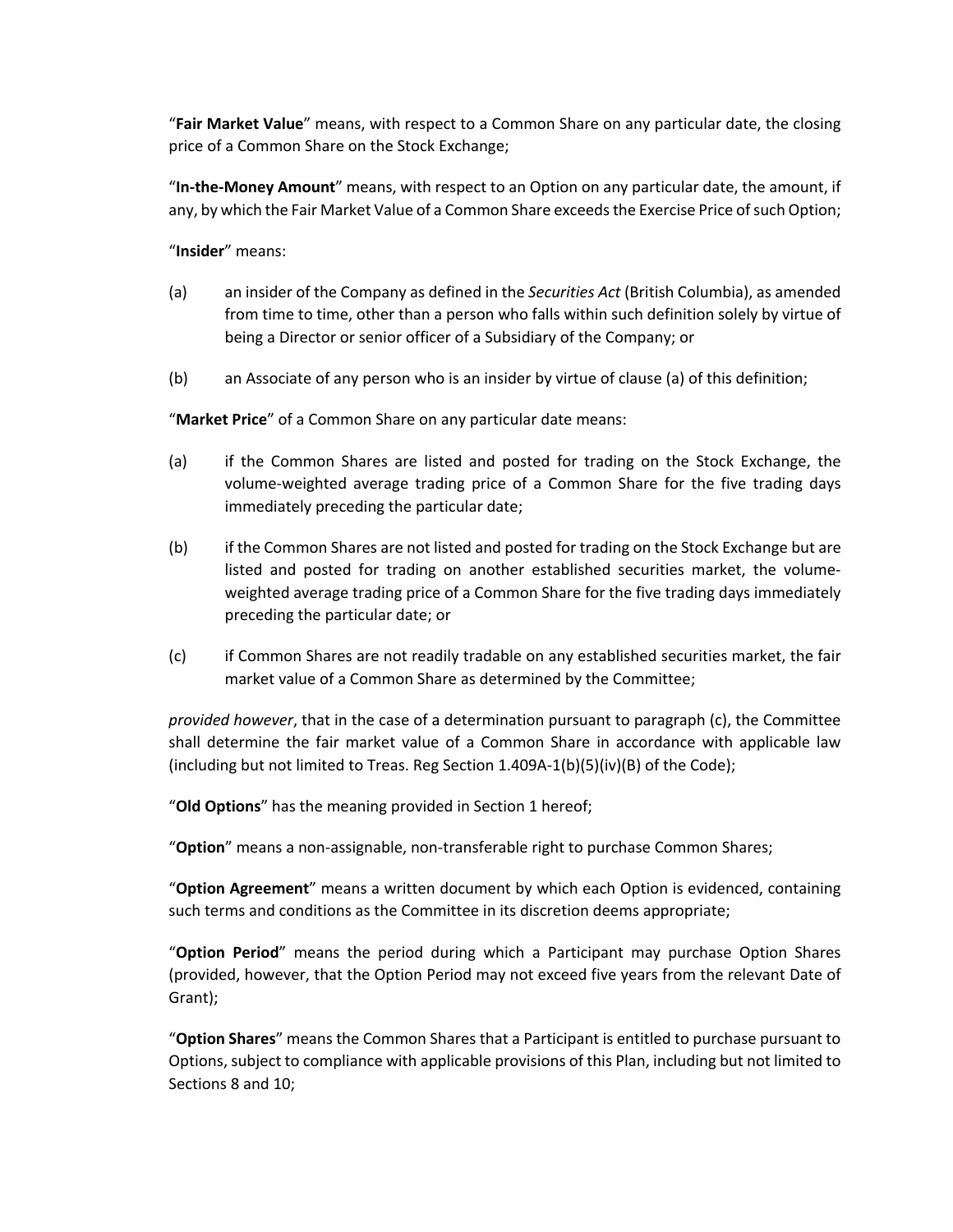"**Original Plan**" has the meaning provided in Section 1 hereof;

"**Outside Director**" means a Director who is independent (within the meaning of National Instrument 58-101 – *Disclosure of Corporate Governance Practices)* with respect to the Company;

"**Participant**" means, except where specified herein, each Eligible Director, Eligible Employee, and Consultant;

"**Participant's Employer**" means the Company or Designated Affiliate, as applicable, that employs the Participant or, in the case of a Participant that has ceased to be employed, that employed the Participant immediately prior to such cessation;

"**Plan**" means this Share Incentive Plan, as amended from time to time;

"**Service Year**" means the year of service of the Participant in respect of which an Award is being granted;

"**Share Compensation Arrangement**" means a stock option, stock option plan (including but not limited to the Original Plan), or any other compensation or incentive mechanism involving the issue or potential issue of securities of the Company to one or more Participants, including a share purchase from treasury which is financially assisted by the Company by way of a loan, guaranty, or otherwise;

"**Share Unit Settlement Date**" means the date on which Common Shares or cash is transferred to a Participant in settlement of an award of restricted share units or performance share units. The Share Unit Settlement Date in respect of restricted share units or performance share units in respect of which the Committee may elect to settle in cash shall not extend beyond December 31 of the third year following the Service Year. Restricted share units and performance share units granted to U.S. taxpayers are intended to be exempt from Section 409A of the Code as short-term deferrals and the Share Unit Settlement Date for such Awards shall be no later than March 15 of the year following the year in which the Vesting Date occurs;

"**Stock Exchange**" means the Canadian Securities Exchange;

"**Subsidiary**" has the meaning given to it in the *Securities Act* (British Columbia), as amended from time to time;

"**Termination Date**" means the earliest of the following, as applicable:

- (a) in the case of an Eligible Employee whose employment terminates (regardless of whether the termination is lawful or unlawful, with or without cause, and whether it is the Participant or the Participant's Employer that initiates the termination), the later of:
	- (i) if and only to the extent required to comply with the minimum standards of the ESL, the last day of the applicable minimum statutory notice period applicable to the Participant pursuant to the ESL, if any; and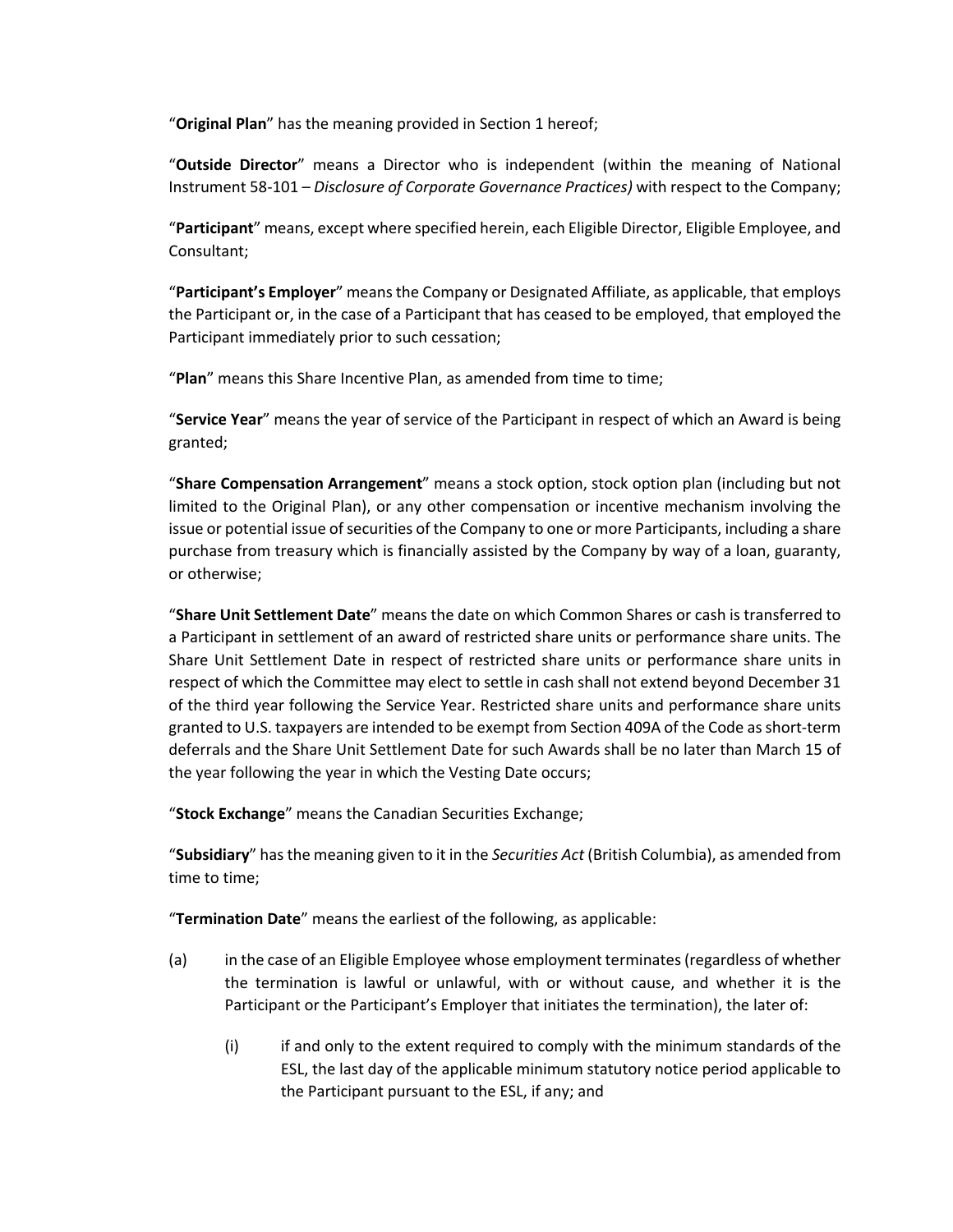(ii) the date that is designated by the Participant's Employer, as the last day of the Participant's employment or term of office with the Participant's Employer provided that in the case of the Participant's resignation, such date shall not be earlier than the date notice of resignation was given;

and in the case of either (i) or (ii), without regard to any applicable period of reasonable notice or contractual notice to which the Participant may claim to be entitled under common law, civil law or pursuant to contract in respect of a period which follows the last day that the Participant actually and actively provides services to the Participant's Employer as specified in the notice of termination provided by the Participant's Employer;

- (b) in the case of a Consultant, the date that is designated, if any, by the Company or a Designated Affiliate as the date on which the consulting engagement of the Participant is terminated, provided that in the case of voluntary termination by the Participant of the consulting engagement, such date shall not be earlier than the date that notice of voluntary termination was given, and in any case, without regard to any applicable period of reasonable notice or contractual notice to which the Participant may claim to be entitled under common law, civil law, or pursuant to contract in respect of a period which follows the last day that the Participant actually and actively provides services to the Company or the Designated Affiliate as specified in the notice of termination;
- (c) in the case of a Director whose service with the Company or a Designated Affiliate terminates, the date that is designated by the Company or the Designated Affiliate as the date on which the Participant's service is terminated, provided that in the case of resignation by the Participant, such date shall not be earlier than the date notice of resignation was given; or
- (d) in the event that a Participant's death occurs prior to the date determined pursuant to (a), (b) or (c) above, the date of death.

For the avoidance of any doubt, the parties intend to displace any presumption that the Participant is entitled to reasonable notice of termination under common law or civil law in connection with this Plan.

"**Vesting Date**" means the date or dates set out in an Award Agreement on which an Award will vest, or such earlier date as is provided for in this Plan or determined by the Committee.

## **3. Eligibility**

Options and Awards shall be granted only to bona fide Participants. Participation in this Plan shall be limited to Participants who are designated from time to time by the Committee. Participation shall be voluntary, and the extent to which any Participant shall be entitled to participate in this Plan shall be determined by the Committee.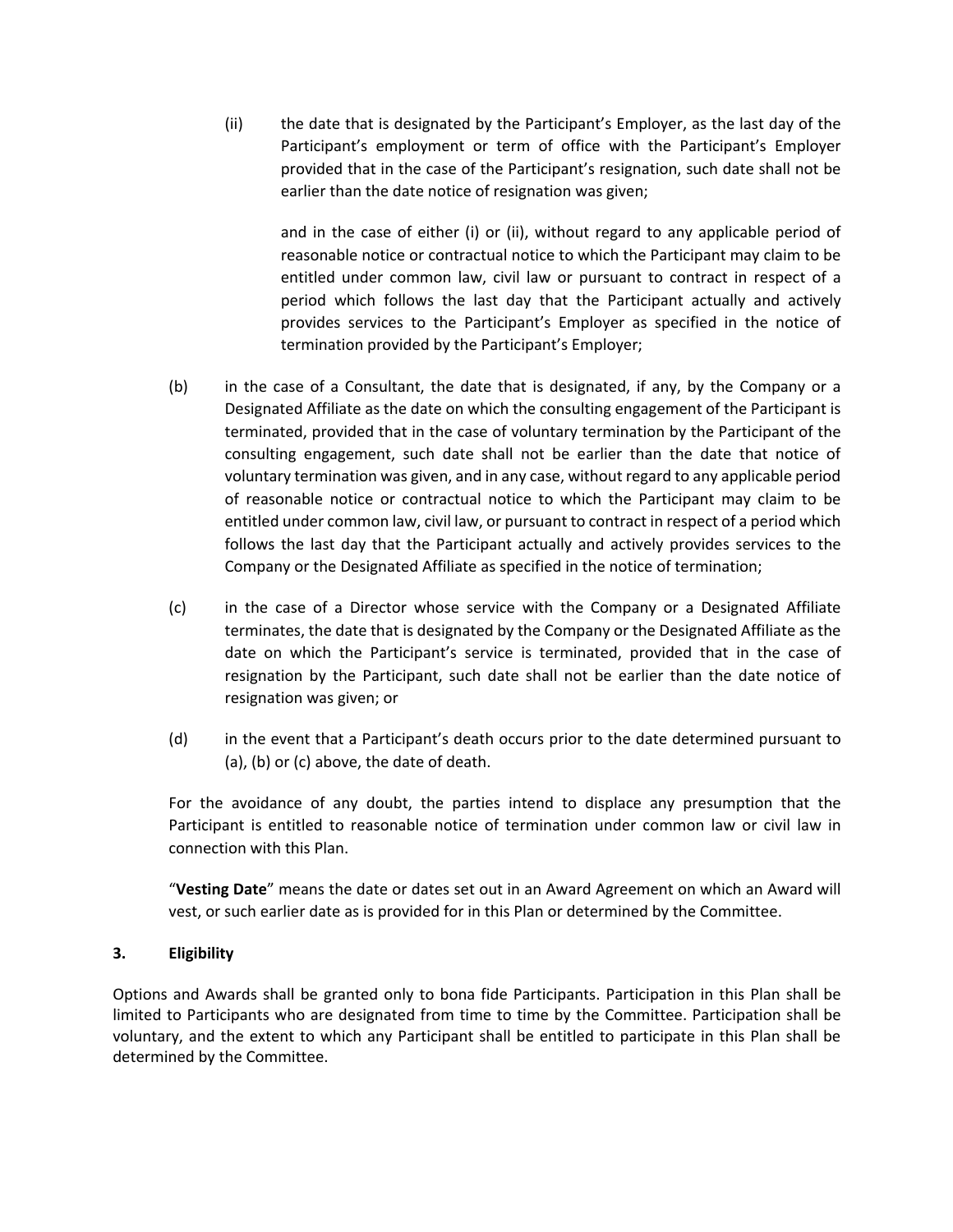# **4. Types of Awards Under Plan**

Subject to Stock Exchange approval, if required, grants under this Plan may be made in the form of Options or Awards, which Awards may include the following: (i) restricted share units, or (ii) performance share units.

# **5. Number of Common Shares Available for Options and Awards**

- (a) The maximum number of Common Shares that may be issued pursuant to Options and Awards under this Plan shall be determined from time to time by the Committee, but in any case, shall not (together with any other Share Compensation Arrangement adopted by the Company) in the aggregate exceed 10% of the outstanding Common Shares from time to time. As a result, should the Company issue additional Common Shares in the future, the number of Common Shares issuable under this Plan will increase accordingly. This Plan is considered an "evergreen" plan, since the Common Shares that may be issued pursuant to this Plan will increase as the number of issued and outstanding Common Shares of the Company increases.
- (b) Limits with respect to Insiders:
	- (i) the aggregate number of Common Shares that may be issued pursuant to Options and Awards under this Plan (together with any other Share Compensation Arrangement adopted by the Company) to Insiders shall not exceed 10% of the outstanding Common Shares from time to time; and
	- (ii) Insiders shall not be issued, pursuant to this Plan and any other Share Compensation Arrangement adopted by the Company, within any one-year period, a number of Common Shares that exceeds 10% of the outstanding Common Shares from time to time.
- (c) The number of Common Shares that may be issued pursuant to Options and Awards under this Plan (together with any other Share Compensation Arrangement adopted by the Company) as compensation to persons performing Investor Relations Activities (as that term is defined by the Stock Exchange) for the Company shall not exceed 1% of the outstanding number of Common Shares in any one-year period.

For purposes of this Section 5, the number of outstanding Common Shares from time to time shall mean the number of Common Shares outstanding on a non-diluted basis immediately prior to the proposed grant of the applicable Option or Award.

# **6. Agreements Evidencing Awards and Options**

Each Award or Option granted under this Plan shall be evidenced by an Award Agreement or Option Agreement, as applicable. The Committee may grant Awards and Options in tandem with, or subject to, pre-clearance with the Stock Exchange, if required, or in substitution for any other Award or Option granted under this Plan. By accepting an Award or Option granted under this Plan, a Participant thereby agrees that the Award or Option shall be subject to all of the terms and conditions of this Plan and the applicable Award Agreement or Option Agreement. In the case of a conflict between the terms of this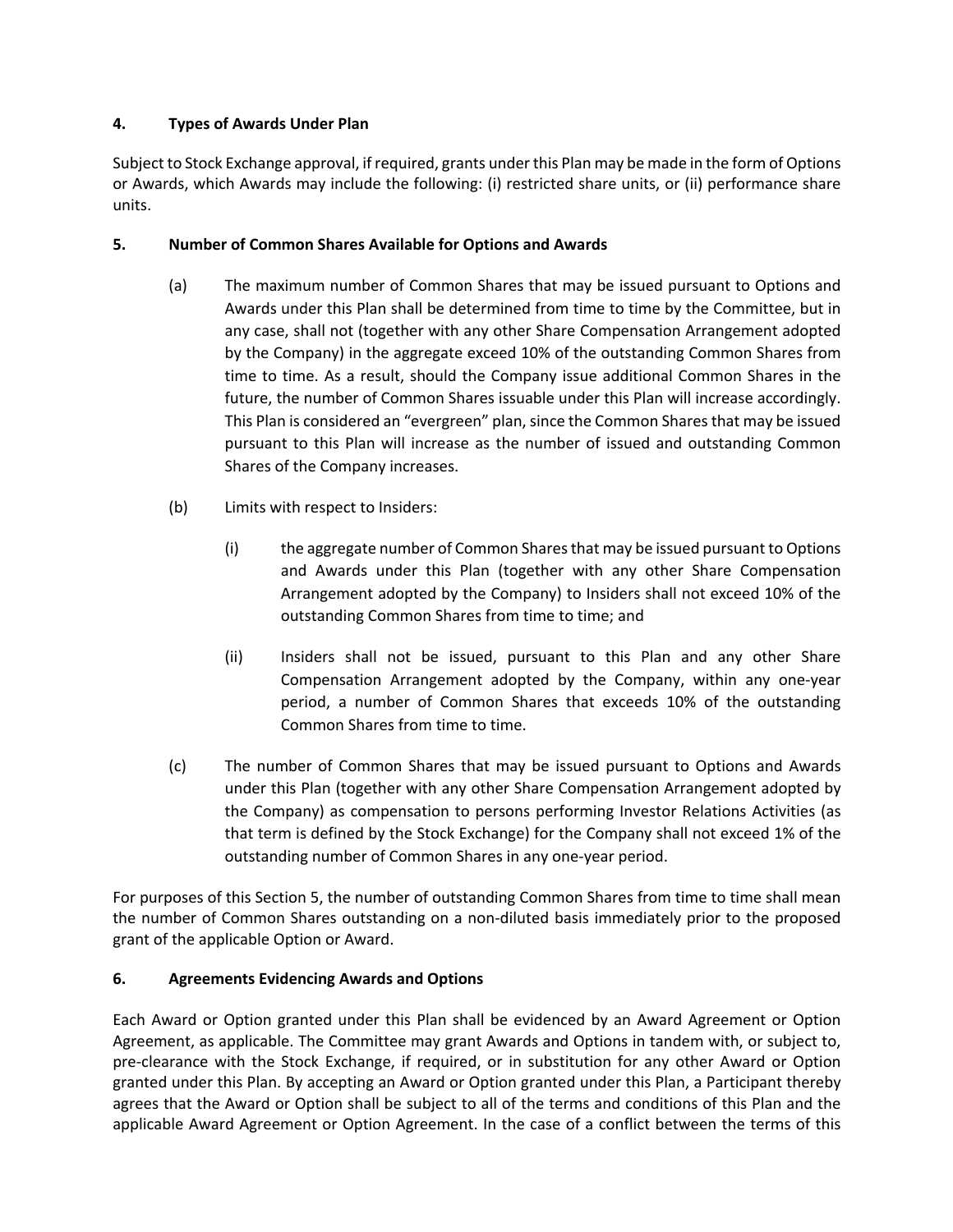Plan and any Award Agreement or Option Agreement, the terms of this Plan shall prevail to the extent required to resolve the conflict.

# **7. No Rights as a Shareholder**

No Participant shall have any of the rights of a shareholder of the Company with respect to any Common Shares subject to any Award or Option until such Common Shares are issued to the Participant; provided, however, that a Participant who exercises an Option pursuant to Section 8(f) shall have the rights of a shareholder with respect to the applicable Common Shares upon the issuance of Option Shares, subject to Section 8(i). Except as otherwise provided in Section 11, no adjustments shall be made for dividends, distributions, or other rights (whether ordinary or extraordinary, and whether in cash, securities, or other property) for which the record date is prior to the date such Common Shares are issued.

## **OPTIONS**

## **8. Options, Exercise Price, Vesting, Payment, and Termination**

- (a) Options may be granted to Eligible Directors, Eligible Employees, and Consultants.
- (b) The Committee shall advise each Participant of the number of Option Shares that such Participant is entitled to purchase, the Exercise Price, the Option Period (which may not exceed five years from the relevant Date of Grant), and the vesting schedule, if any.
- (c) Each Option granted to a Participant shall be evidenced by an Option Agreement setting out terms and conditions consistent with the provisions of this Plan, which terms and conditions need not be the same in each case, and which terms and conditions may be changed from time to time.
- (d) The Committee shall fix the Exercise Price in its discretion at the time the Option is granted, provided that the Exercise Price shall not be less than the greater of the Fair Market Value on (i) the trading day prior to the Date of Grant and (ii) the Date of Grant.
- (e) At the time of grant, the Committee may determine when an Option will become exercisable and may determine that the Option shall be exercisable in instalments, on such terms as to vesting or otherwise as the Committee deems advisable, subject to the rules of the Stock Exchange. Unless otherwise set out in the Participant's Option Agreement or determined by the Committee, Options will vest, as to one third of the Options granted, on each of the Date of Grant and the first and second anniversaries of the Date of Grant, provided that the Participant's Termination Date does not occur prior to the applicable vesting date.
- (f) A Participant may from time to time, and at any time during the Option Period, elect to exercise all or a portion of the Option which such Participant is then entitled to exercise, by delivering to the Company at its registered office, a notice in writing specifying the number of Option Shares that the Participant desires to purchase, accompanied by payment in full of the Exercise Price for such Option Shares. The Exercise Price may be satisfied: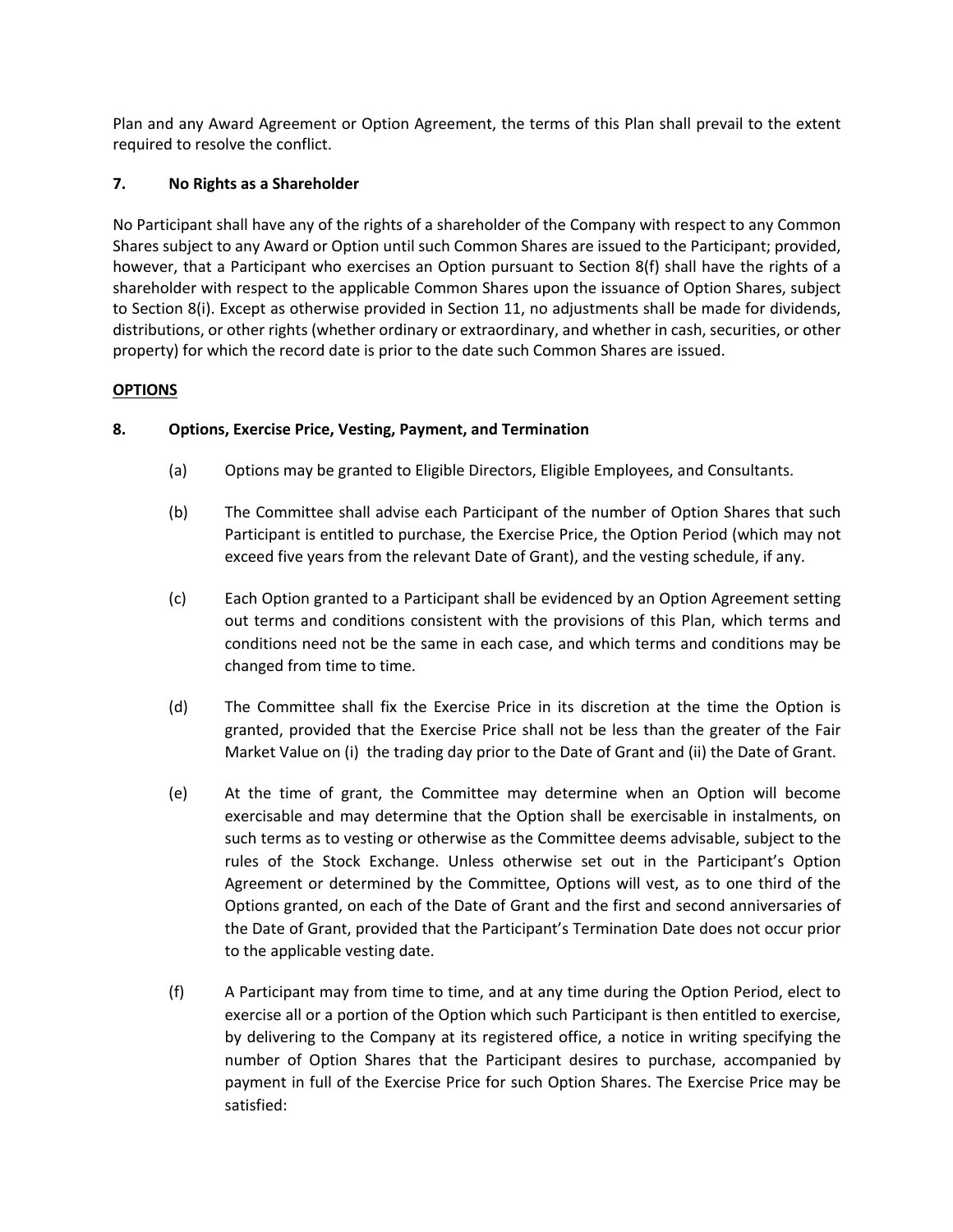- (i) by payment in cash, certified cheque, bank draft, or money order, payable to the order of the Company;
- (ii) if permitted by the Committee, by means of surrendering all or a portion of a vested Option to the Company for cancellation in consideration for the issuance of such number of Common Shares having an aggregate Fair Market Value equal to the In-the-Money Amount, rounded down to the nearest whole number; or
- (iii) any combination thereof.

The Committee may otherwise determine acceptable methods to exercise an Option as it deems appropriate. The Company's obligation to issue Option Shares following satisfaction of the Exercise Price is subject to, among other things, the Participant's compliance with Section 10.

- $(g)$  A vested Option may be exercised by the Participant in whole at any time, or in part from time to time, during the Option Period, except as otherwise specifically provided in any Employment Contract or in Section 21 of this Plan.
- (h) Notwithstanding the expiration provisions hereof, unless the delayed expiration would result in tax penalties to the Participant, the expiration date of an Option will be the date fixed by the Board with respect to such Option, unless such expiration date falls within a Blackout Period or within nine Business Days after a Blackout Period Expiry Date, in which case the expiration date of the Option will be the date which is ten Business Days after the Blackout Period Expiry Date. Notwithstanding anything else herein contained, the period of ten Business Days referred to in this Section 8(h) may not be extended by the Board.
- (i) The obligation of the Company to issue and deliver any Option Shares shall be subject to any necessary approval of the Stock Exchange or any other stock exchange or regulatory authority having jurisdiction over the securities of the Company. If any Common Shares cannot be issued to any Participant following exercise of any Option by reason of failure to obtain any such approval, the exercise shall be rescinded, the obligation of the Company to issue such Common Shares with respect to such exercise shall terminate, and any Exercise Price paid to the Company (and any amount paid by the Participant pursuant to Section 10) in respect of the exercise of such Option shall be returned to the Participant, subject to the Participant's continuing right to exercise such Option until the termination thereof pursuant to this Plan.

## **AWARDS OTHER THAN OPTIONS**

## **9. Other Awards, Vesting, etc.**

(a) Awards may be granted to Eligible Directors, Eligible Employees, and Consultants. The Committee shall advise each Participant of the type and number of Awards that such Participant is entitled to, the terms of such Award, including the Award Period (which may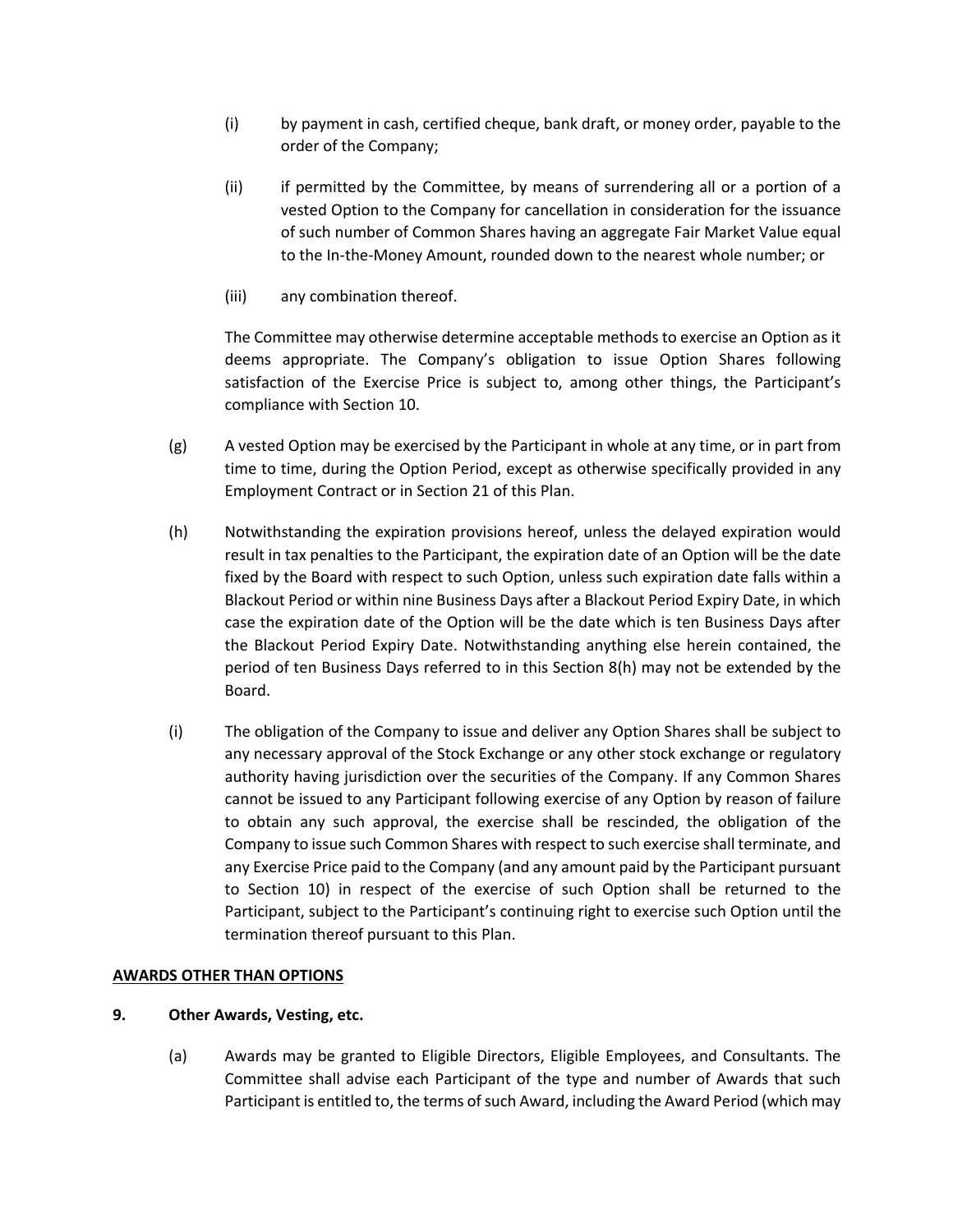not exceed five years from the relevant Date of Grant) and the vesting schedule, if applicable, of such Award.

- (b) Each Award granted to a Participant shall be evidenced by an Award Agreement setting out terms and conditions consistent with the provisions of this Plan, which terms and conditions need not be the same in each case, and which terms and conditions may be changed from time to time.
	- (i) Restricted Share Units

The Committee may grant Awards of restricted share units to Participants in such amounts and subject to such terms and conditions as the Committee shall determine in its discretion. A Participant who is granted a restricted share unit will have only the rights of a general unsecured creditor of the Company. On or after the Vesting Date, each restricted share unit not previously forfeited under the terms of this Plan or the applicable Award Agreement shall be settled on or before the Share Unit Settlement Date by, in the Committee's sole discretion, (i) the issuance to the Participant of the number of fully paid and non-assessable Common Shares equal to the number of vested restricted share units, (ii) a cash payment equal to the number of vested restricted share units multiplied by the Market Price on the Vesting Date, or (iii) a combination of (i) and (ii). The settlement of any restricted share unit is subject to, among other things, the Participant's compliance with Section 10.

(ii) Performance Share Units

The Committee may grant Awards to Participants, other than Eligible Directors, in the form of performance share units, which shall vest in accordance with the following formula:

> Number of vested performance share units = [Multiplier %] x Number of performance share units under the Award Agreement.

The multiplier that is applied to an Award shall be not less than 0% and not more than 200% and shall be determined by the Committee on or prior to the Vesting Date, based on the performance criteria set out in the Award Agreement, which may include, without limitation:

- (A) the Market Price of Common Shares;
- (B) the total return to shareholders of the Company, with or without reference to the Company's competitors;
- (C) the financial performance or results of the Company, or a business unit thereof;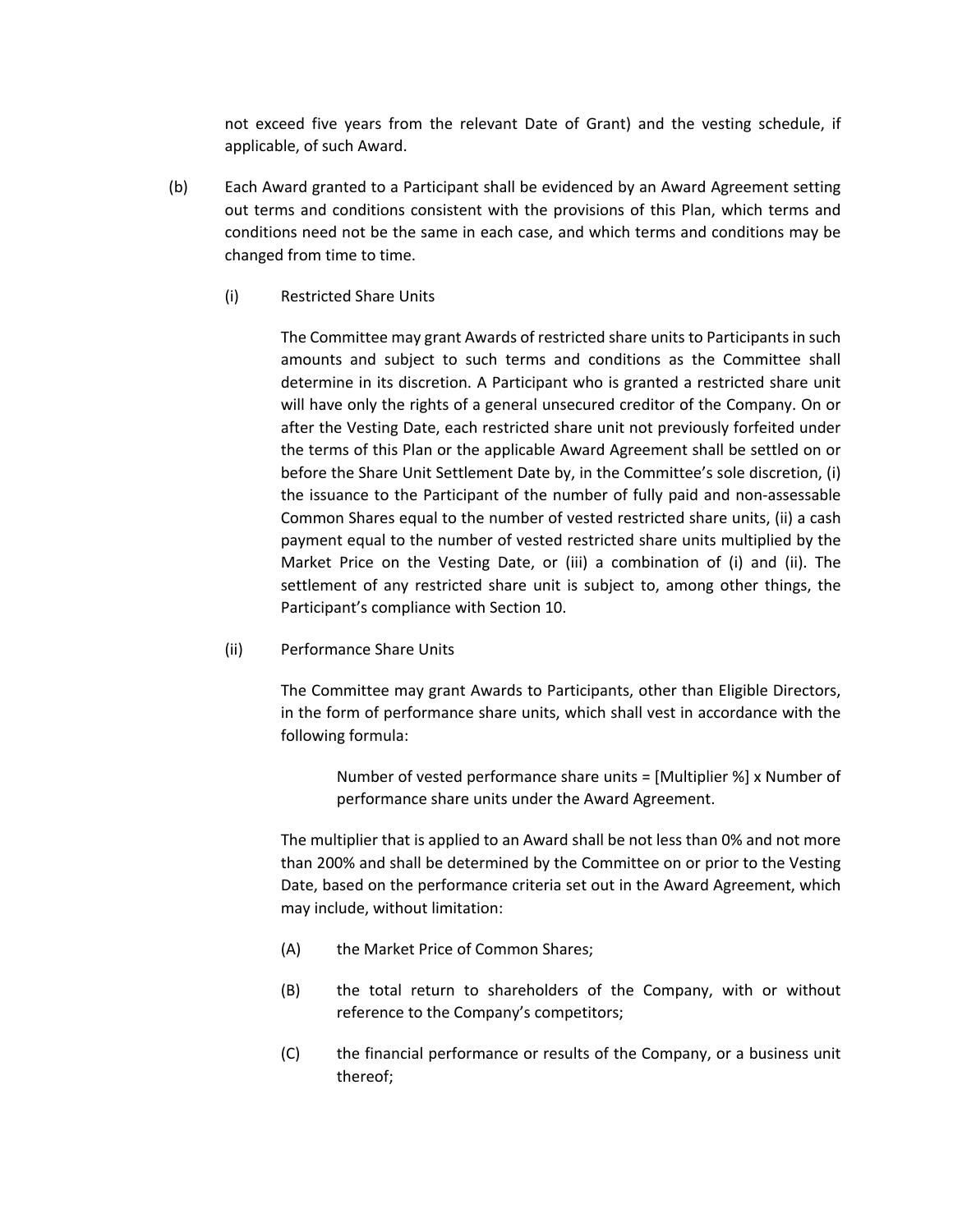- (D) other performance criteria relating to the Company, or a business unit thereof;
- (E) other performance criteria relating to the Participant;
- (F) any other performance criteria set out in the applicable Award Agreement; and
- (G) any other performance criteria the Committee may in its discretion determine.

Each performance share unit that vests to a Participant in accordance with this Plan shall have a value equal to one Common Share. On or after the Vesting Date, each performance share unit not previously forfeited under the terms of the applicable Award Agreement shall be settled on or prior to the Share Unit Settlement Date by, in the Committee's sole discretion, (i) the issuance to the Participant of the number of fully paid and non-assessable Common Shares equal to the number of vested performance share units, (ii) a cash payment equal to the number of vested performance share units multiplied by the Market Price on the Vesting Date, or (iii) a combination of (i) and (ii). The settlement of any performance share unit is subject to, among other things, the Participant's compliance with Section 10.

(iii) Vesting of restricted share units and performance share units

Notwithstanding anything contained in this Plan, all restricted share units or performance share units granted hereunder shall not form part of a Participant's ordinary salary or wages received by such Participant in respect of his, her, or their services as an employee, if applicable, except as may be required pursuant to ESL.

Among other things, the Award Agreement in respect of an Award for restricted share units or performance share units shall specify:

- (A) the Service Year; and
- (B) the Vesting Dates and conditions of such restricted share units or performance share units.

## **10. Taxes**

If the Company determines that under the requirements of applicable taxation laws it is obliged to withhold for remittance to a taxing authority any amount in respect of the issuance of any Common Shares or payment of cash pursuant to any Awards or Options, or upon the vesting or settlement of any Award, the Company may, prior to and as a condition of issuing the Common Shares or payment of cash or upon the vesting or settlement of any Award, require the Participant to pay to the Company such amount as the Company is obliged to remit to such taxing authority in respect of the issuance of the Common Shares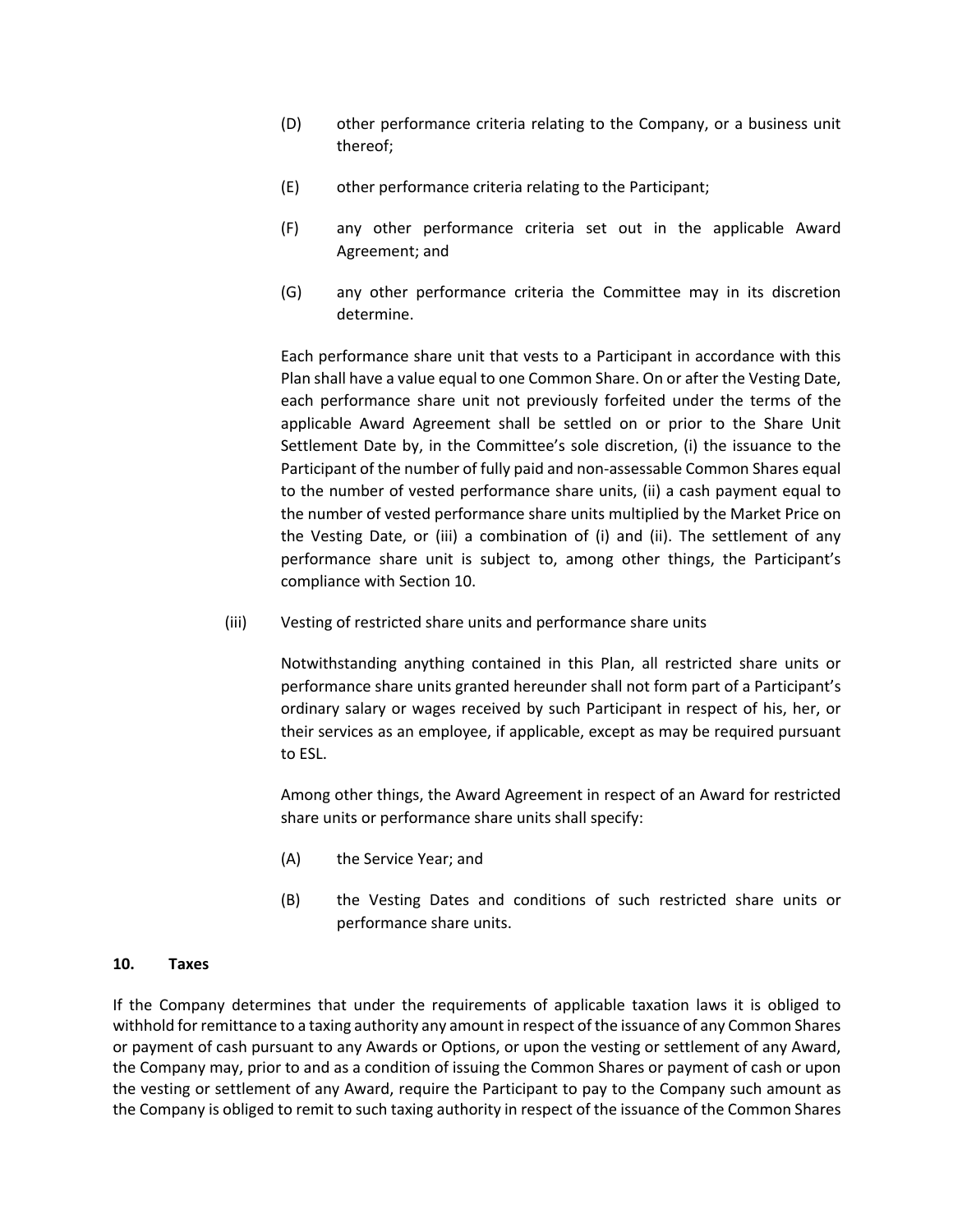or payment of cash or upon the vesting or settlement of any Award. Any such payment shall, in any event, be due no later than the date as of which any amount with respect to the issuance of the Common Shares or payment of cash or vesting or settlement of any Award must be remitted by the Company to such taxing authority. Payment may be in cash, or with the prior approval of and upon conditions established by the Committee, by requiring the sale of Common Shares, or a combination thereof, or by entering into any other suitable arrangement approved by the Committee for the receipt of such amount. Any payment required to be made by a Participant pursuant to this Section 10 shall be in addition to the Exercise Price, if any, for the Common Shares.

This Plan will be construed and interpreted to be exempt from, or where not so exempt, to comply with, Section 409A of the Code to the extent required to preserve the intended tax consequences of this Plan. To the extent that an Option, Award, or payment, or the settlement or deferral thereof, is subject to Section 409A of the Code, the Option or Award will be granted, paid, settled, or deferred in a manner that will meet the requirements of Section 409A of the Code, such that the grant, payment, settlement, or deferral will not be subject to the additional tax or interest applicable under Section 409A of the Code. The Company reserves the right to amend this Plan to the extent it reasonably determines is necessary in order to preserve the intended tax consequences of this Plan in light of Section 409A of the Code and any regulations or guidance under that section. In no event will the Company be responsible if Options or Awards under this Plan result in adverse tax consequences to a U.S. taxpayer under Section 409A of the Code. Distributions of non-qualified deferred compensation to a U.S. taxpayer made in connection with the U.S. taxpayer's Termination Date will only be made in connection with such U.S. taxpayer's "separation from service" within the meaning set forth in Section 409A of the Code. Notwithstanding any provisions of this Plan to the contrary, in the case of any "specified employee" within the meaning of Section 409A of the Code who is a U.S. taxpayer, distributions of non-qualified deferred compensation under Section 409A of the Code made in connection with a "separation from service" within the meaning set forth in Section 409A of the Code may not be made prior to the date that is 6 months after the date of separation from service (or, if earlier, the date of death of the U.S. taxpayer, or the date such amount would have been paid pursuant to a fixed schedule in the absence of the separation from service). Any amounts subject to a delay in payment pursuant to the preceding sentence will be paid as soon practicable following such 6-month anniversary of such separation from service. Notwithstanding any provisions of this Plan to the contrary, any Option or Award that constitutes non-qualified deferred compensation granted to any U.S. taxpayer may not be transferred or assigned if such transfer or assignment would result in an impermissible acceleration of payment under Section 409A of the Code.

No Option shall be granted to a Participant residing or subject to tax in the United States unless the Company is an "eligible issuer of service recipient stock" with respect to such Participant as defined in Treas. Reg. Section 1.409A-1(b)(5)(iii)(E).

## **11. Adjustment in Shares**

(a) The number of Common Shares subject to this Plan, the number of Common Shares available under Awards or Options granted, and the Exercise Price shall be adjusted from time to time, in such manner and by such procedure deemed appropriate by the Committee, subject to applicable law and the applicable rules and policies of the Stock Exchange, to reflect adjustments in the number of Common Shares arising as a result of any rights offering, consolidation, subdivision, or reclassification of Common Shares, the payment of any dividends or other distribution by the Company, or other relevant changes in the authorized or issued capital of the Company.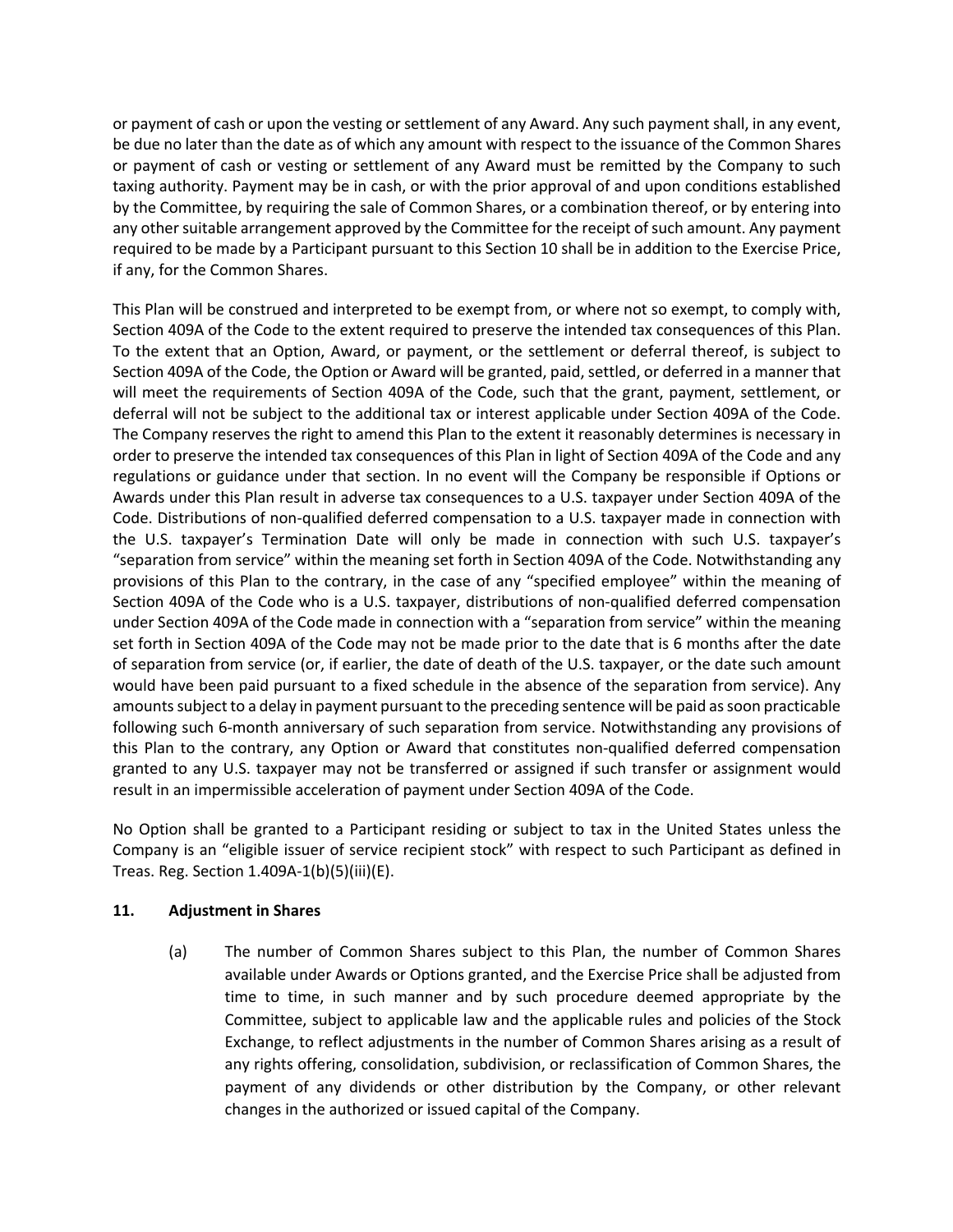- (b) In the event that dividends (other than stock dividends) are paid on Common Shares, Participants holding Awards shall receive additional restricted share units or performance share units, as applicable ("**Dividend Share Units**"), as of the dividend payment date. The number of Dividend Share Units to be granted to the Participant shall be determined by multiplying the aggregate number of restricted share units or performance share units, as applicable, held by the Participant on the relevant record date, by the amount of the dividend paid by the Company on each Common Share, and dividing the result by the Market Price on the dividend payment date, which Dividend Share Units shall be in the form of restricted share units or performance share units, as applicable. Dividend Share Units granted to a Participant in accordance with this Section 11(b) shall be subject to the same vesting conditions and settlement terms applicable to the related restricted share units or performance share units in accordance with the respective Award Agreement.
- (c) If there is a consolidation, merger, or statutory amalgamation or arrangement of the Company with or into another corporation, a separation of the business of the Company into two or more entities, or a sale, lease, exchange, or other transfer (in one transaction or a series of related transactions) of all or substantially all of the assets of the Company to another entity (the right to do so being hereby expressly reserved), any Common Shares receivable on the vesting of an Award or exercise of an Option shall be converted into the securities, property, or cash which the Participant would have received upon such consolidation, merger, amalgamation, arrangement, separation, or transfer, as if the Participant had been vested in the Award or exercised his or her Option immediately prior to the effective date of such consolidation, merger, amalgamation, arrangement, separation, or transfer, and in the case of Options, the Exercise Price shall, subject to applicable law and the applicable rules and policies of the Stock Exchange, be adjusted appropriately by the Committee, and such adjustment shall be binding for all purposes of this Plan, unless the Committee otherwise determines the basis upon which such Award or Option shall be settled or exercisable, as applicable.
- (d) In the event of a change in the Company's currently authorized Common Shares which is limited to a change in the designation thereof, the shares resulting from any such change shall be deemed to be Common Shares within the meaning of this Plan.
- (e) In the event of any other change affecting the Common Shares, such adjustment, if any, shall be made as may be deemed equitable by the Committee to properly reflect such event.
- (f) No fractional Common Shares shall be issued on the vesting of any Award or the exercise of any Option. Accordingly, if, as a result of any adjustment under this Section 11, a Participant would become entitled to a fractional Common Share, the Participant shall have the right to acquire only the adjusted number of full Common Shares, and no payment or other adjustment will be made with respect to the fractional Common Shares so disregarded.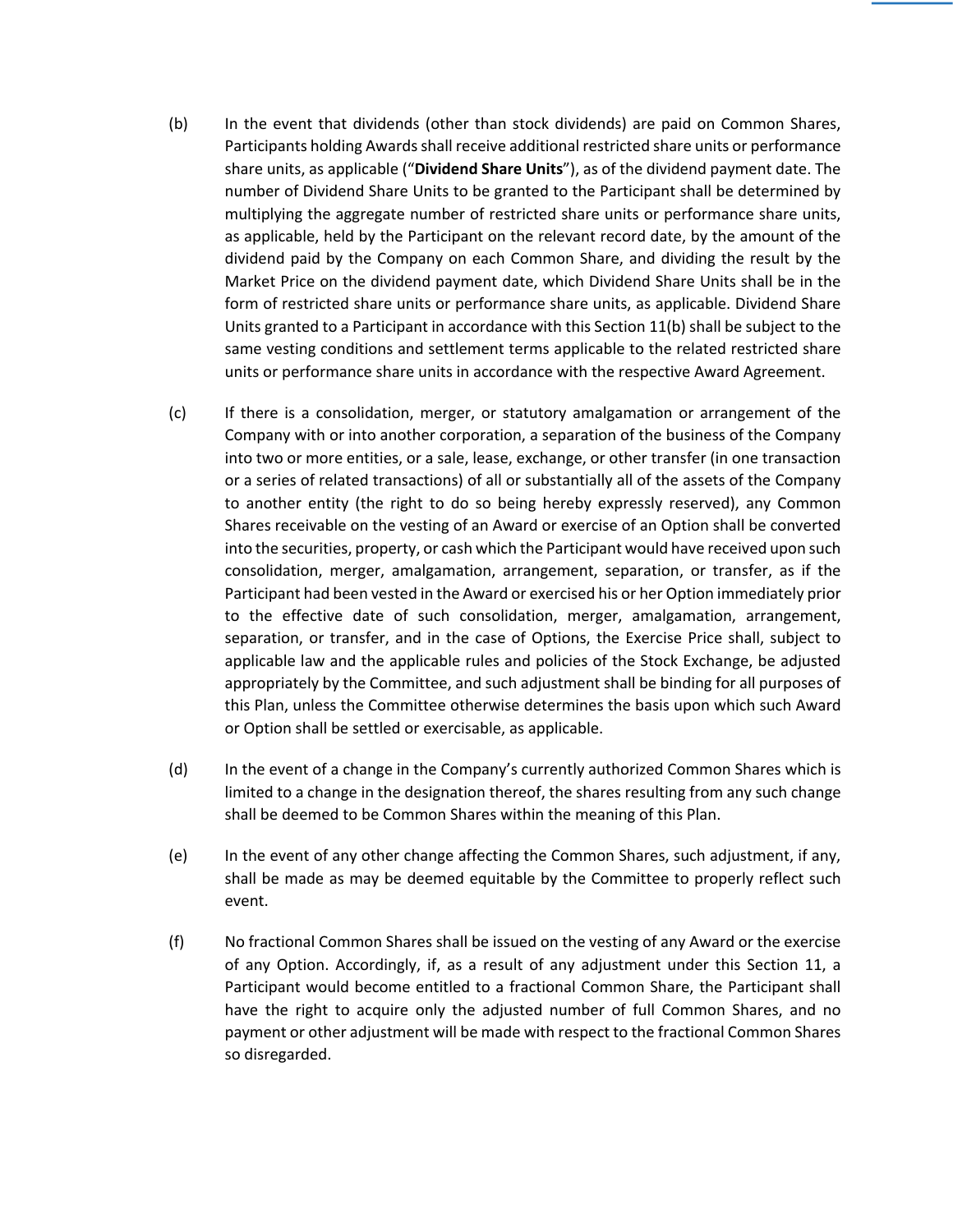# **12. Required Consents**

- (a) If the Committee shall at any time determine that any consent (as hereinafter defined) is necessary or desirable as a condition of, or in connection with, the granting of any Award or Option, the issuance of Common Shares or the delivery of any cash, securities, or other property under this Plan, or the taking of any other action thereunder (each such action being hereinafter referred to as a "plan action"), then such plan action shall not be taken, in whole or in part, unless and until such consent shall have been effected or obtained to the full satisfaction of the Committee.
- (b) The term "consent" as used herein with respect to any plan action includes (i) any and all listings, registrations, or qualifications in respect thereof upon any stock exchange or under any applicable law, rule, or regulation, (ii) any and all written agreements and representations by the grantee with respect to the disposition of Common Shares, or with respect to any other matter, which the Committee shall deem necessary or desirable to comply with the terms of any such listing, registration, or qualification, or to obtain an exemption from the requirement that any such listing, qualification, or registration be made and (iii) any and all other consents, clearances, and approvals in respect of a plan action by any governmental or other regulatory body or any stock exchange or selfregulatory agency having jurisdiction.

# **13. Transfer and Assignment**

Except to the extent otherwise provided in the applicable Award Agreement or Option Agreement, no Award or Option or right granted to any person under this Plan shall be sold, exchanged, transferred, assigned, pledged, hypothecated, or otherwise disposed of (including through the use of any cash-settled instrument), other than by will or by the laws of descent and distribution in accordance with Section 14, and all such Awards, Options, and rights shall be settled or exercisable during the life of the Participant only for or by the Participant or the Participant's legal representative.

# **14. Effect of Death**

If a Participant, or in the case of any Consultant that is not an individual, the primary individual providing services to the Company or any Designated Affiliate on behalf of the Consultant dies, any Option held by such Participant shall be exercisable, and Awards held by such Participant shall vest or be settled, in whole or in part, only by the person or persons to whom the rights of the Participant under such Option or Award shall pass, by the will of the Participant or the laws of descent and distribution to the extent that the Participant was entitled to exercise or settle such Option or Award at the date of the death of such Participant, in accordance with Section 8 and Section 21 of this Plan.

# **15. Employment and Board Position Non-Contractual**

The granting of any Award or Option to a Participant under this Plan does not confer upon the Participant any right to continue as an Eligible Employee, Eligible Director, or Consultant, as the case may be, nor does it interfere in any way with the right of the Participant or the Company to terminate the Participant's employment or a Consulting Contract at any time, or the shareholders' right to elect or remove Directors.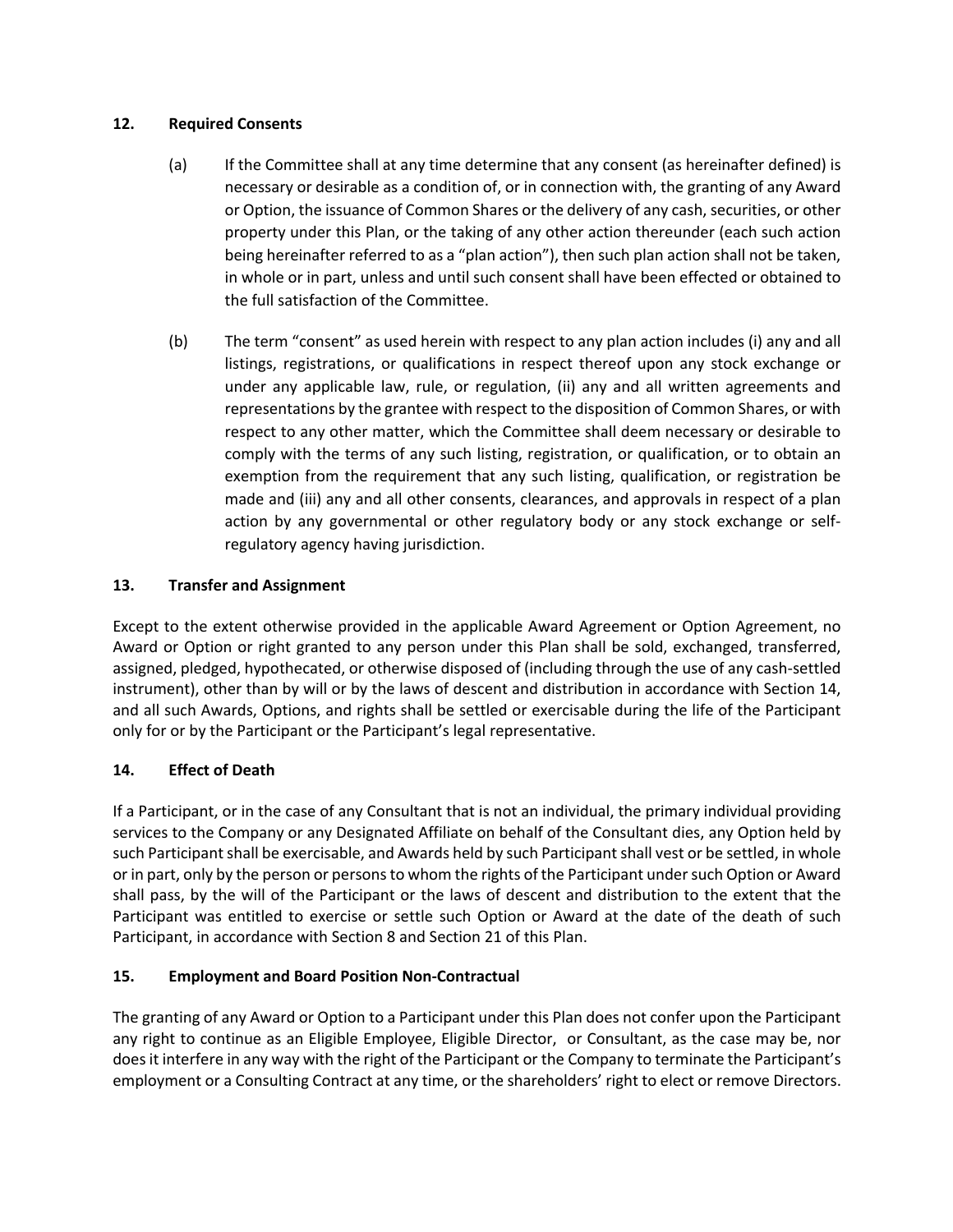## **16. Administration of Plan**

- (a) This Plan shall be administered by the Committee. Subject to any limitations of this Plan and regulatory requirements, the Committee shall have full authority to administer this Plan, including the authority to interpret and construe any provision of this Plan, and to adopt, amend, and rescind such rules and regulations for administering this Plan as the Committee may deem necessary or desirable in order to comply with the requirements of this Plan. All actions taken and all interpretations and determinations made by the Committee in good faith shall be final and conclusive, and shall be binding on the Participants and the Company. No member of the Committee shall be personally liable for any action taken or determination or interpretation made in good faith in connection with this Plan, and all members of the Committee shall, in addition to their rights as Directors, be fully protected, indemnified, and held harmless by the Company with respect to any such action taken or determination or interpretation made. The appropriate officers of the Company are hereby authorized and empowered to do all things and execute and deliver all instruments, undertakings, applications, and writings as they, in their absolute discretion, consider necessary or desirable for the implementation of this Plan and of the rules and regulations established for administering this Plan. All costs incurred in connection with this Plan shall be for the account of the Company.
- (b) Any determination by the Committee shall be final and conclusive on all persons affected thereby, unless otherwise determined by the Board of Directors.
- (c) The day-to-day administration of this Plan may be delegated to such officers and employees as the Committee shall determine.

# **17. Acceleration on Take-Over Bid, Consolidation, Merger, etc.**

- (a) In the event that:
	- (i) the Company seeks, or intends to seek, approval from the shareholders of the Company for a transaction that, if completed, would constitute an Acceleration Event (as defined below); or
	- (ii) a person makes a bona fide offer or proposal to the Company or the shareholders of the Company that, if accepted or completed, would constitute an Acceleration Event,

the Company shall send notice to all Participants of such transaction, offer, or proposal as soon as practicable, and provided that the Committee has determined that no adjustment will be made pursuant to section 11(b) hereof, (i) the Committee may, by resolution and notwithstanding any vesting schedule applicable to any Option or Award or Section 8(e) hereof, permit all Options and Awards outstanding that have restrictions on their exercise or settlement to become immediately exercisable or settled during the period specified in the notice (but in no event later than the applicable expiry date of any Option or Award), so that the Participant may participate in such transaction, offer, or proposal, and (ii) the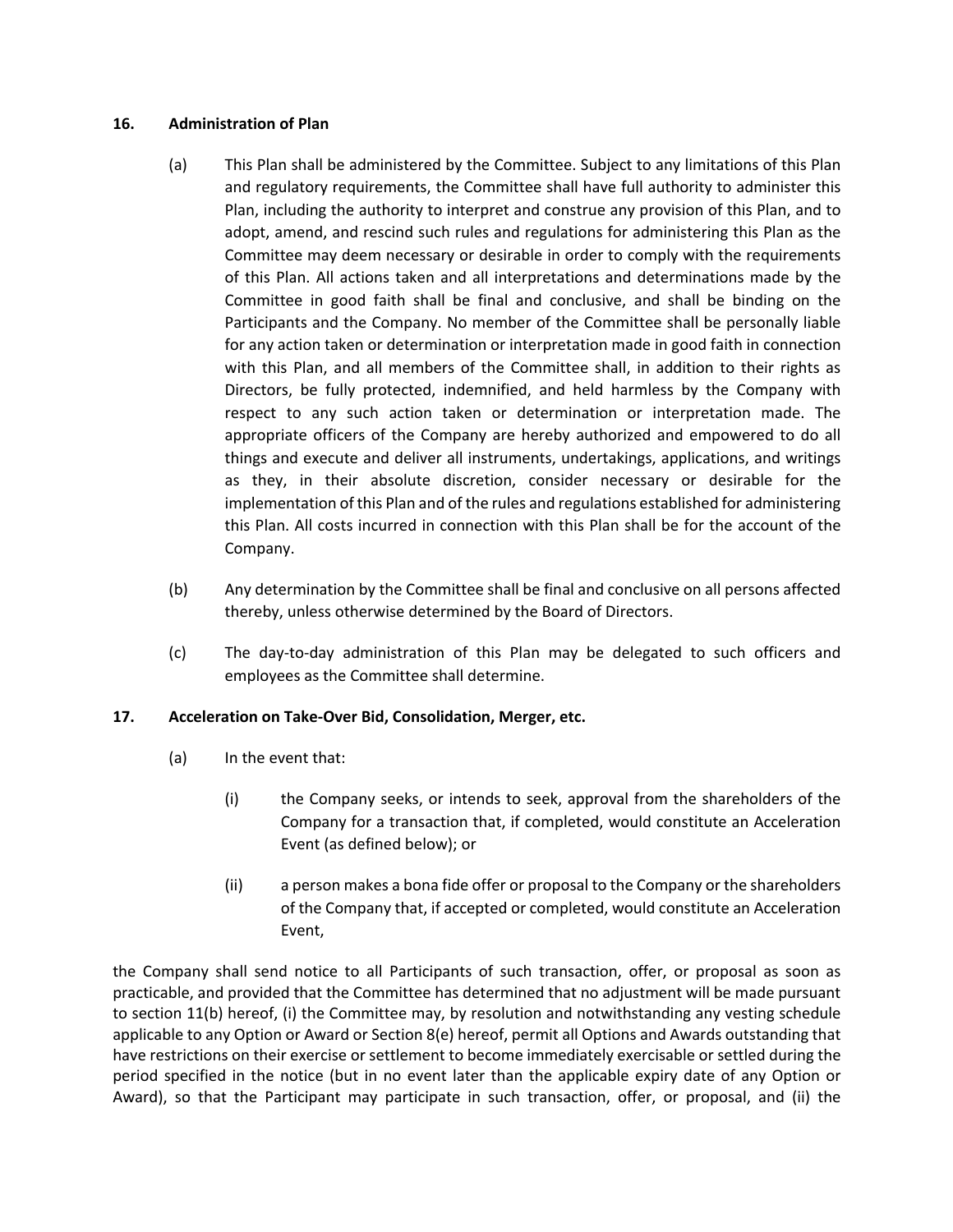Committee may accelerate the expiry date of such Options or Awards and the time for the fulfillment of any conditions or restrictions on such exercise or settlement.

- (b) In this Section 17, an Acceleration Event means:
	- (i) the acquisition by any offeror of beneficial ownership of more than 50% of the votes attached to the outstanding voting securities of the Company, by means of a take-over bid or otherwise;
	- (ii) any consolidation, merger, statutory amalgamation, or arrangement involving the Company and pursuant to which the Company will not be the continuing or surviving corporation, or pursuant to which the Common Shares will be converted into cash, securities, or property of another entity, other than a transaction involving the Company and in which the shareholders of the Company immediately prior to the completion of the transaction will have the same proportionate ownership of the surviving corporation immediately after the completion of the transaction;
	- (iii) a separation of the business of the Company into two or more entities;
	- (iv) any sale, lease, exchange, or other transfer (in one transaction or a series of related transactions) of all or substantially all of the assets of the Company to another entity; or
	- (v) the approval by the shareholders of the Company of any plan of liquidation or dissolution of the Company.

# **18. Securities Exchange Take-Over Bid**

In the event that the Company becomes the subject of a take-over bid (within the meaning of the *Securities Act* (British Columbia)), as a result of which all of the outstanding Common Shares are acquired by the offeror through compulsory acquisition provisions of the incorporating statute or otherwise, and where consideration is paid in whole or in part in equity securities of the offeror, the Committee may send notice to all Participants requiring them to surrender their Options or Awards within 10 days of the mailing of such notice, and the Participants shall be deemed to have surrendered such Options or Awards on the tenth day after the mailing of such notice without further formality, provided that:

- (a) the Committee delivers with such notice an irrevocable and unconditional offer by the offeror to grant replacement options or awards to the Participants on the equity securities offered as consideration;
- (b) the Committee has determined, in good faith, that such replacement options or awards have substantially the same economic value as the Options or Awards being surrendered; and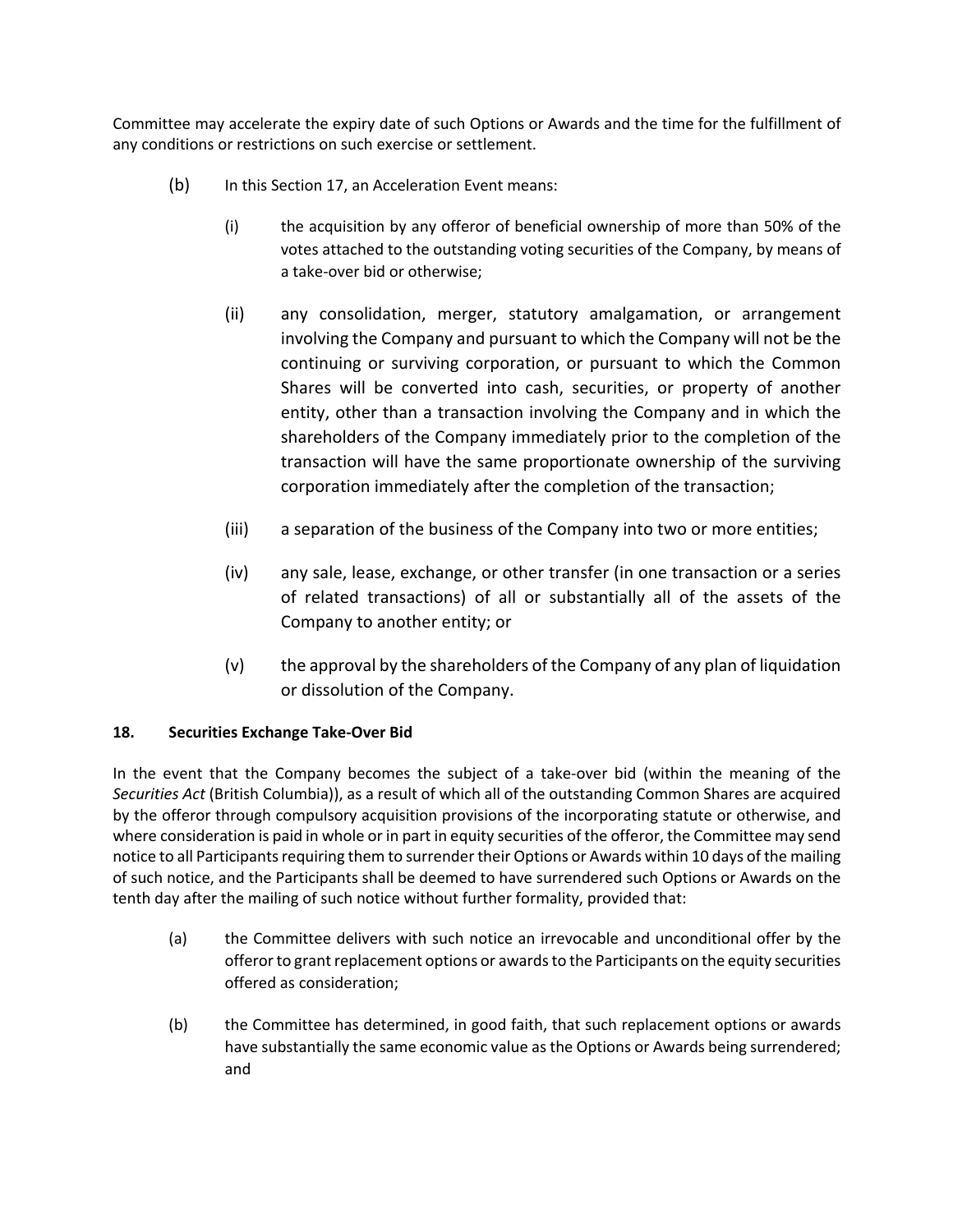(c) the surrender of Options or Awards, and the granting of replacement options or awards, can be effected on a tax-free rollover basis under the *Income Tax Act* (Canada) or the Code, as applicable.

## **19. Notices**

All written notices to be given by any Participant to the Company may be delivered personally or by registered mail, postage prepaid, addressed as follows:

Kuya Silver Corporation 40440 Thunderbird Ridge B1831 Garibaldi Highlands British Columbia, Canada V0N 1T0

Attention: Corporate Secretary

Any notice given by any Participant pursuant to the terms of any Option or Award shall not be effective until actually received by the Company at the above address. Any notice to be given to any Participant shall be sufficiently given if delivered personally or by postage prepaid mail to the last address of the Participant on the records of the Company, and shall be effective seven days after mailing.

## **20. Corporate Action**

Nothing contained in this Plan, or in any Option or Award granted, shall be construed so as to prevent the Company or any Subsidiary of the Company from taking corporate action that is deemed by the Company or such Subsidiary to be appropriate or in its best interest, whether or not such action would have an adverse effect on this Plan or on any Option or Award granted.

## **21. Termination of Options and Awards under this Plan**

- (a) If (X) a Participant's employment with the Company terminates, or (Y) a Participant who is an Eligible Director or Consultant ceases to be an Eligible Director or Consultant, as the case may be, in each case due to (A) normal retirement under the Company's thenexisting policies, (B) early retirement at the request of the Company, (C) death, or (D) Disability, then:
	- (i) any Options or Awards that would otherwise have vested in the 12-month period following the Termination Date shall immediately vest on the Termination Date;
	- (ii) all Options and Awards that would have vested after such 12-month period following the Termination Date shall expire or be forfeited, as the case may be, immediately on the Termination Date;
	- (iii) in respect of any Participant whose Termination Date is the date of such Participant's death, all Options and Awards that are vested as of the Termination Date or vest in accordance with Section 21(a)(i) shall be exercisable or settled during the period that is the shorter of (x) the remainder of the Option Period or Award Period, as applicable and (y) twelve months after the Termination Date,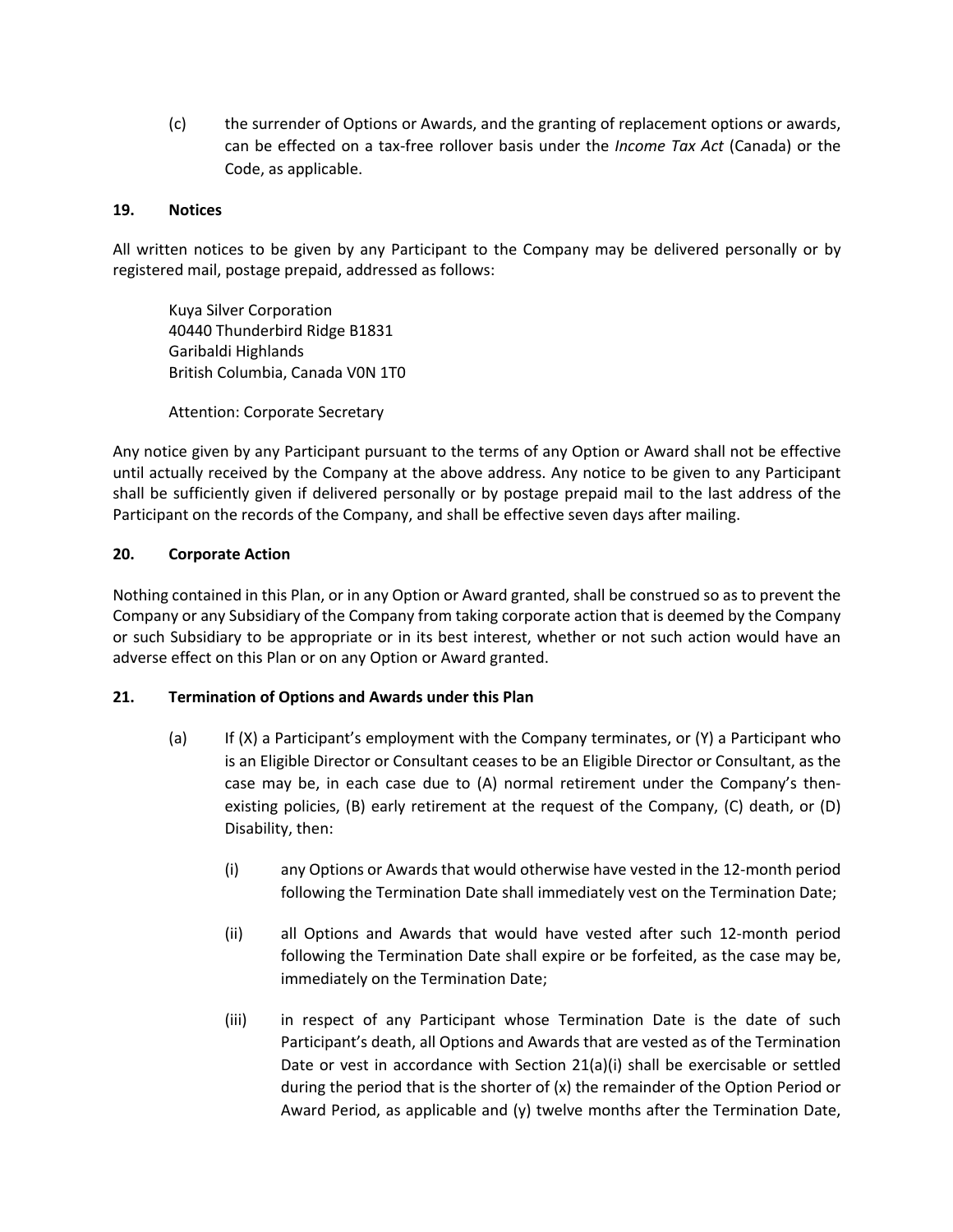after which period, such Options or Awards may no longer be exercised, if applicable, and will be deemed to be forfeited;

- (iv) in respect of any Participant whose Termination Date is not the date of such Participant's death, all Options and Awards that are vested as of the Termination Date or vest in accordance with Section 21(a)(i) shall be exercisable or settled during the period that is the shorter of (x) the remainder of the Option Period or Award Period, as applicable and  $(y)$  180 days after the Termination Date, after which period, such Options or Awards may no longer be exercised, if applicable, and will be deemed to be forfeited; and
- (v) the Participant will not be entitled to any damages or other amounts in respect of any expiry or forfeiture of Options or Awards in connection with the cessation of the Participant's employment or engagement as set out in this Section 21(a).
- (b) If (X) a Participant's employment with the Company terminates, or (Y) a Participant who is an Eligible Director or Consultant ceases to be an Eligible Director or Consultant, as the case may be, in each case due to any reason other than those specified in Section 21(a), then:
	- (i) any Options or Awards that have not vested before the Termination Date shall expire or be forfeited, as the case may be, immediately on the Termination Date;
	- (ii) subject to paragraph (iii) below, all Options and Awards that are vested as of the Termination Date shall be exercisable or settled, as the case may be, during the period that is the shorter of: (x) the remainder of the Option Period or Award Period, as applicable, and (y) 90 days after the Termination Date, after which period, the Options or Awards may no longer be exercised, if applicable, and will be deemed to be forfeited;
	- (iii) in respect of any Eligible Employee whose employment is terminated with cause by the Participant's Employer, or in respect of any Consultant, where the applicable Consulting Contract is terminated for breach by the Company or the relevant Subsidiary of the Company, all Options and Awards that are vested as of the Termination Date shall expire or be forfeited, as the case may be, immediately on the Termination Date; and
	- (iv) the Participant will not be entitled to any damages or other amounts in respect of any expiry or forfeiture of Options or Awards in connection with the cessation of the Participant's employment or engagement as set out in this Section 21(b).
- (c) A Participant's eligibility to be granted Options and Awards under this Plan ceases on the Termination Date. Except if and as required to comply with applicable minimum requirements contained in ESL, the Participant is not eligible for continued vesting of any Award during any period in which the Participant receives, or claims to be entitled to receive, any compensatory payments or damages in lieu of notice of termination pursuant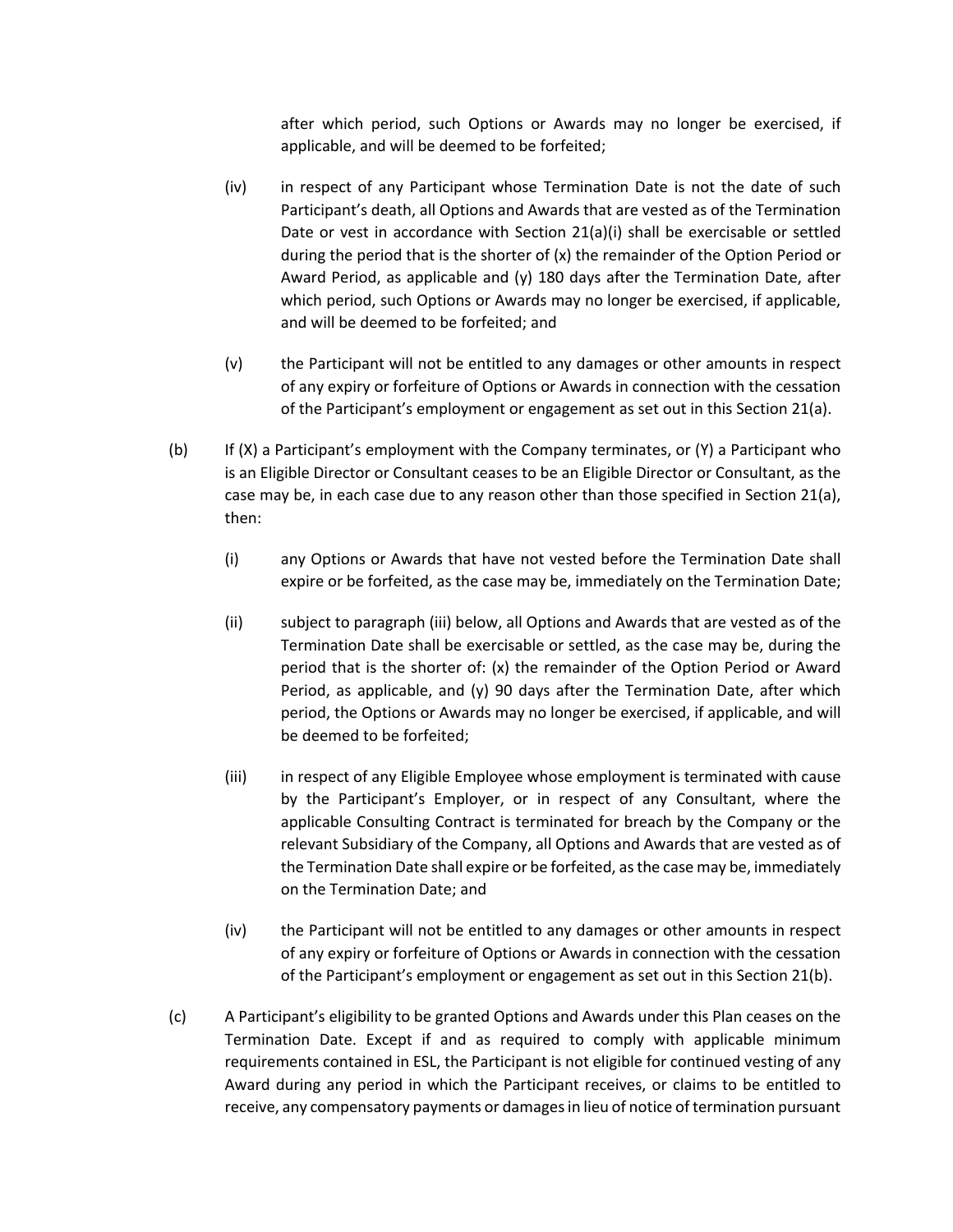to contract, common law or civil law, and the Participant will not be entitled to any damages or other compensation in respect of any Option or Award that does not vest or is not awarded due to termination as of the Termination Date of the Participant's employment, consulting engagement or directorship, as the case may be, with the Company or a Designated Affiliate for any reason. This Plan displaces any and all common law and civil law rights the Participant may have or claim to have in respect of any Options and Awards, including any right to damages. The foregoing shall apply, regardless of: (i) the reason for the termination of Participant's employment, consulting engagement, or directorship; (ii) whether such termination is lawful or unlawful, with or without cause; (iii) whether it is the Participant or the Company or the Designated Affiliate that initiates the termination; and (iv) any fundamental changes, over time, to the terms and conditions applicable to the Participant's employment, consulting engagement or service as a Director.

### **22. Amendment of this Plan**

- (a) The Committee may amend, suspend, or terminate this Plan at any time, provided that no such amendment, suspension, or termination may:
	- (i) be made without obtaining any required regulatory approvals; or
	- (ii) adversely affect the rights of any Participant who holds an Option or Award at the time of any such amendment, without the consent of such Participant.
- (b) Without limiting the generality of Section 22(a), the Committee may from time to time, in the absolute discretion of the Committee and without shareholder approval, make the following amendments to this Plan (or any outstanding Option or Award, as applicable):
	- (i) an amendment to the vesting provisions of this Plan;
	- (ii) an amendment to provide a "cashless exercise" feature, provided that such amendment ensures the full deduction of the number of underlying Common Shares from the total number of Common Shares subject to this Plan;
	- (iii) an addition to, deletion from, or alteration of this Plan, that is necessary to comply with applicable law, the requirements of any regulatory authority, or the applicable rules and policies of the Stock Exchange;
	- (iv) any amendment that the Committee reasonably determines is necessary in order to preserve the intended tax consequences of this Plan (including in respect of Section 409A of the Code and any regulations or guidance under that section);
	- (v) any amendment of a "housekeeping" nature, including, without limitation, amending the wording of any provision of this Plan for the purpose of clarifying the meaning of existing provisions, or to correct or supplement any provision of this Plan that is inconsistent with any other provision of this Plan, correcting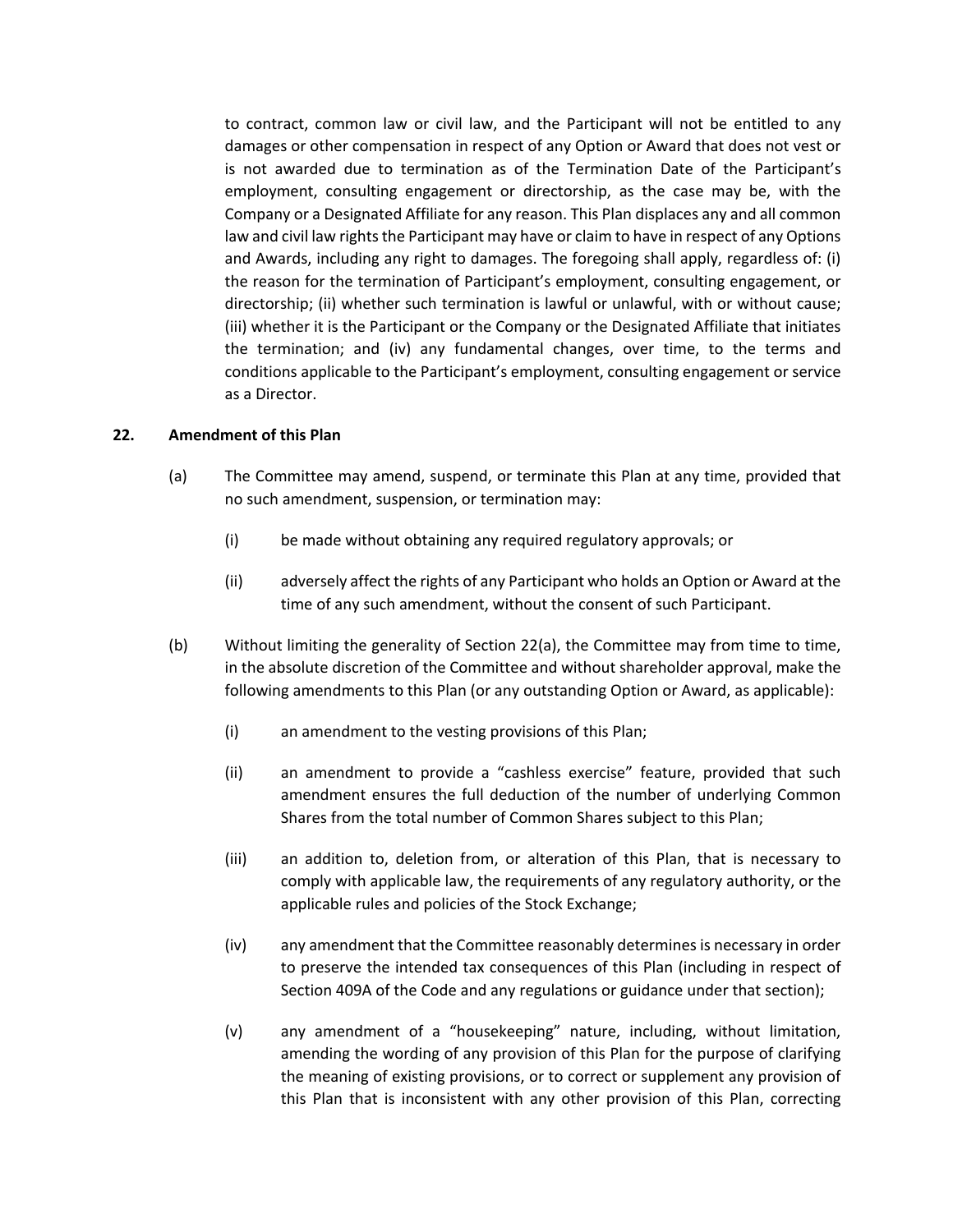grammatical or typographical errors, and amending the definitions contained in this Plan respecting the administration of this Plan;

- (vi) any amendment respecting the administration of this Plan; and
- (vii) any other amendment that does not require shareholder approval under Section  $22(c)$ .
- (c) Shareholder approval will be required for the following amendments to this Plan (or any outstanding Option or Award, as applicable):
	- (i) any increase in the maximum number of Common Shares reserved for issuance pursuant to, or that may be issued pursuant to Options and Awards under, this Plan;
	- (ii) any change that would permit the Company to grant equity-based or equityrelated awards to Participants other than Options, restricted share units, and performance share units;
	- (iii) any change to the Exercise Price of any Option (other than pursuant to Section 11), or any cancellation and reissuance of any Option so as to in effect change the Exercise Price of such Option;
	- (iv) any extension of the Option Period or Award Period, as applicable, in relation to any Option or Award, other than pursuant to Section 8(h) in respect of Options;
	- (v) any removal of, or increase to, the participation limits in respect of Insiders and persons performing Investor Relations Activities;
	- (vi) any change that removes or reduces the range of amendments requiring shareholder approval;
	- (vii) any change that would materially modify the requirements as to eligibility for participation in this Plan; and
	- (viii) any change that would permit Options, restricted share units, or performance share units to be transferable or assignable other than for normal estate settlement purposes.

## **23. Governing Law**

This Plan is established under the laws of Ontario, and the rights of all parties, and the construction and effect of each provision of this Plan, shall be according to the laws of Ontario and the laws of Canada applicable in Ontario.

## **24. Government Regulation**

The Company's obligation to issue and deliver Common Shares under any Option or Award is subject to: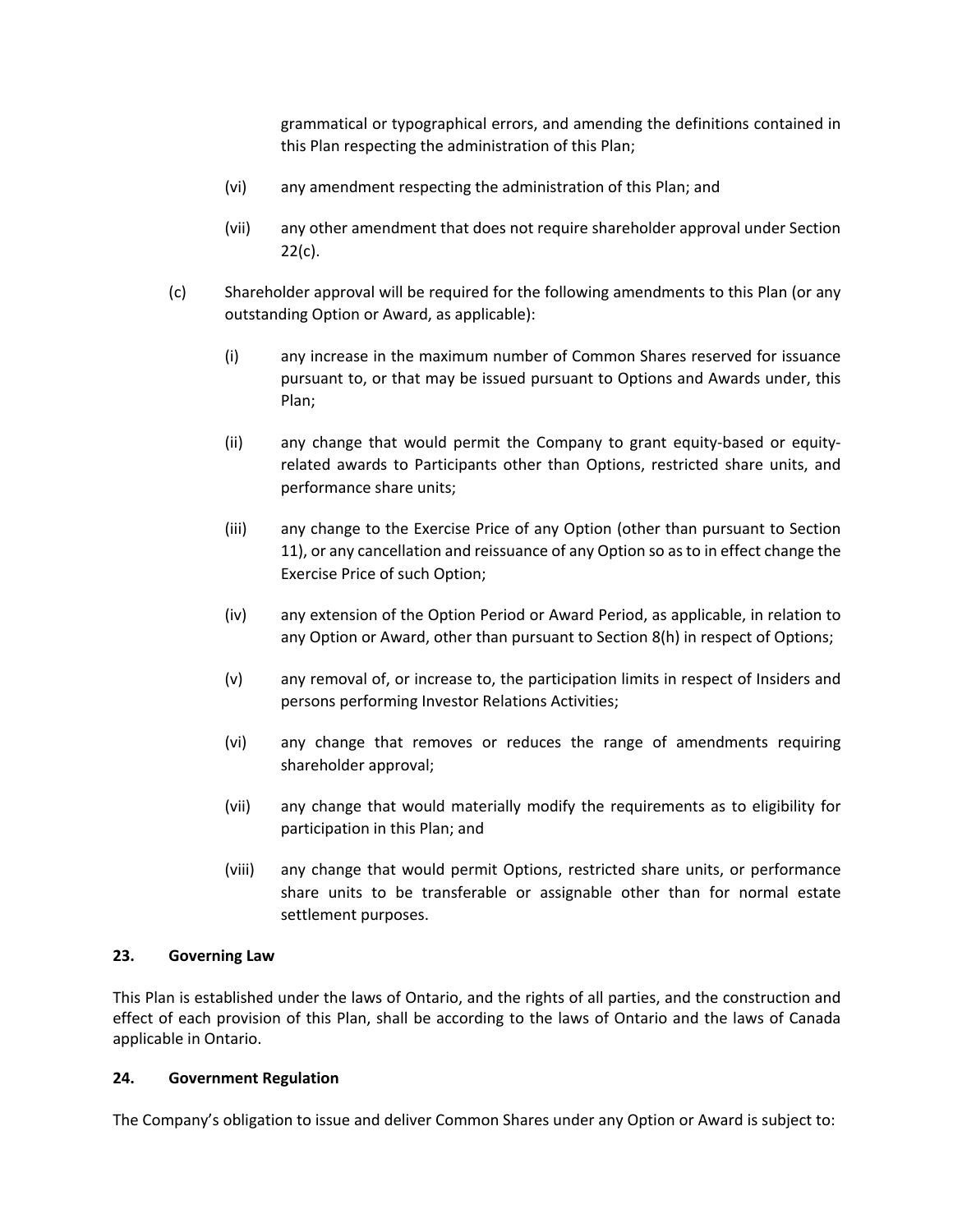- (a) the satisfaction of all requirements under applicable securities law in respect thereof, and obtaining all regulatory approvals as the Company shall determine to be necessary or advisable in connection with the authorization, issuance, or sale thereof;
- (b) the admission of such Common Shares to listing on any stock exchange in Canada or the United States on which Common Shares may then be listed; and
- (c) the receipt from the Participant of such representations, agreements, and undertakings as to future dealings in such Common Shares as the Company determines to be necessary or advisable in order to safeguard against the violation of the securities laws of any jurisdiction.

In this connection, the Company shall take all reasonable steps to obtain such approvals and registrations as may be necessary for the issuance of such Common Shares in compliance with applicable securities laws, and for the listing of such Common Shares on a stock exchange in Canada or the United States on which the Common Shares are then listed.

# **25. Compliance with Employment Standards**

It is understood and agreed that all provisions of this Plan, and any Option Agreements and Award Agreements, are subject to all applicable minimum requirements of ESL and it is the intention of the Company and its Designated Affiliates to comply with the minimum applicable requirements contained in ESL. Accordingly, this Plan shall: (a) not be interpreted as in any way waiving or contracting out of ESL, and (b) be interpreted to achieve compliance with ESL. In the event that ESL provides for a superior right or entitlement upon termination of employment or otherwise ("**Statutory Entitlements**") than provided for under this Plan, the Participant will be provided with the Participant's minimum Statutory Entitlements in substitution for the Participant's rights under this Plan. There shall be no presumption of strict interpretation against the Company or any Designated Affiliates.

# **26. Approvals**

This Plan shall be subject to shareholder approval and acceptance by the Stock Exchange in compliance with all conditions imposed by the Stock Exchange. Any Awards or Options granted prior to such acceptance shall be conditional upon such acceptance being given and compliance with such conditions, and no Options or Awards may be exercised or settled unless such acceptance is given and such conditions are complied with.

# **27. Effective Date**

This Plan was approved by the Board on May 26, 2022, and was approved by the shareholders of the Company on  $\left[\mathbf{x}\right]$ , 2022. This Plan shall apply to all Options and Awards granted on or after the date of shareholder approval.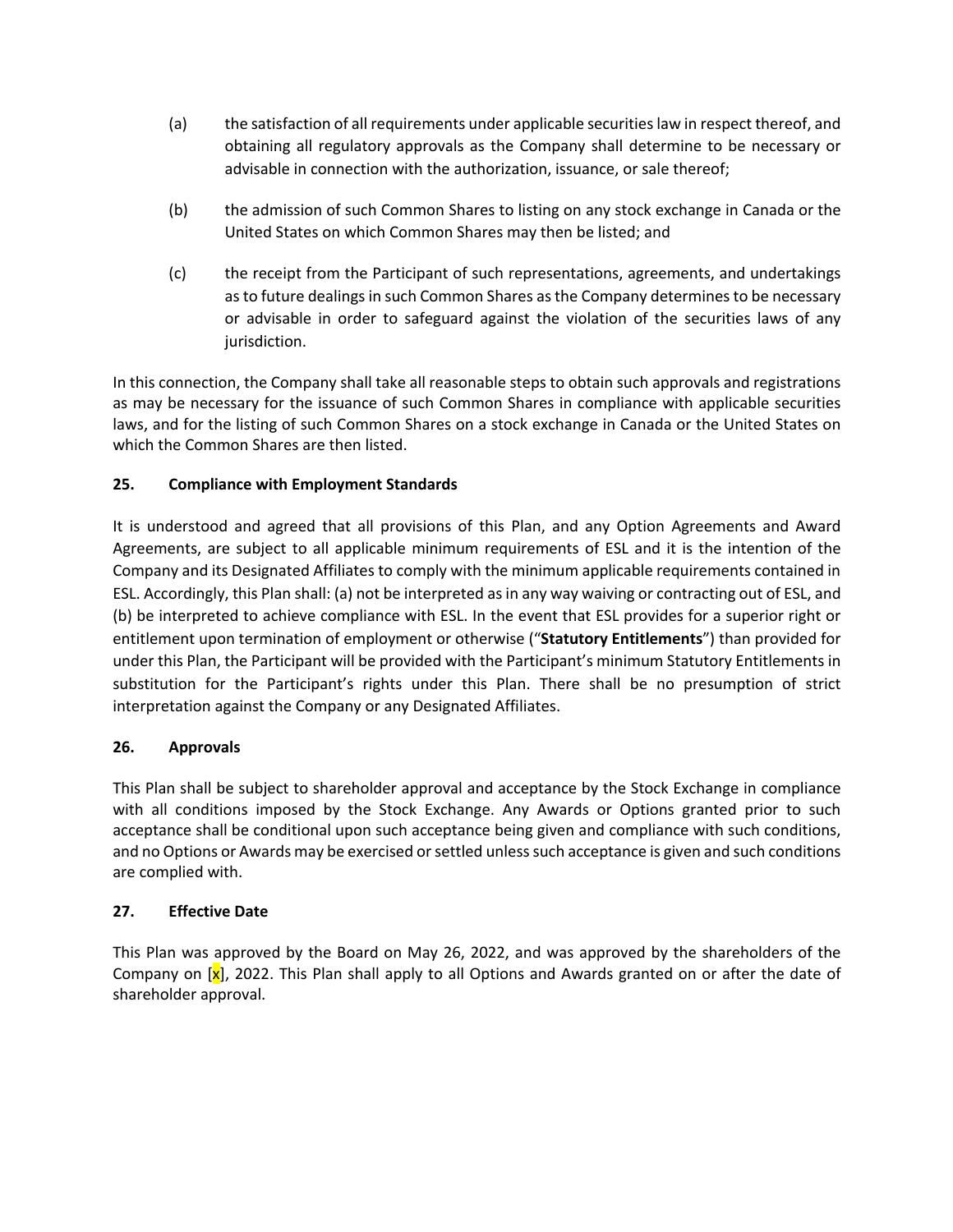## **APPENDIX "B" AUDIT COMMITTEE CHARTER**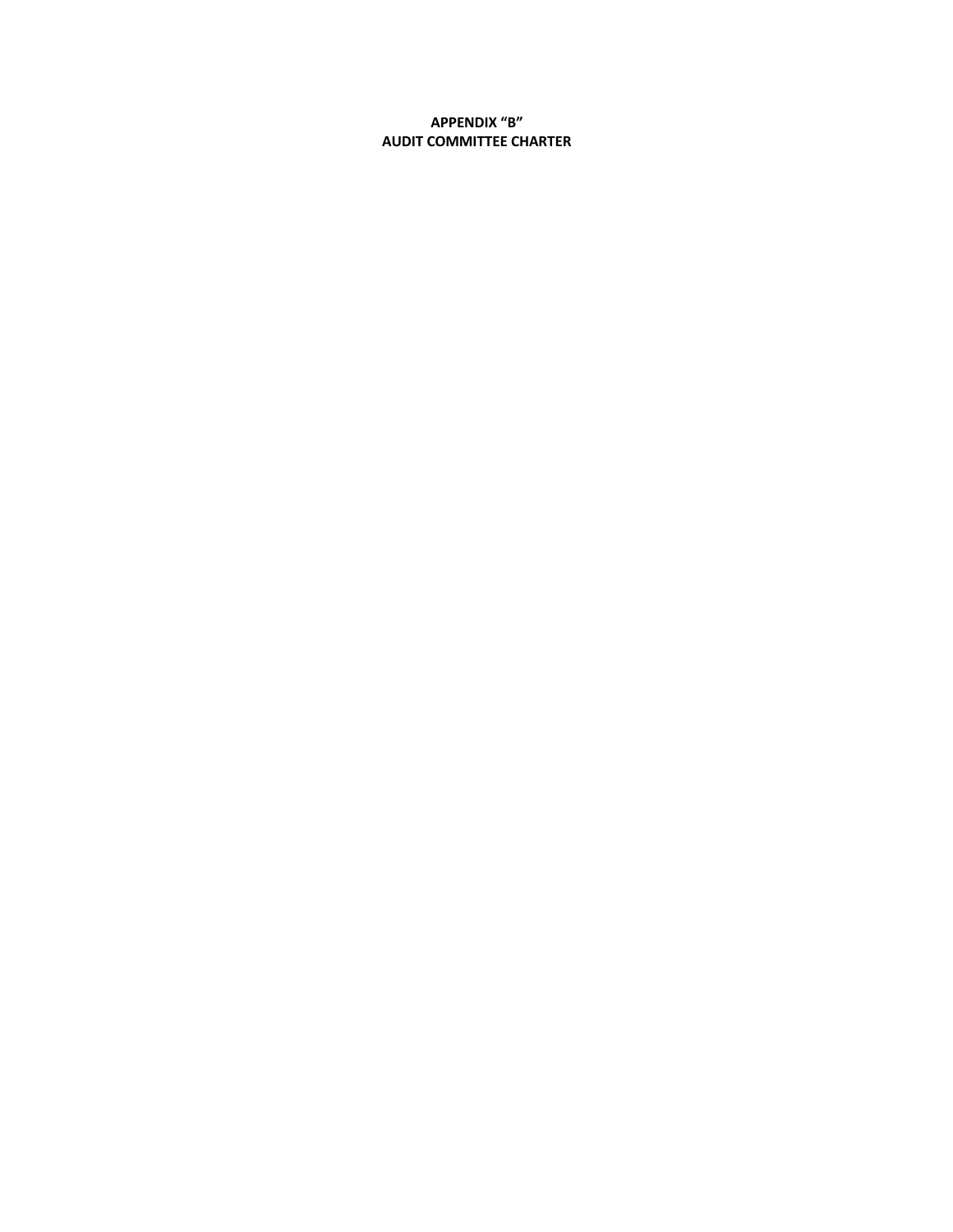#### **KUYA SILVER CORPORATION** (the "**Corporation**")

#### **AUDIT COMMITTEE CHARTER**

#### **1. Mandate**

The Audit Committee will be responsible for managing, on behalf of shareholders of the Corporation, the relationship between the Corporation and the external auditors, and other matters of financial integrity, reporting and compliance with applicable laws. The Audit Committee's responsibilities are set out in detail in Section 4.

#### **2. Membership of the Audit Committee**

#### Composition

The Audit Committee will be comprised of at least three directors, or such other number as is required to satisfy the audit committee composition requirements of National Instrument 52-110, as amended from time to time. Each member will be a director of the Corporation.

#### **Independence**

The Audit Committee will be comprised of a number of independent directors required to enable the Corporation to satisfy:

- (a) the independent director requirements for audit committee composition required by National Instrument 52-110, as amended from time to time, and
- (b) the independent director requirements of the stock exchange on which the Corporation's shares are traded from time to time.

#### **Chair**

The board of directors shall designate by resolution one member of the Audit Committee as its chairperson. The position description for the chair is attached as Exhibit 1 hereto. The chairperson may be removed at any time, with or without cause, by resolution of the board.

#### Expertise of Audit Committee Members

Each member of the Audit Committee must be financially literate. Financially literate means the ability to read and understand a set of financial statements that present a breadth and level of complexity of accounting issues that are generally comparable to the breadth and complexity of the issues that can reasonably be expected to be raised by the Corporation's financial statements.

#### Financial Expert

The Corporation will strive to include a financial expert on the Audit Committee. An Audit Committee financial expert means a person having: (i) an understanding of financial statements and accounting principles; (ii) the ability to assess the general application of such accounting principles in connection with the accounting for estimates, accruals and reserves; (iii) experience in preparing, auditing, analyzing or evaluating financial statements that present a similar breadth and level of complexity as the Corporation's financial statements; (iv) an understanding of internal controls; and (v) an understanding of an Audit Committee's functions.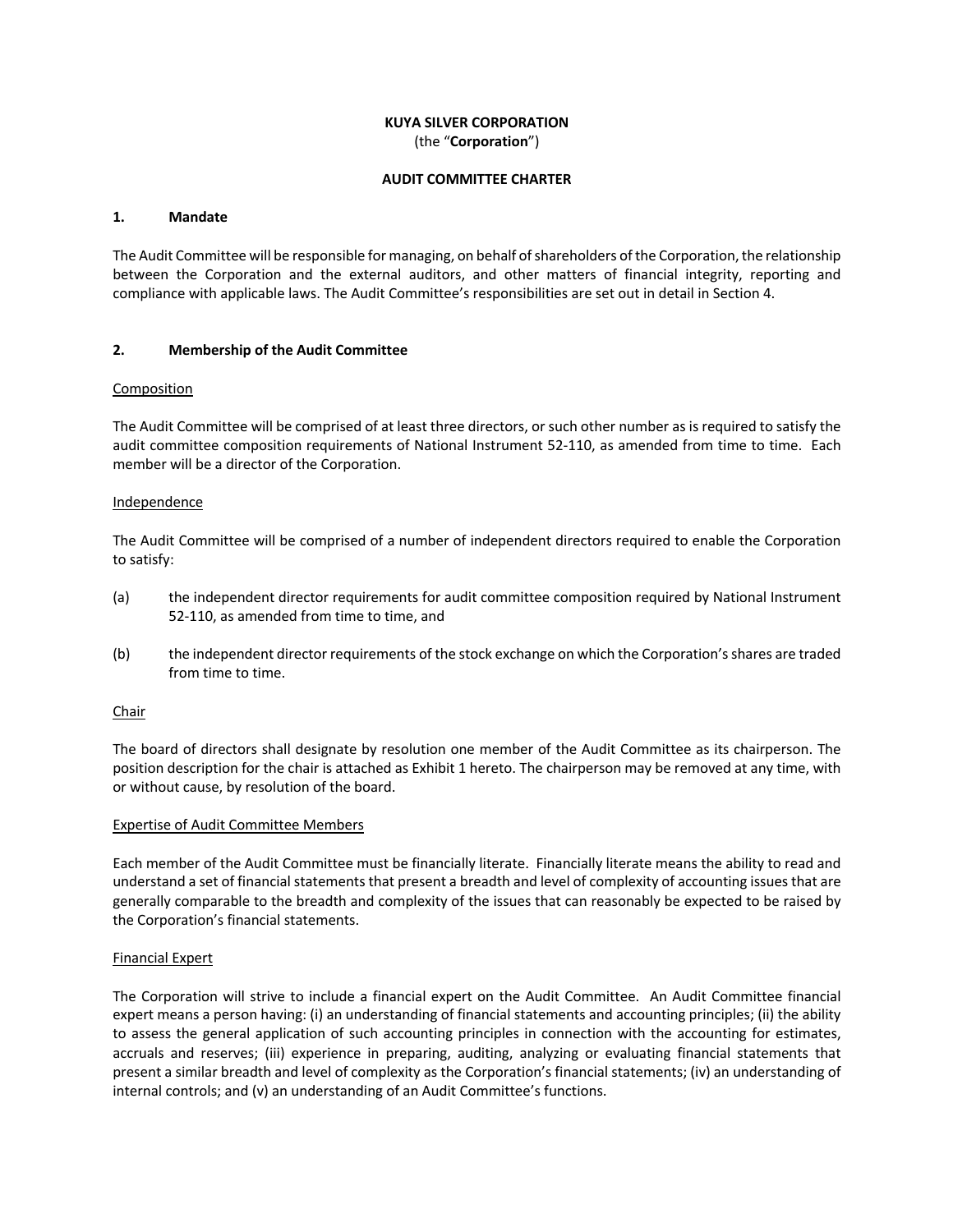#### **3. Meetings of the Audit Committee**

The Audit Committee must meet in accordance with a schedule established each year by the board of directors, and at other times as the Audit Committee may determine. A quorum for transaction of business in any meeting of the Audit Committee is a majority of members. At least once a year, the Audit Committee must meet with the Corporation's chief financial officer and external auditors separately.

### **4. Responsibilities of the Audit Committee**

The Audit Committee will be responsible for managing, on behalf of the shareholders of the Corporation, the relationship between the Corporation and the external auditors. In particular, the Audit Committee has the following responsibilities:

### External Auditors

- (a) the Audit Committee must recommend to the board of directors:
	- (i) the external auditors to be nominated for the purpose of preparing or issuing an auditor's report or performing other audit or review services for the Corporation; and
	- (ii) the compensation of the external auditors;
- (b) the Audit Committee must be directly responsible for overseeing the work of the external auditors engaged for the purpose of preparing or issuing an auditor's report or performing other audit, review or attest services for the Corporation, including the resolution of disagreements between management and the external auditors regarding financial reporting;
- (c) with respect to non-audit services:
	- (i) the Audit Committee must pre-approve all non-audit services to be provided to the Corporation or its subsidiaries by its external auditors or the external auditors of the Corporation's subsidiaries; and
	- (ii) the Audit Committee must pre-approve all non-audit services provided to the Corporation or its subsidiaries by its external auditors or the external auditors of the Corporation's subsidiaries, except *de minimis* non-audit services as defined in applicable law.
- (d) the Audit Committee must also:
	- (i) review the external auditors' proposed audit scope and approach;
	- (ii) review the performance of the external auditors; and
	- (iii) review and confirm the independence of the external auditors by obtaining statements from the external auditors on relationships between the external auditors and the Corporation, including non-audit services, and discussing the relationships with the external auditors;

#### Accounting Issues

- (e) the Audit Committee must:
	- (i) review significant accounting and reporting issues, including recent professional and regulatory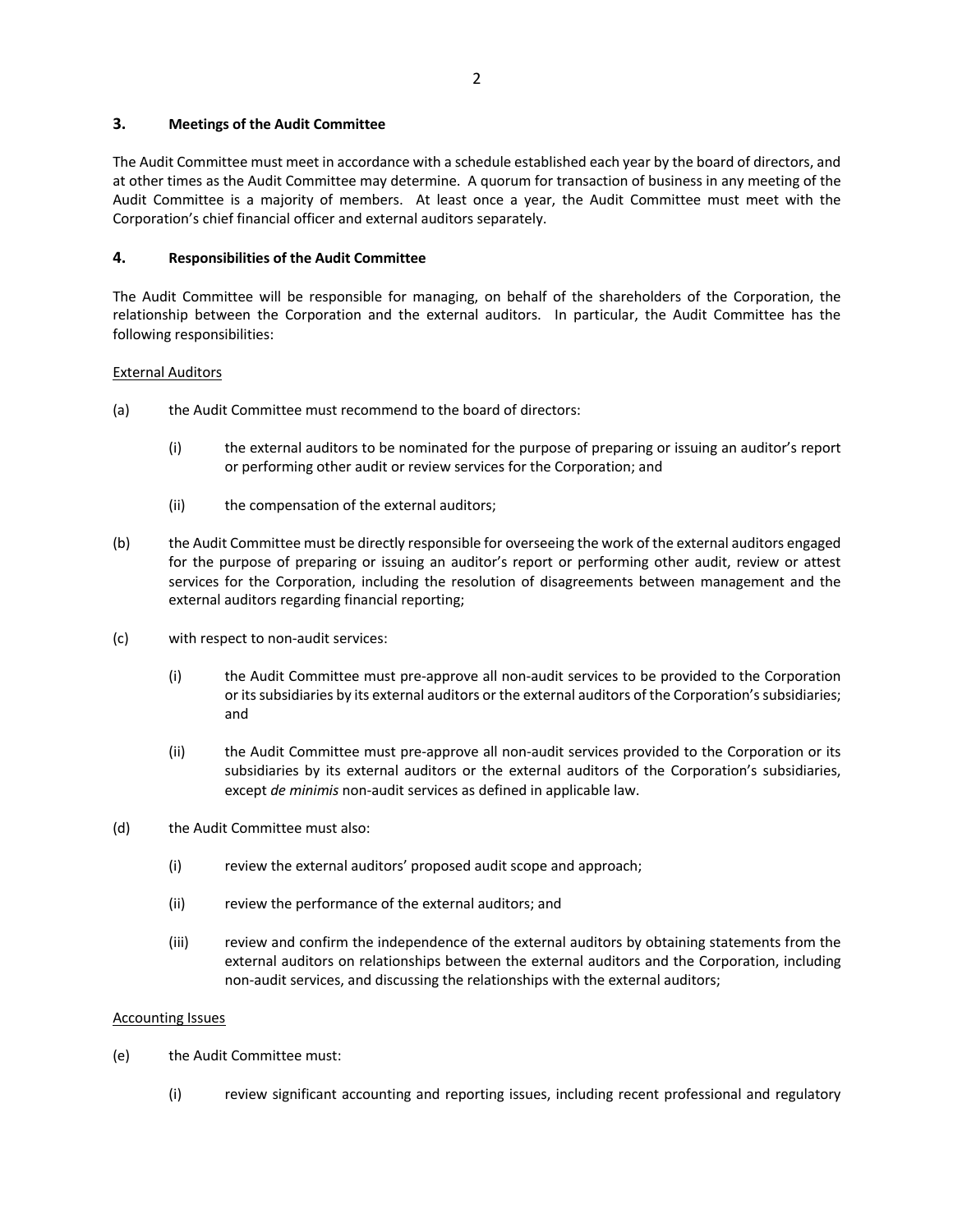pronouncements, and understand their impact on the financial statements; and,

(ii) ask management and the external auditors about significant risks and exposures and plans to minimize such risks.

#### Financial Statements, MD&A and Press Releases

- (f) the Audit Committee must:
	- (i) review the Corporation's financial statements, MD&A and earnings press releases before the Corporation publicly discloses this information;
	- (ii) in reviewing the annual financial statements, determine whether they are complete and consistent with the information known to Audit Committee members, and assess whether the financial statements reflect appropriate accounting principles;
	- (iii) pay particular attention to complex and/or unusual transactions such as restructuring charges and derivative disclosures;
	- (iv) focus on judgmental areas such as those involving valuation of assets and liabilities, including, for example, the accounting for and disclosure of impairment of mineral properties, plant and equipment, income taxes, reclamation provisions, litigation reserves and other commitments and contingencies;
	- (v) consider management's handling of proposed audit adjustments identified by the external auditors;
	- (vi) ensure that the external auditors communicate certain required matters to the Audit Committee;
	- (vii) be satisfied that adequate procedures are in place for the review of the Corporation's public disclosure of financial information extracted or derived from the Corporation's financial statements, other than the disclosure referred to in paragraph (f)(i) (above), and must periodically assess the adequacy of those procedures;
	- (viii) be briefed on how management develops and summarizes quarterly financial information, the extent to which the external auditors review quarterly financial information and whether that review is performed on a pre- or post-issuance basis;
	- (ix) meet with management, either telephonically or in person, to review the interim financial statements;
	- (x) to gain insight into the fairness of the interim financial statements and disclosures, the Audit Committee must obtain explanations from management on whether:
		- (a) actual financial results for the quarter or interim period varied significantly from budgeted or projected results;
		- (b) changes in financial ratios and relationships in the interim financial statements are consistent with changes in the Corporation's operations and financing practices;
		- (c) generally accepted accounting principles have been consistently applied;
		- (d) there are any actual or proposed changes in accounting or financial reporting practices;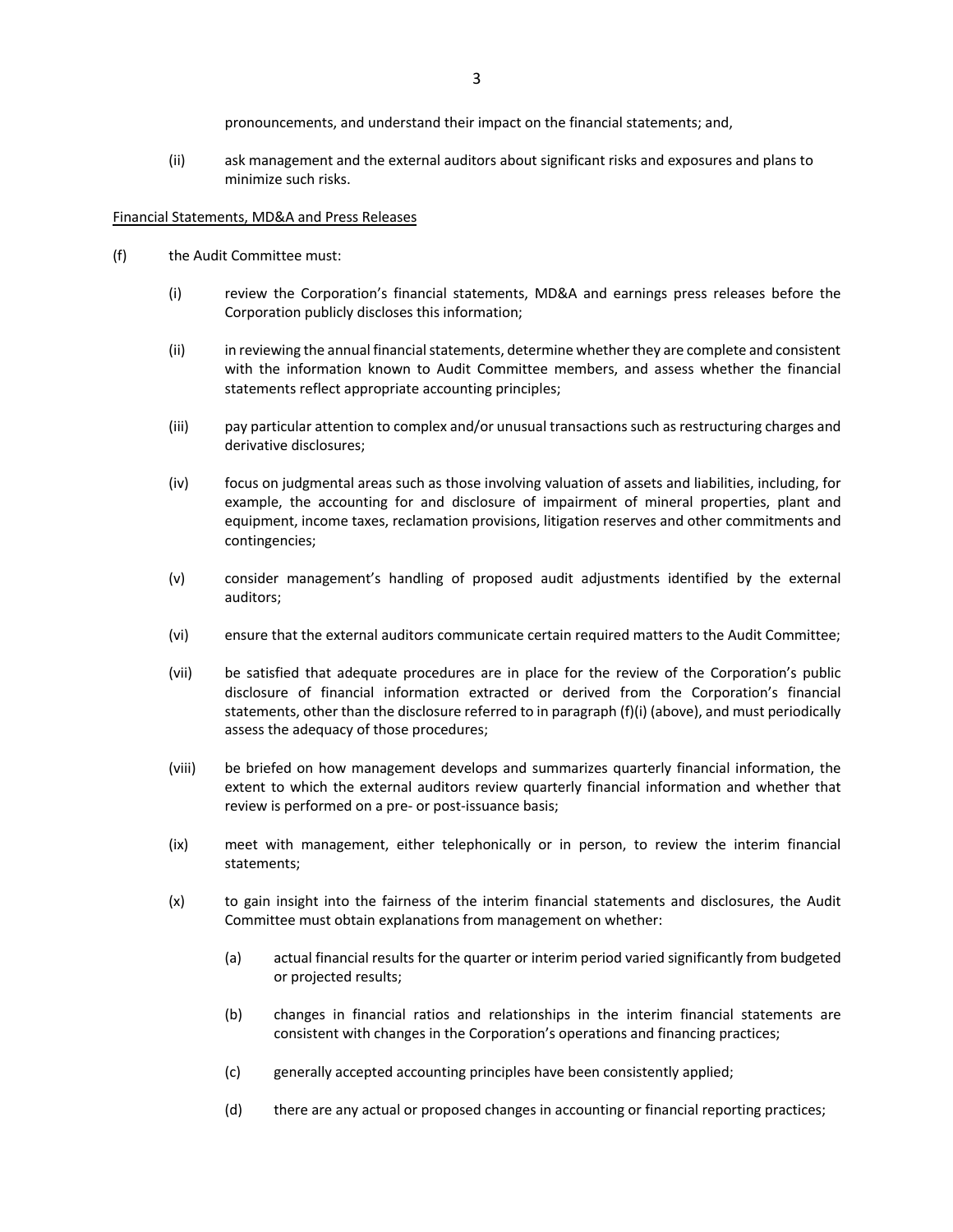- (e) there are any significant or unusual events or transactions;
- (f) the Corporation's financial and operating controls are functioning effectively;
- (g) the Corporation has complied with the terms of loan agreements or security indentures; and
- (h) the interim financial statements contain adequate and appropriate disclosures;

## Compliance with Laws and Regulations

- (g) the Audit Committee must:
	- (i) periodically obtain updates from management regarding compliance with laws and regulations;
	- (ii) be satisfied that all regulatory compliance matters have been considered in the preparation of the financial statements;
	- (iii) review the findings of any examinations by regulatory agencies such as the British Columbia or Ontario Securities Commissions; and
	- (iv) review, with the Corporation's counsel, any legal matters that could have a significant impact on the Corporation's financial statements;

#### Financial Integrity Complaints

- (h) the Audit Committee must establish procedures for:
	- (i) the receipt, retention and treatment of complaints received by the Corporation regarding accounting, internal accounting controls, or auditing matters; and
	- (ii) the confidential, anonymous submission by employees of the Corporation of concerns regarding questionable accounting or auditing matters;

#### Other Responsibilities

- (i) the Audit Committee must:
	- (i) review and approve the Corporation's hiring policies of employees and former employees of the present and former external auditors of the Corporation;
	- (ii) evaluate whether management is setting the appropriate tone by communicating the importance of internal control and ensuring that all individuals possess an understanding of their roles and responsibilities;
	- (iv) focus on the extent to which internal and external auditors review computer systems and applications, the security of such systems and applications, and the contingency plan for processing financial information in the event of a systems breakdown;
	- (v) gain an understanding of whether internal control recommendations made by external auditors have been implemented by management;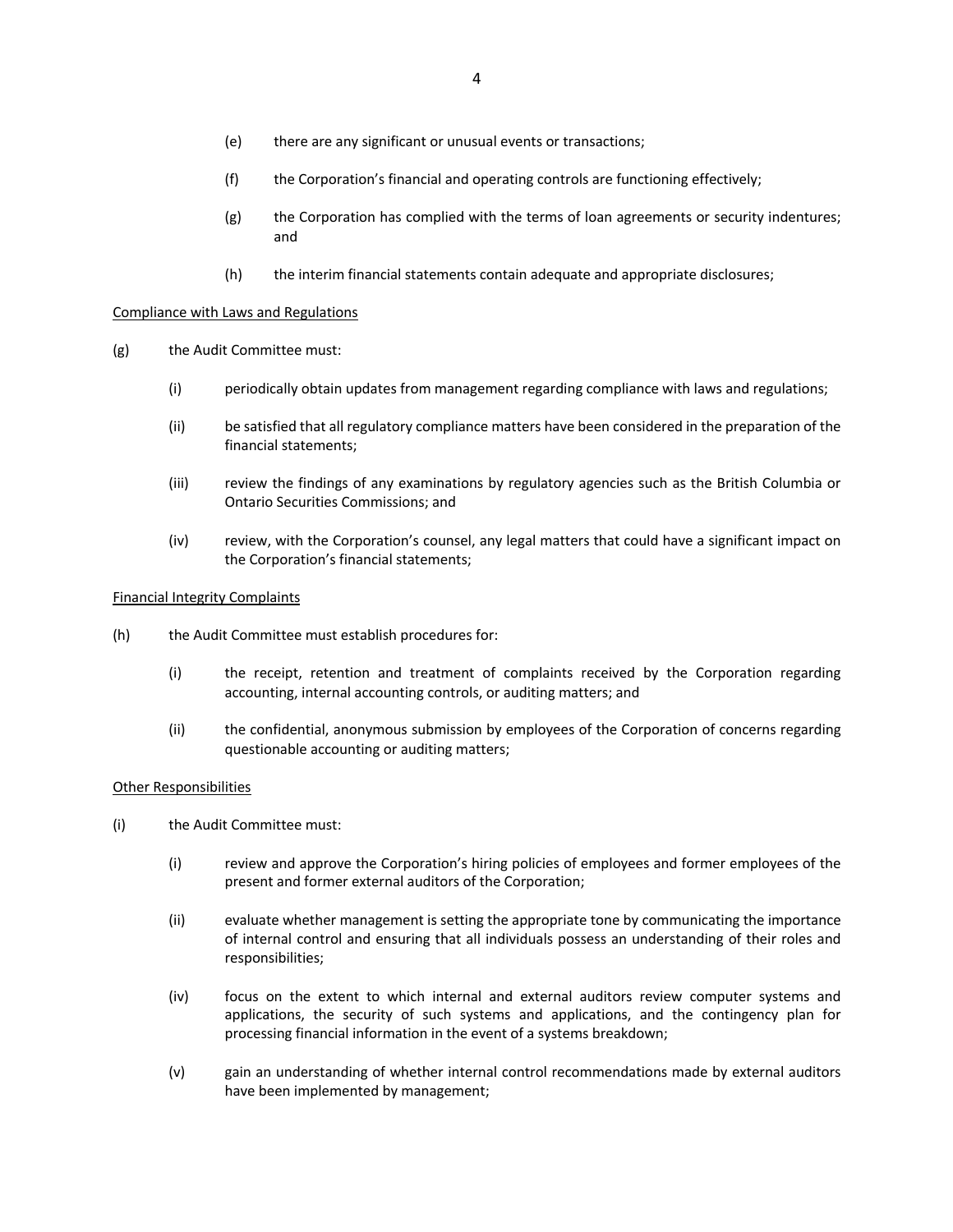- (vi) periodically review and reassess the adequacy of this Charter and recommend any proposed changes to the board for approval;
- (vii) review with management the policies and procedures with respect to approval of expense reimbursement requests that are submitted by the chief executive officer or the chief financial officer to the Corporation for payment;
- (viii) assist the board to identify the principal financial risks of the Corporation's business and, with management, establish systems and procedures to ensure that these risks are monitored; and
- (ix) carry out other duties or responsibilities expressly delegated to the Audit Committee by the board.

#### **5. Authority of the Audit Committee**

The Audit Committee shall have the authority to:

- (a) engage independent counsel and other advisors as it determines necessary to carry out its duties;
- (b) set and pay the compensation for any advisors employed by the Audit Committee; and
- (c) communicate directly with the internal and external auditors.